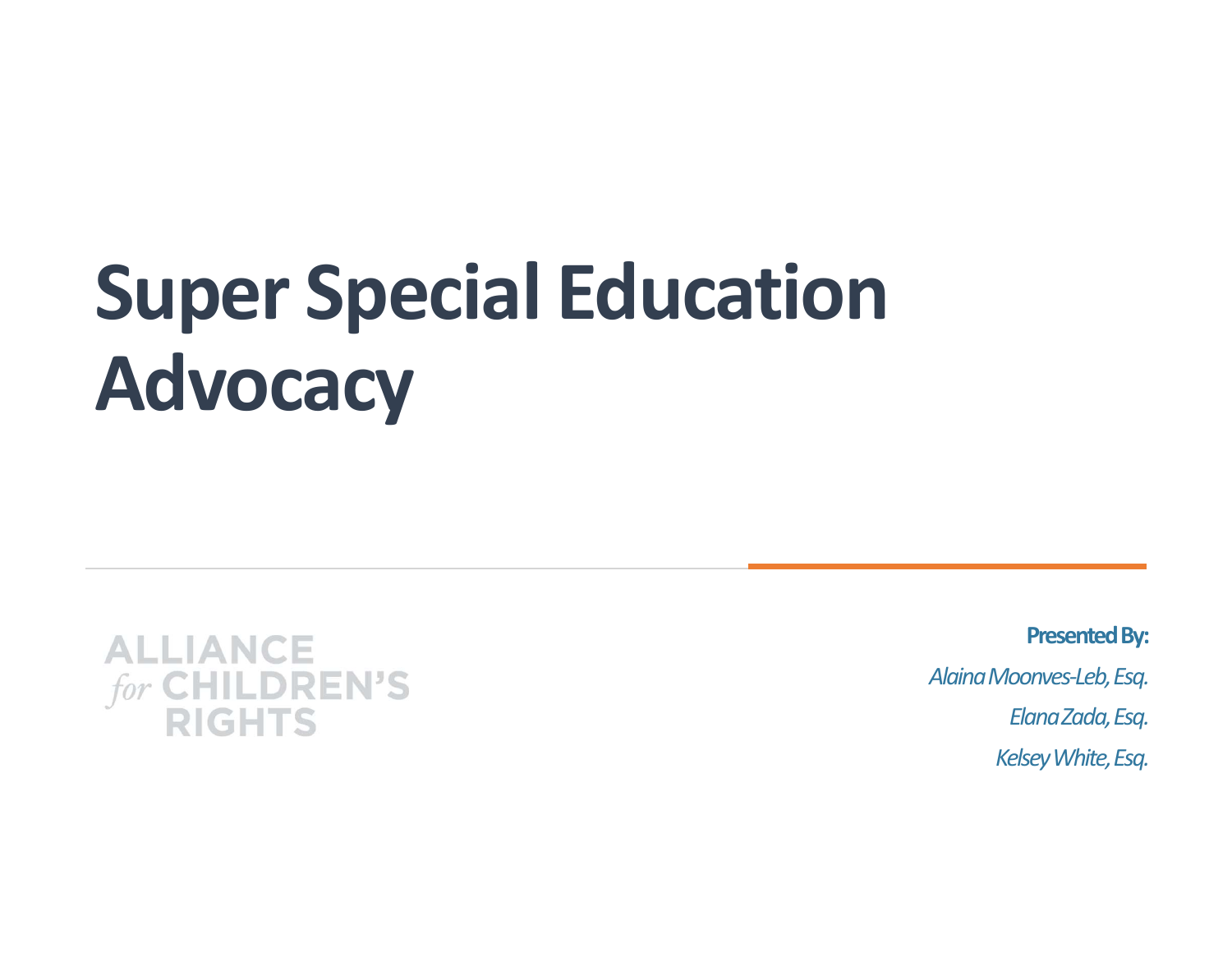

## WHAT ARE WE GOING TO TALK ABOUT?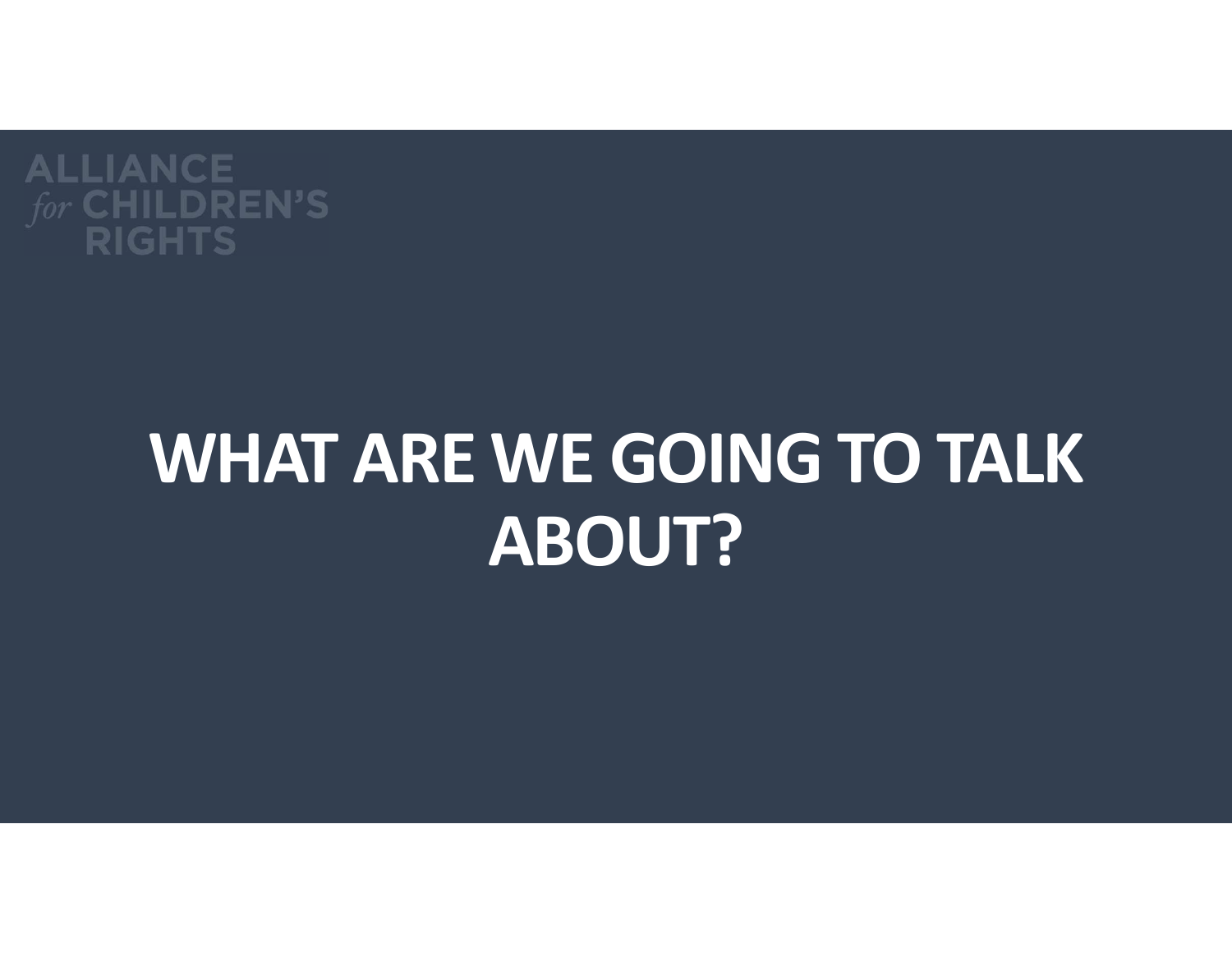### **ALLIANCE** RIGHTS

### **Overview**

- Quick Review: Special Education Basics
- What are the signs that a student might need a higher level of special education services? (Internal and External)
- What can you do if a student has higher-level behavior or mental health needs at school? (FBA, BSP, ERMHS)
- What are the different placement options for students with high levels of special education needs? (NPS, Residential Placement)
- Common Complications in IEPs (Consent, Moving, Residency)
- What if a student with special education needs gets involved in school discipline? (Suspensions, Expulsions, Manifestation Determinations, Interim Alternative Educational Placements)
- What do you need to know about the impact of "independent study"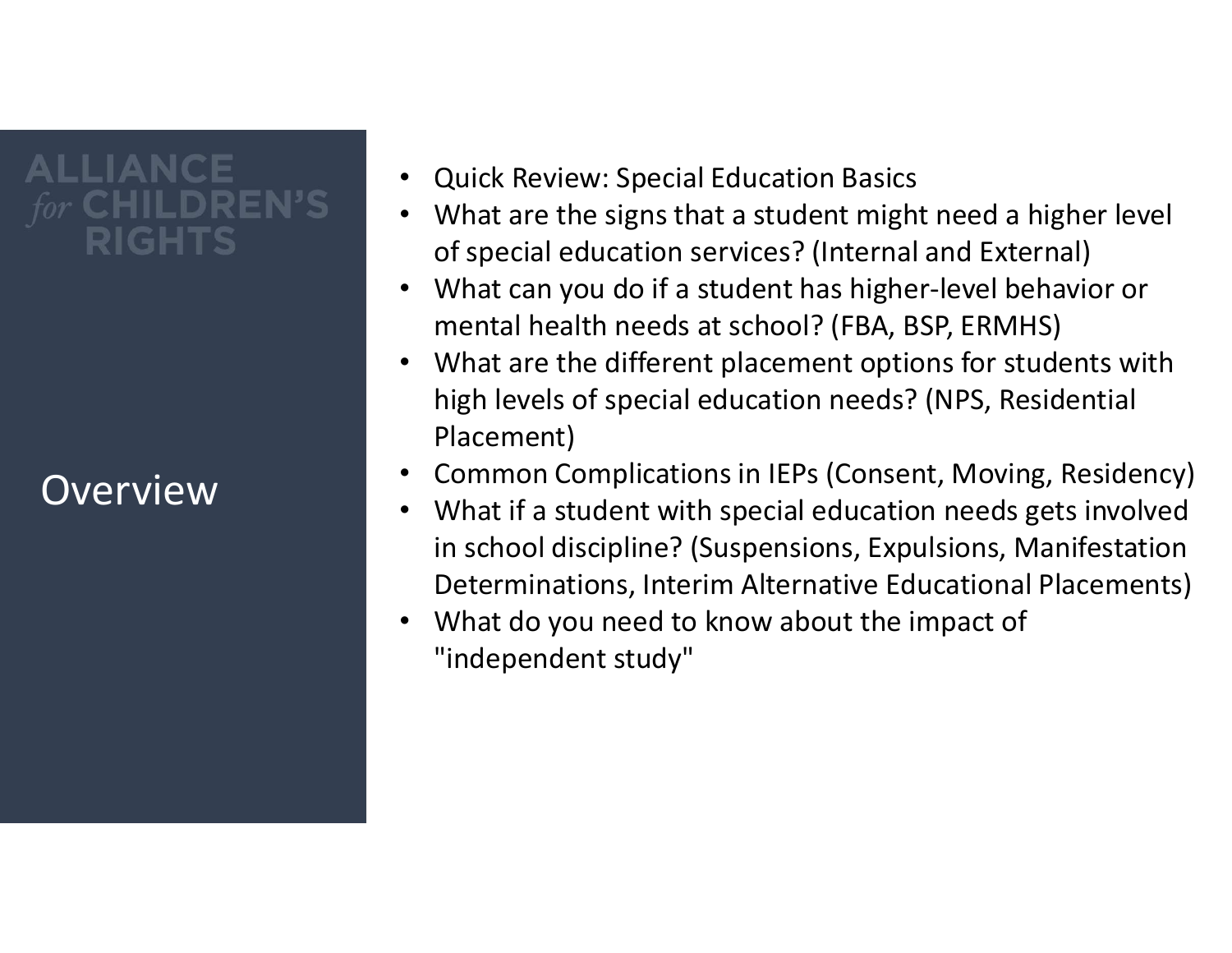

# REVIEW: WHAT IS SPECIAL EDUCATION?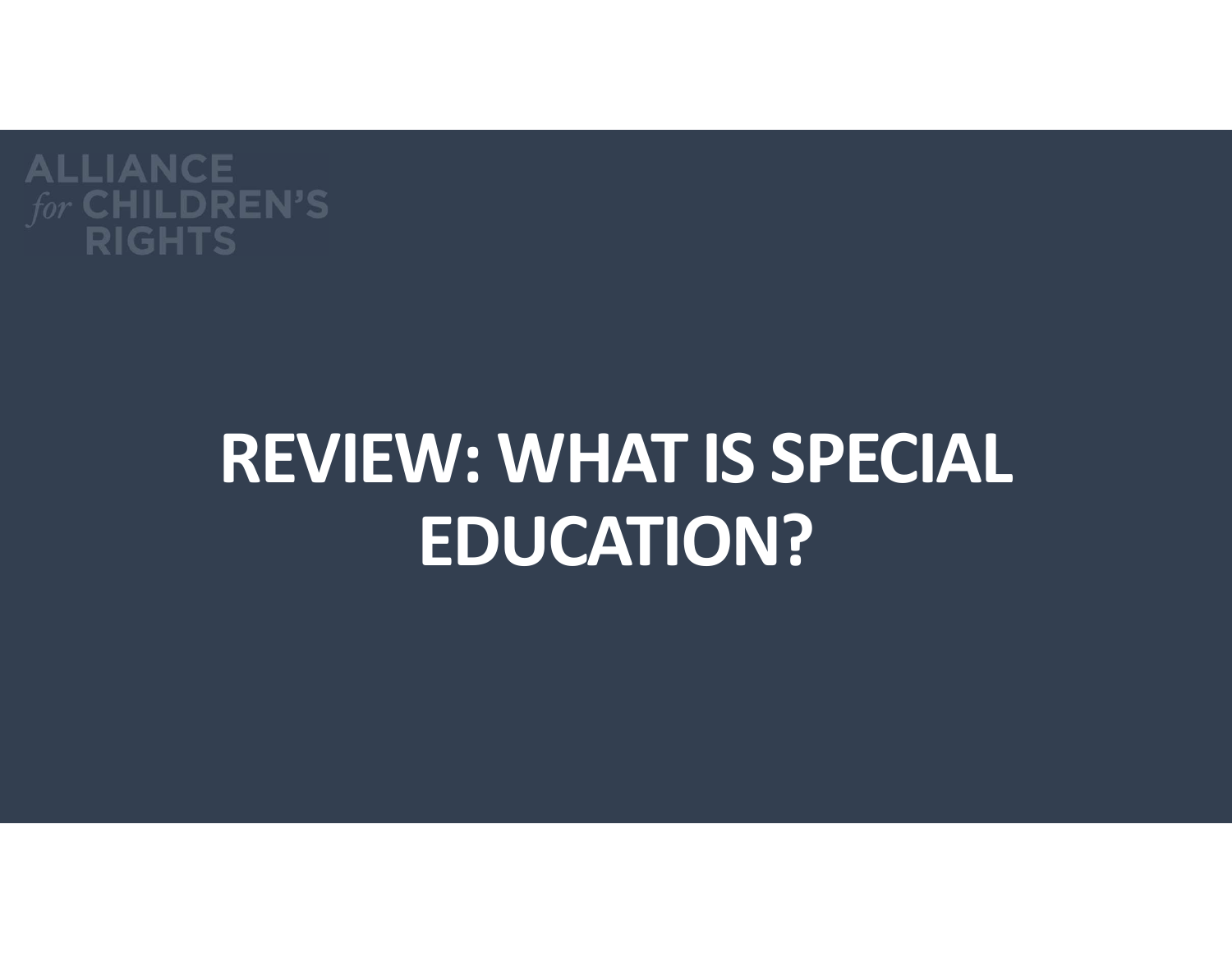# IIANCE

### Special Education

- Students with disabilities have a right to special education and related services.
	- These are described in an Individualized Education Program ("IEP"). This is an education program that is individualized to meet the student's unique needs based on their disability.
	- FAPE: Free Appropriate Public Education
	- The disability must prevent the student from benefiting from their education.
	- Related Services are "such developmental, corrective, and other supportive services … as may be required to assist a child with a disability to benefit from special education".FAPE

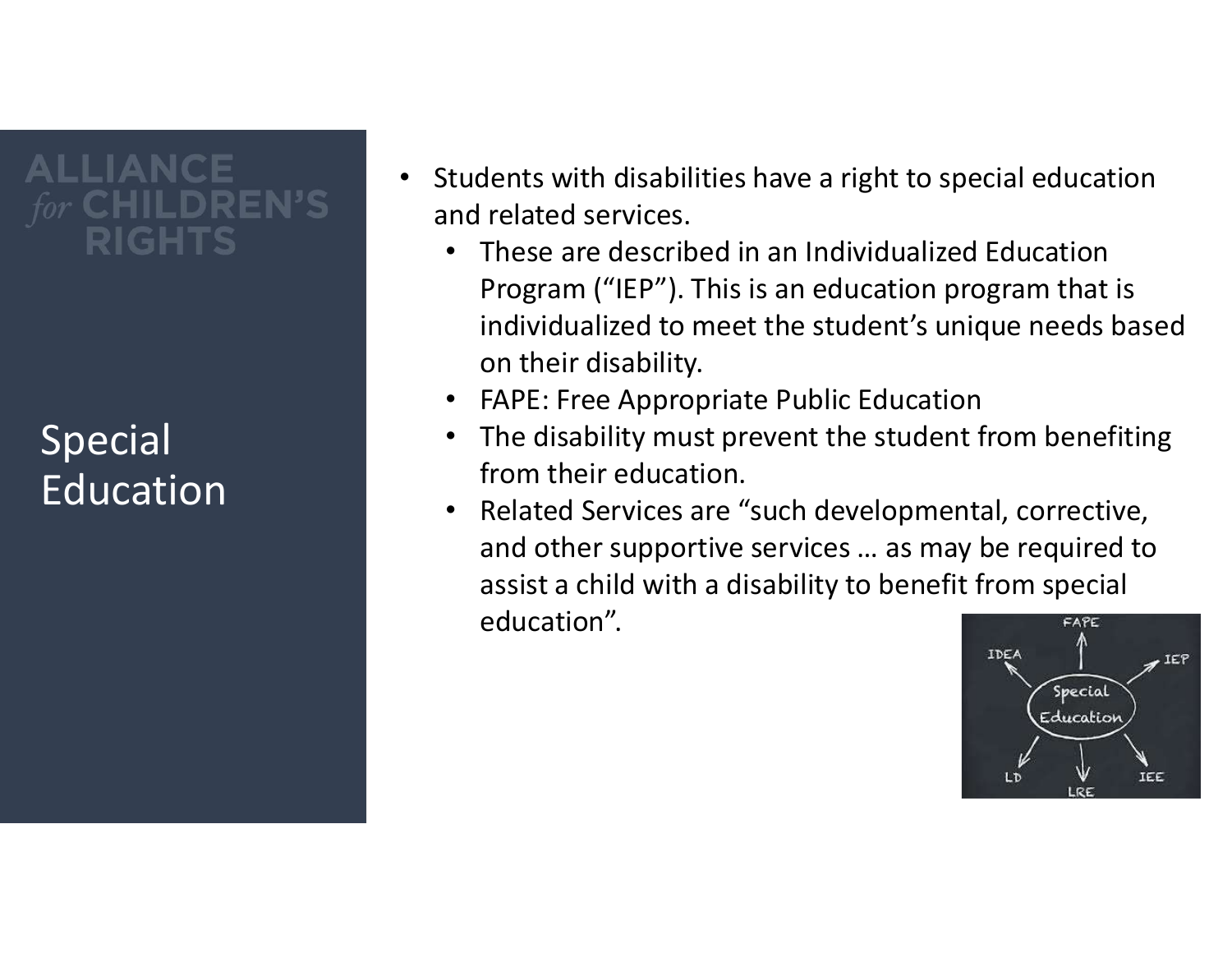

# REVIEW: WHO HAS THE LEGAL AUTHORITY TO MAKE EDUCATION DECISIONS?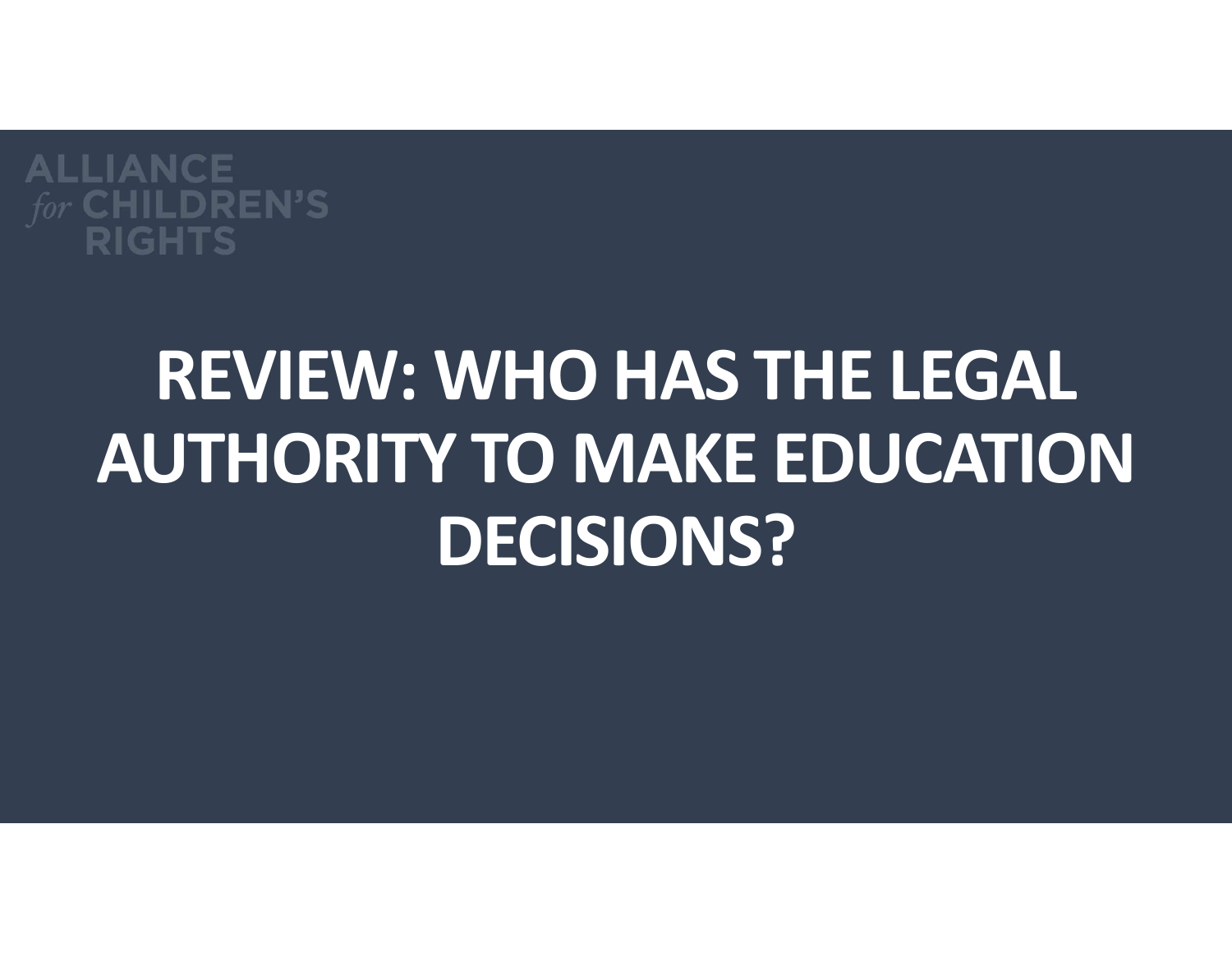# LIANCE

What are education rights?

- An Education Rights Holder (ERH) has the legal right to make education-related decisions for a child, including:
	- Requesting records,
	- Requesting special education assessments, and
	- Consenting to special education services and placements in the Individualized Education Program (IEP).
- An IEP is a contract between the ERH and the school district for special education services.

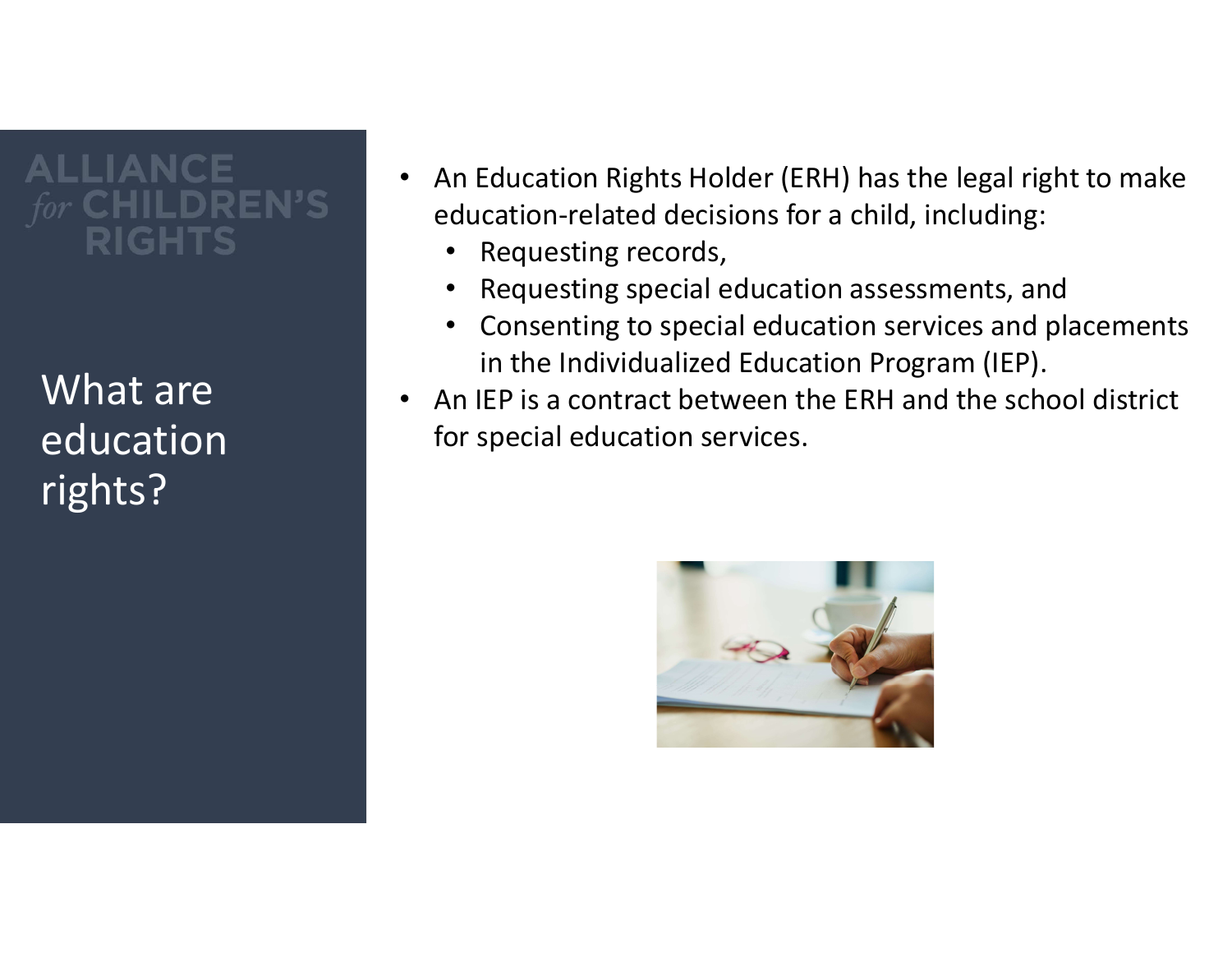

### WHAT ARE THE SIGNS THAT A STUDENT MIGHT NEED A HIGHER LEVEL OF SPECIAL EDUCATION SERVICES?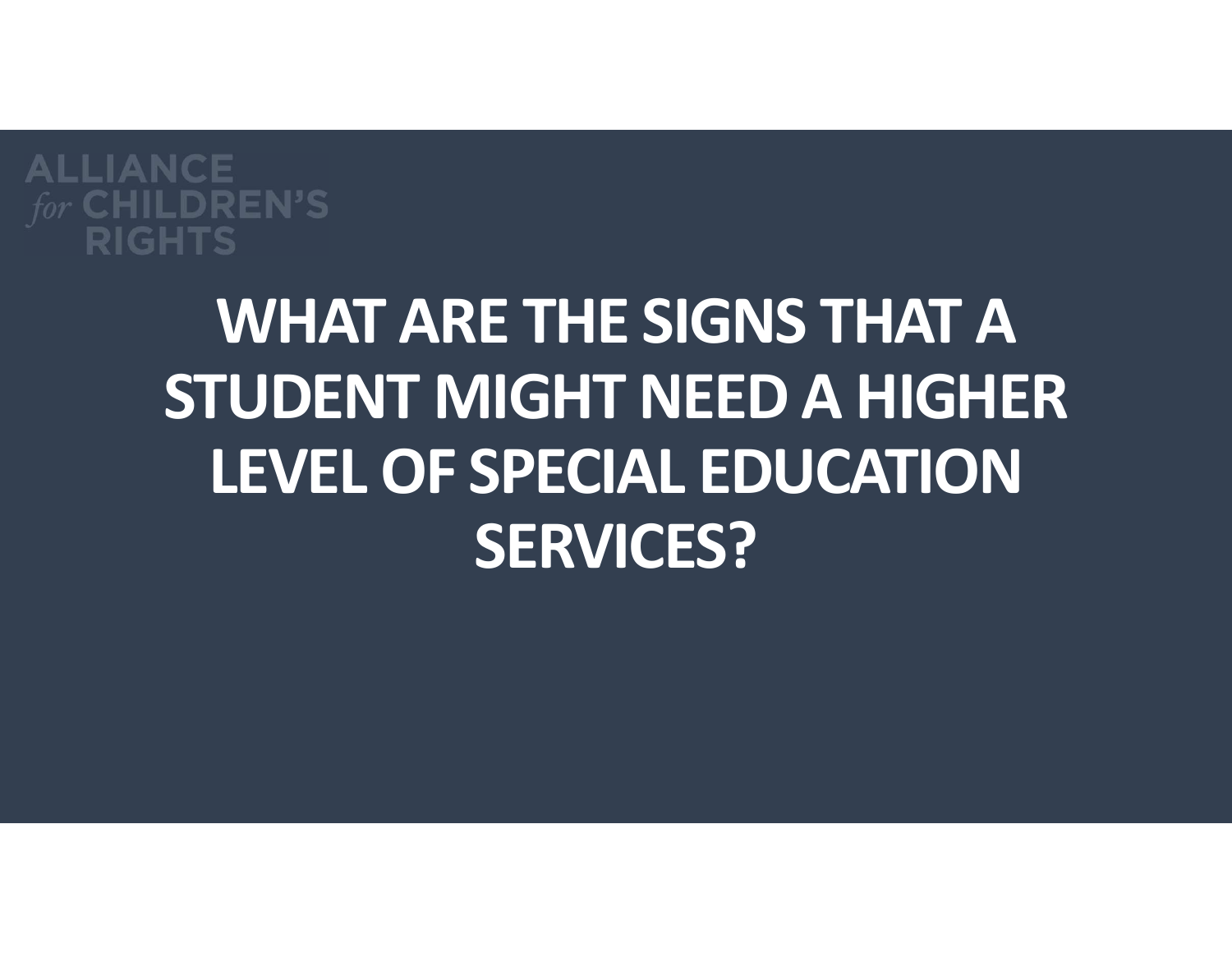**ALLIANCE** IGHTS

**Signs** 

• A student may have a need for a higher level of services (whether or not they already have an IEP) if they exhibit: • A student may have a need for a higher level of services<br>
(whether or not they already have an IEP) if they exhibit:<br>
External Signs<br>
Internal Signs<br>
Internal Signs<br>
Internal Signs<br>
Internal Signs<br>
Internal Signs<br>
Intern

- Increased/frequent absences
- Discipline issues
	- Including informal discipline like being "sent home"
	- Defiance to teachers
	- Suspensions and/or expulsion
- Odd/erratic behaviors
- Violent/aggressive outbursts

- Social withdrawal
- Decline in abilities
- Flat affect
- Constantly tired
- Depression
- Mood swings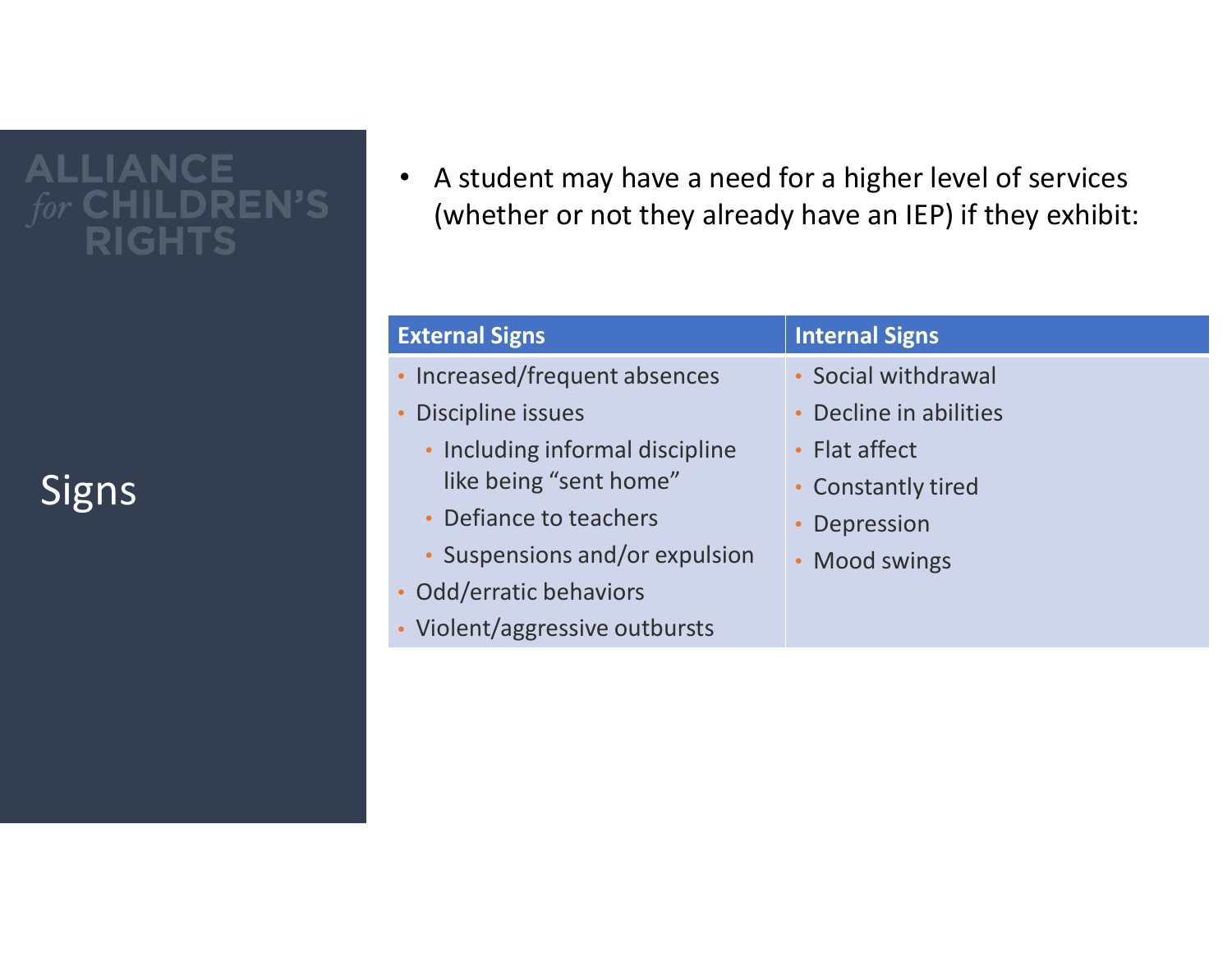

# IF I SEE SIGNS, WHAT SHOULD I DO?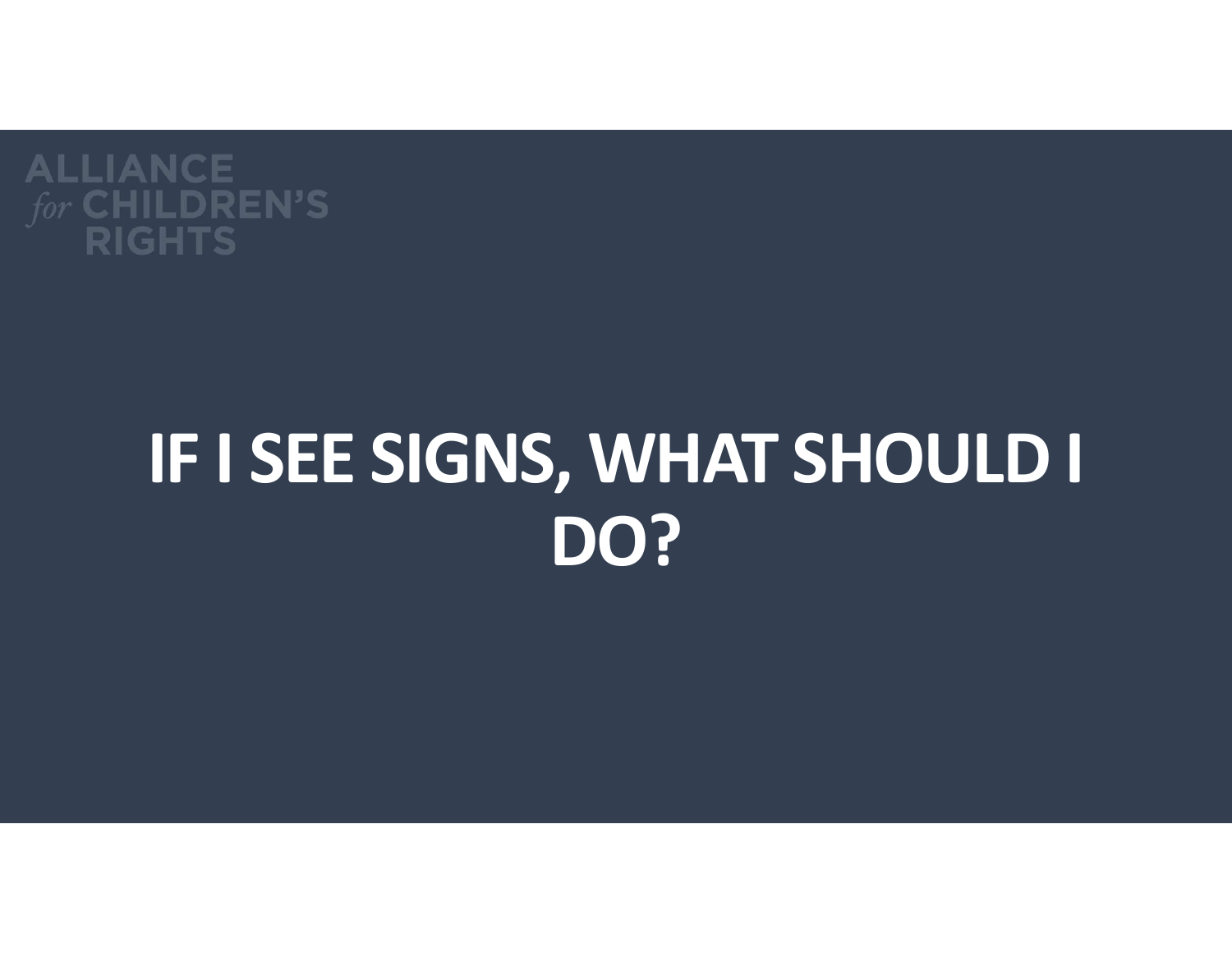### **ALLIANCE** GHTS

If the student already has an state IEP…

- Request an IEP Meeting!
- When requested, a school district must hold an IEP within 30 days.
- At the meeting, discuss your concerns, using as much specific evidence as possible (e.g., number of dates of school discipline or calls home, evidence of psychiatric diagnosis or hospitalizations).
- A school/district is required to offer the appropriate services for a student when the need becomes apparent. The law does not require a specific assessment to grant behavior services, though many school districts utilize internal policies that require further assessment, or special steps.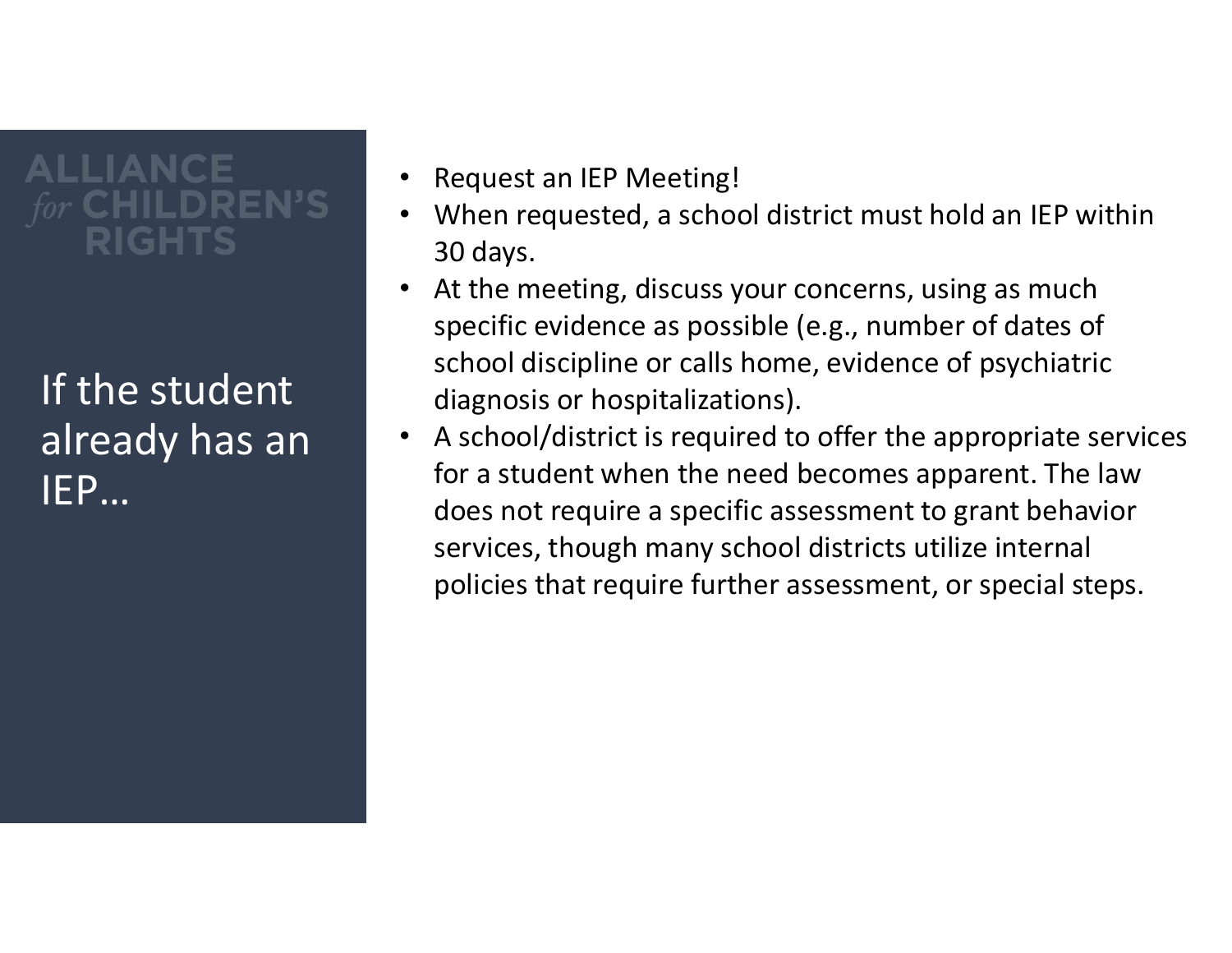# **ALLIANCE**

### **Requesting** assessments |

- If you do not already know what a student needs, the best first step is to request specific assessments.
- Who can refer a student for a special education assessment?
	- Anyone
- How do you make the request?
	- The ERH should submit the request in writing (and keep proof of when it was submitted). An assessment plan or written refusal to assess due to ERH in 15 calendar days. Once signed, an IEP is due within 60 calendar days.
- What should the assessment request include:
	- "I request that my student receive \_\_\_\_\_\_\_\_\_ assessment for the following reasons…"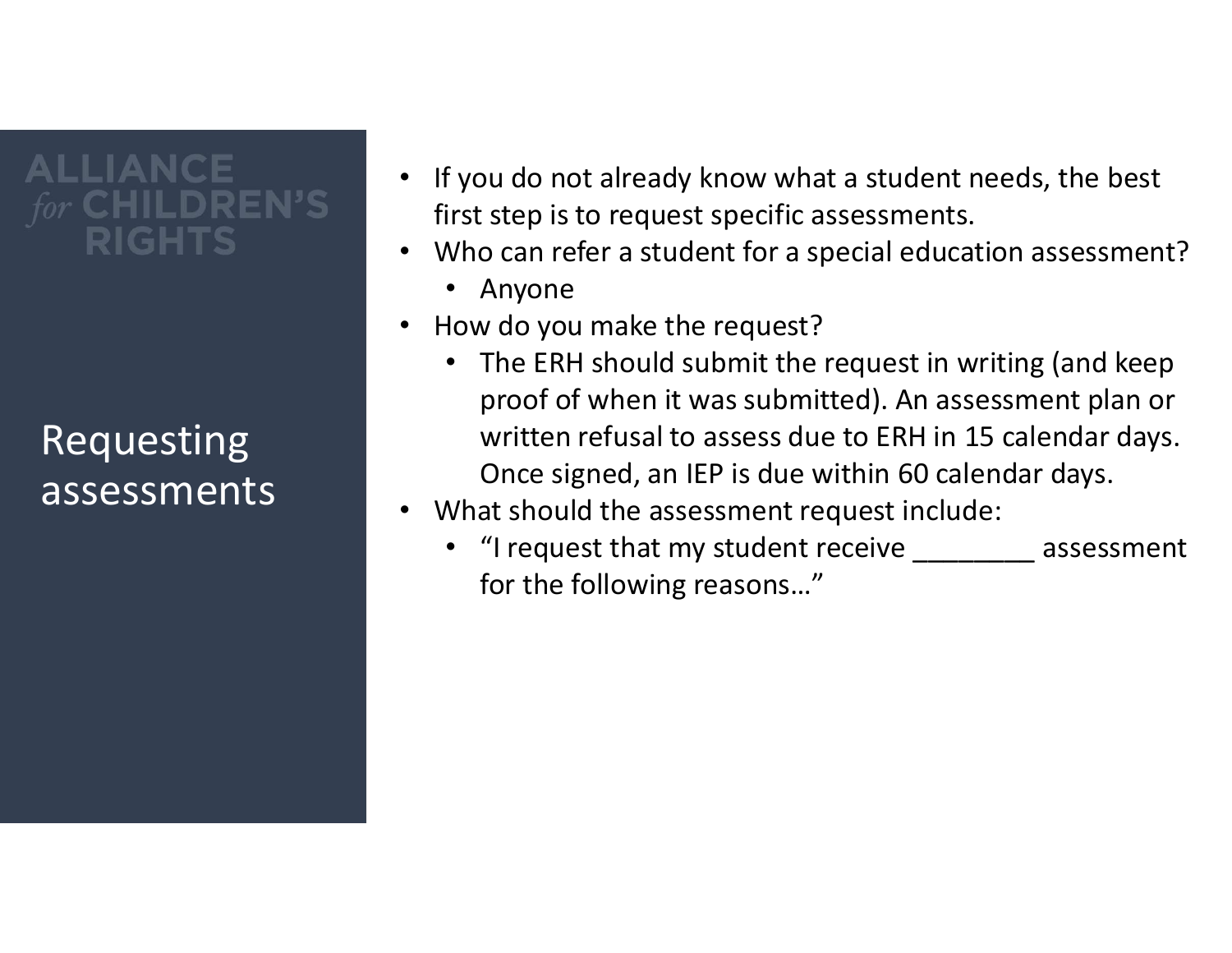

## WHAT IF THE DISTRICT REFUSES TO ASSESS?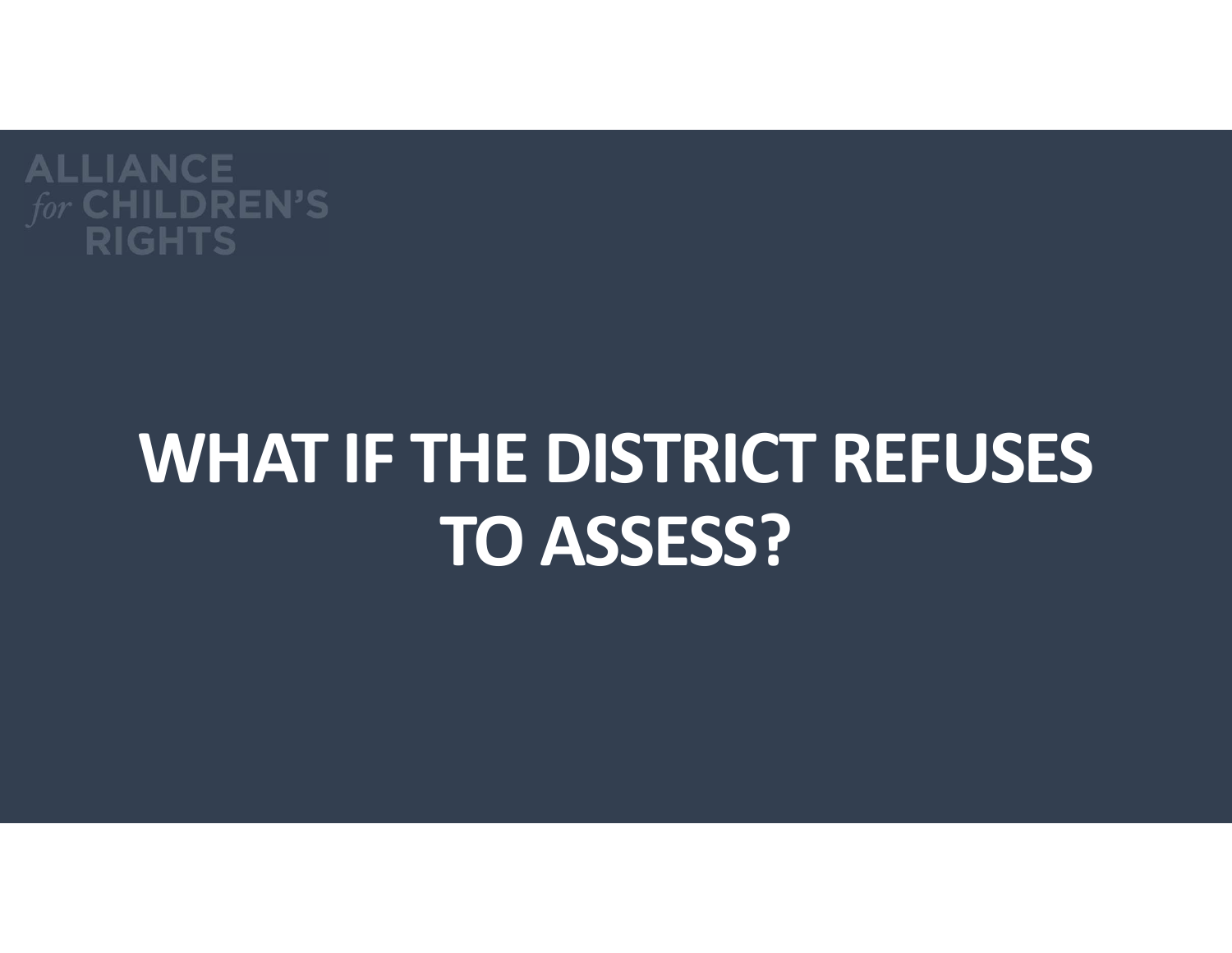### **ALLIANCE** GHTS

Suspected disability standard

- In order to find a duty to assess, you need only demonstrate an area of "suspected disability." The courts have defined this as a very low threshold. Even if a student is not exhibiting enough of a deficit to warrant eligibility for services, if they are evidencing a "suspected area of disability," it is the district's obligation to assess the student.
- If the district denies assessment, make sure you have shared any evidence you have of a suspected disability and point out the low standard.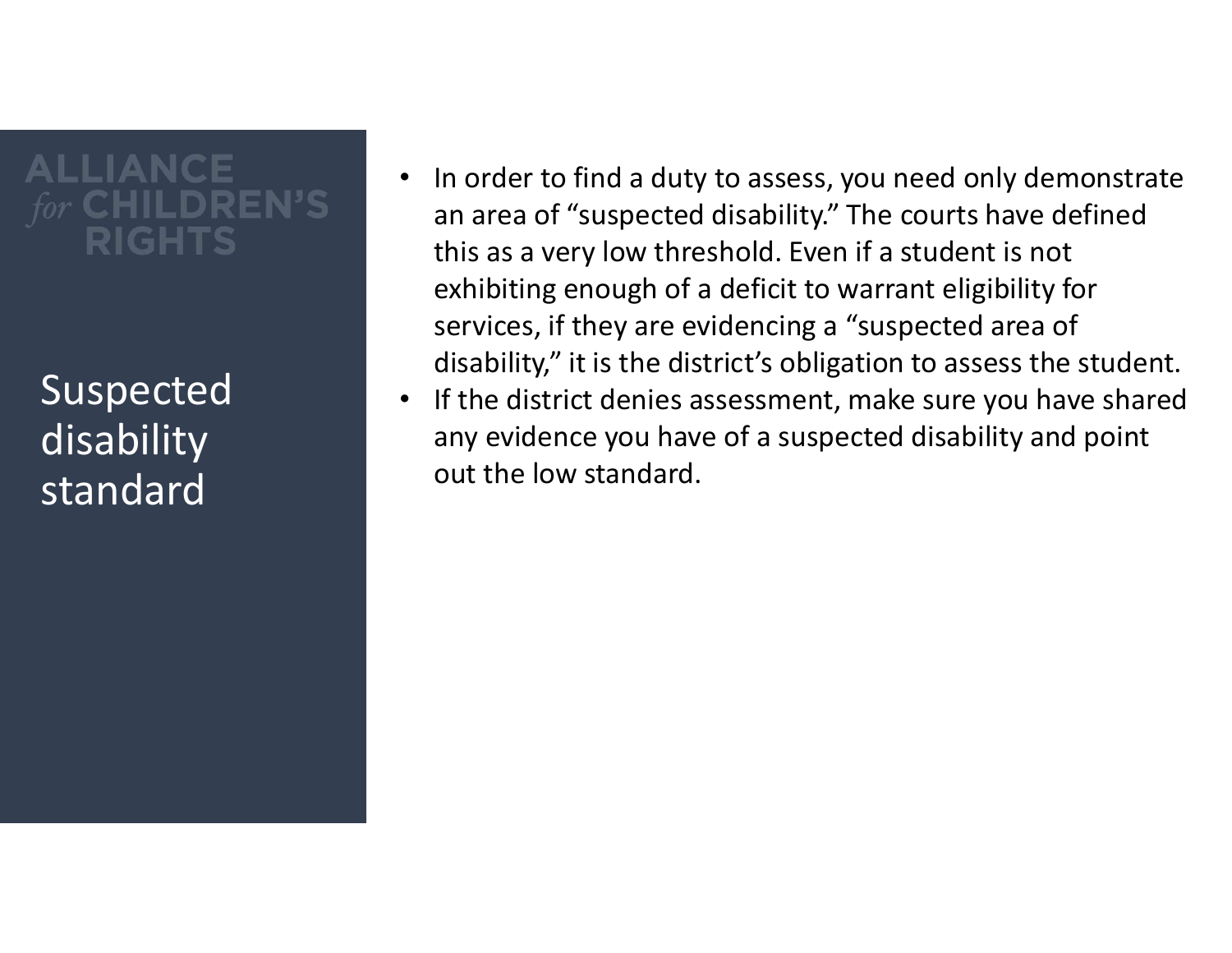# **ALLIANCE**

### Denial based on attendance quality

- Attendance problems do not change a district's duty to assess if a student is demonstrating a suspected disability.
- If a student has a history of poor attendance, a district may refuse to make a student eligible for special education services **only if** they can show that the poor attendance is the "primary" cause of the deficits the student is displaying (not just one factor).
- Thus, a district must first assess to determine all causes of a student's problems.
- Then, if they find no qualifying disability and the student's attendance is the only cause for them doing poorly in school, they can find them not eligible for services.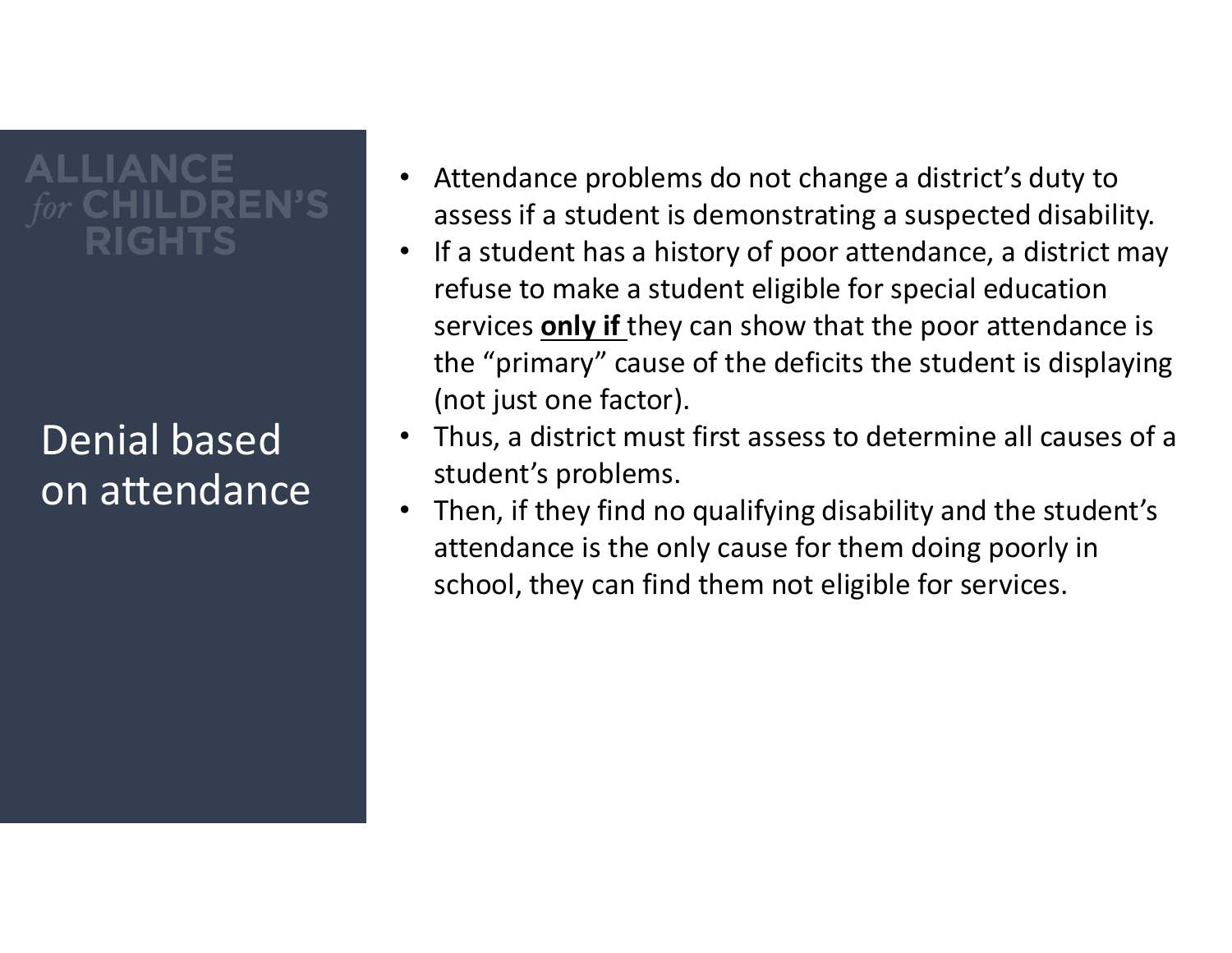### **ALLIANCE** GHTS

Denial based on attendance: example

- Example: Student's depression causes them to sleep all the time and thus miss school.
	- Depression may be an underlying disability which would make them eligible for services.
	- While the student is skipping classes, the attendance issue is just one factor in why the student is not doing well in school.
	- In this case, the school would still have a duty to assess.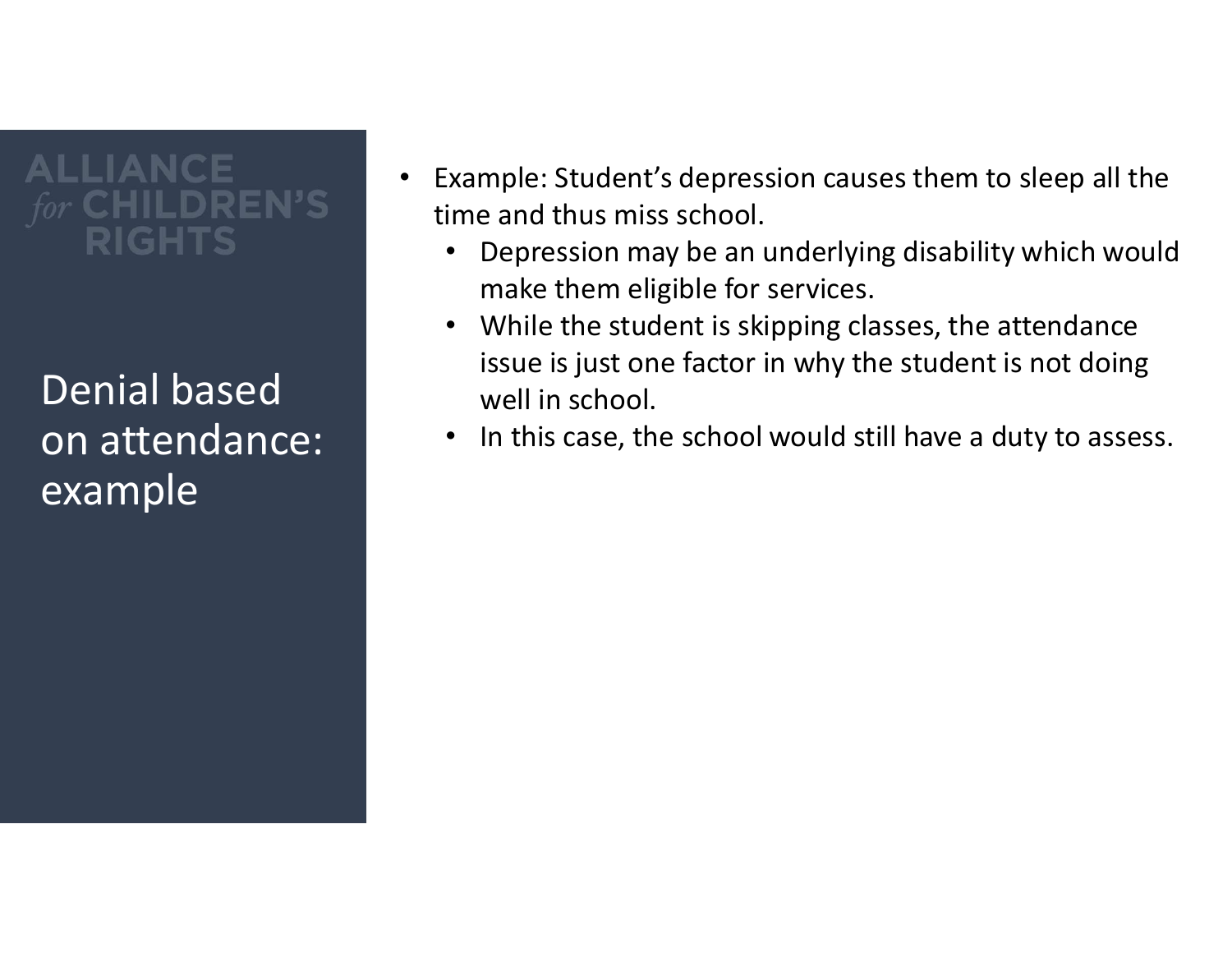

### WHAT IF MY STUDENT MOVES WHILE THE SCHOOL IS IN THE PROCESS OF ASSESSING?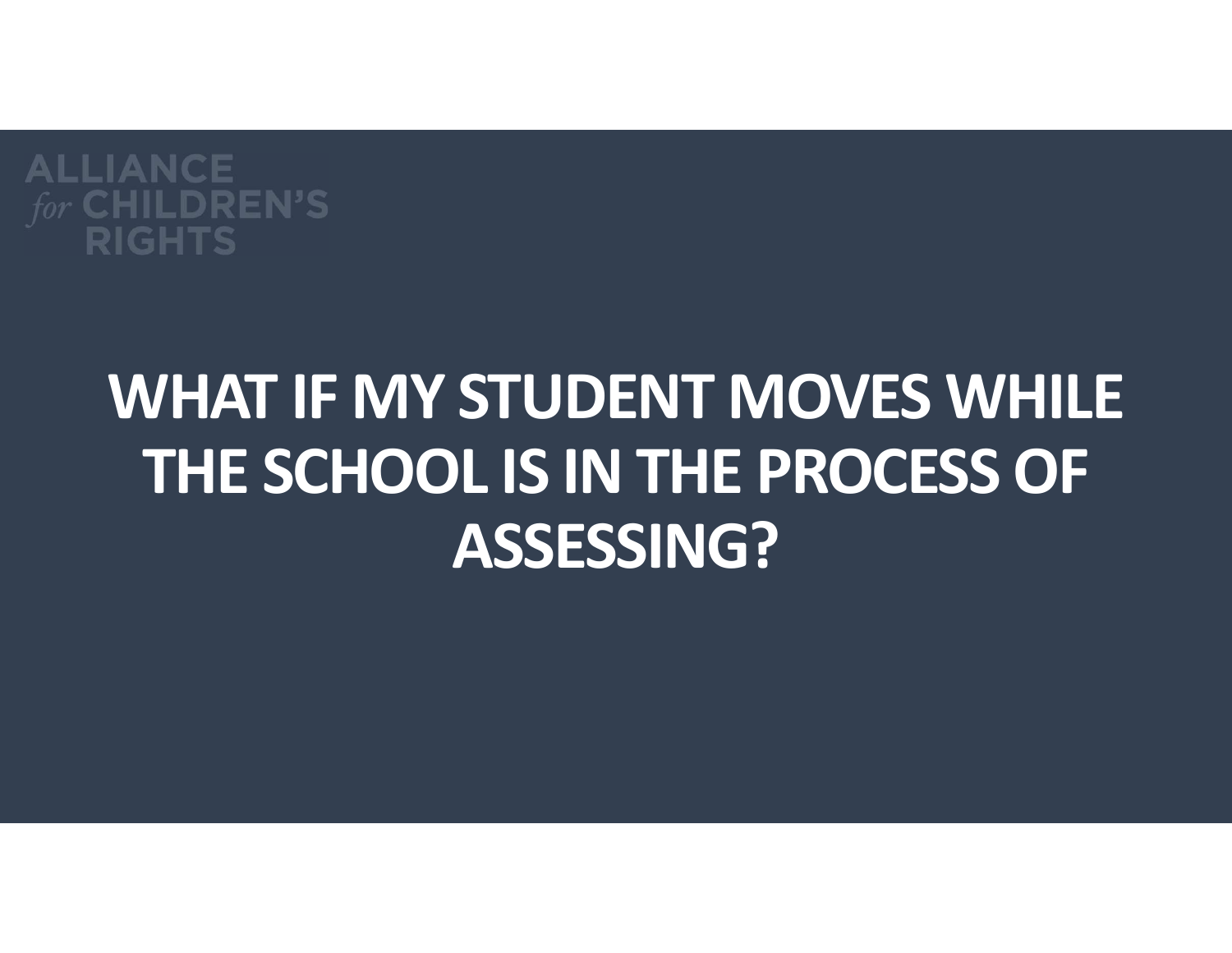# **ALLIANCE**

**Moving** districts midassessment

- Legally, the 60-day timeline to complete an assessment continues uninterrupted!
- The only exception is if the new district is making reasonable progress to ensure "prompt completion" AND the parent and new district agree to change the timeline in writing. egally, the 60-day timeline to complete an assessment<br>ontinues uninterrupted!<br>The only exception is if the new district is making reasor<br>progress to ensure "prompt completion" AND the parer<br>ind new district agree to change
- Despite the law, you will need to follow up with both the original school district and the new school district to ensure that they complete the assessment(s).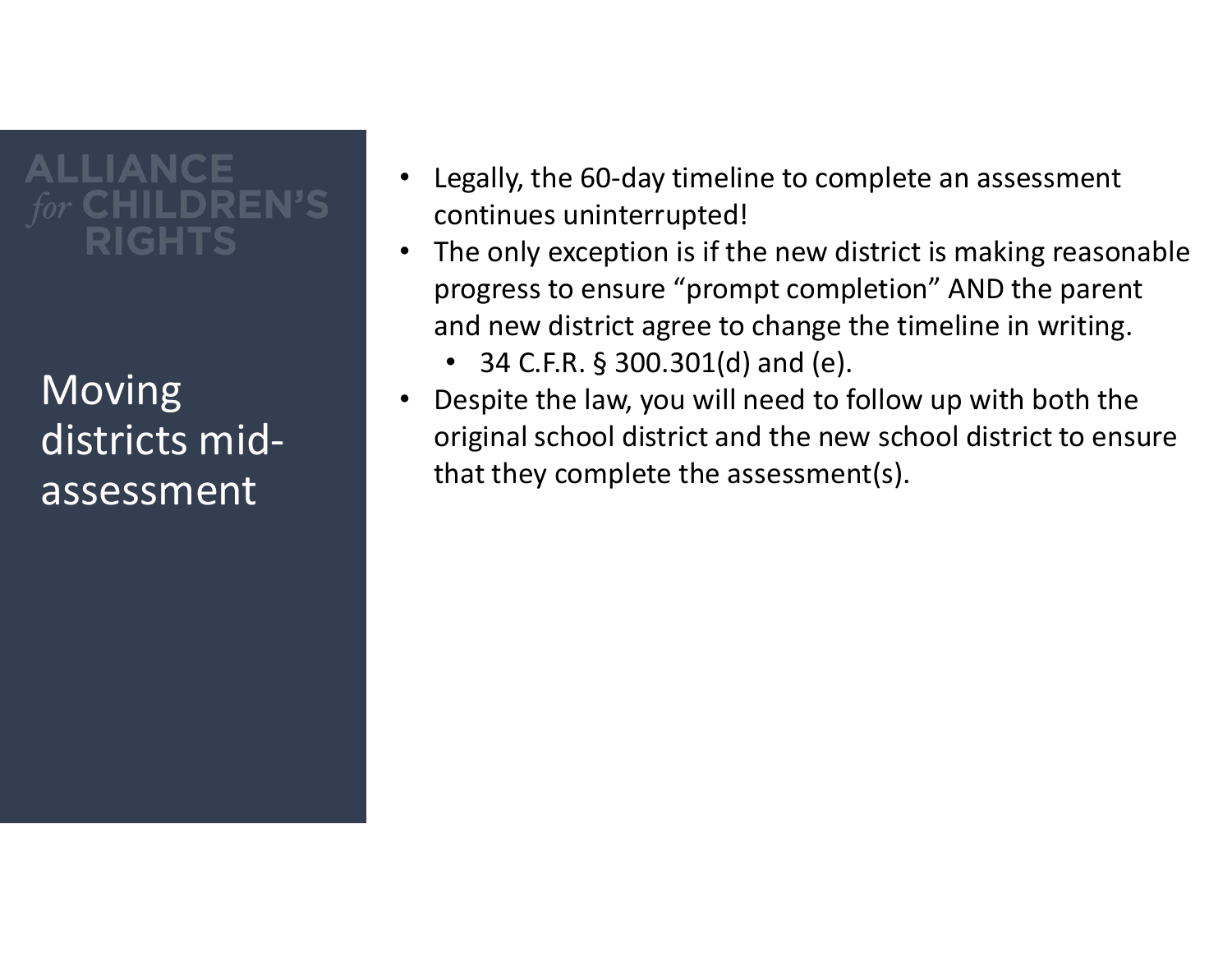

### WHAT IF MY STUDENT IS FOUND ELIGIBLE UNDER THE CATEGORY OF EMOTIONAL DISTURBANCE?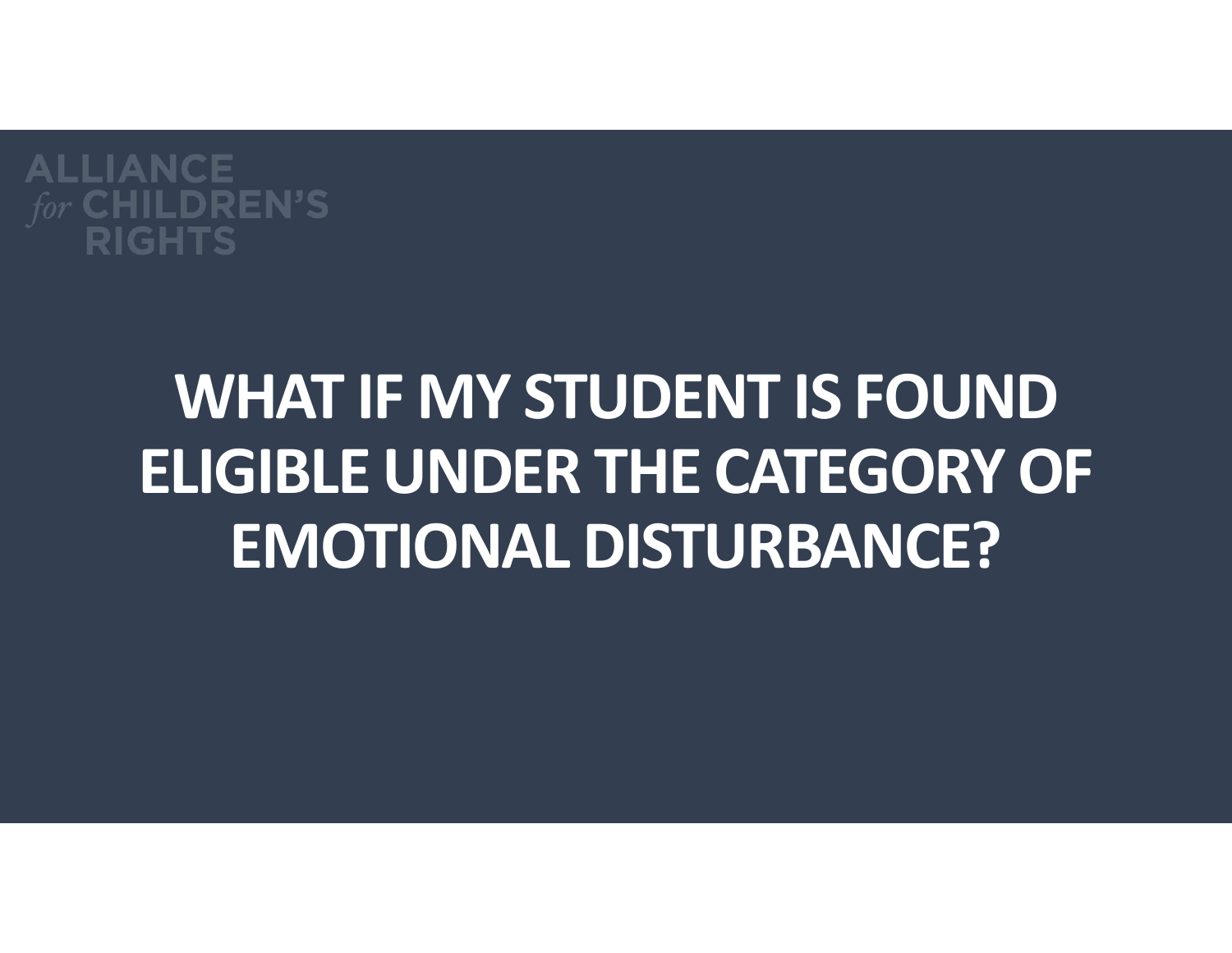# **ALLIANCE**

Emotional **Disturbance** (ED) Eligibility

- Myth: A district can only assess a student for an emotional disturbance if the parent gives special permission.
- Fact: A district is required to assess a student in all areas of suspected disability. If a student has demonstrated a potential emotional disturbance, the school should assess for it.
- Tip: If you think this category may apply to your student, specifically request that the school look for it when assessing. Even though it is not required, it may save you some time and hassle.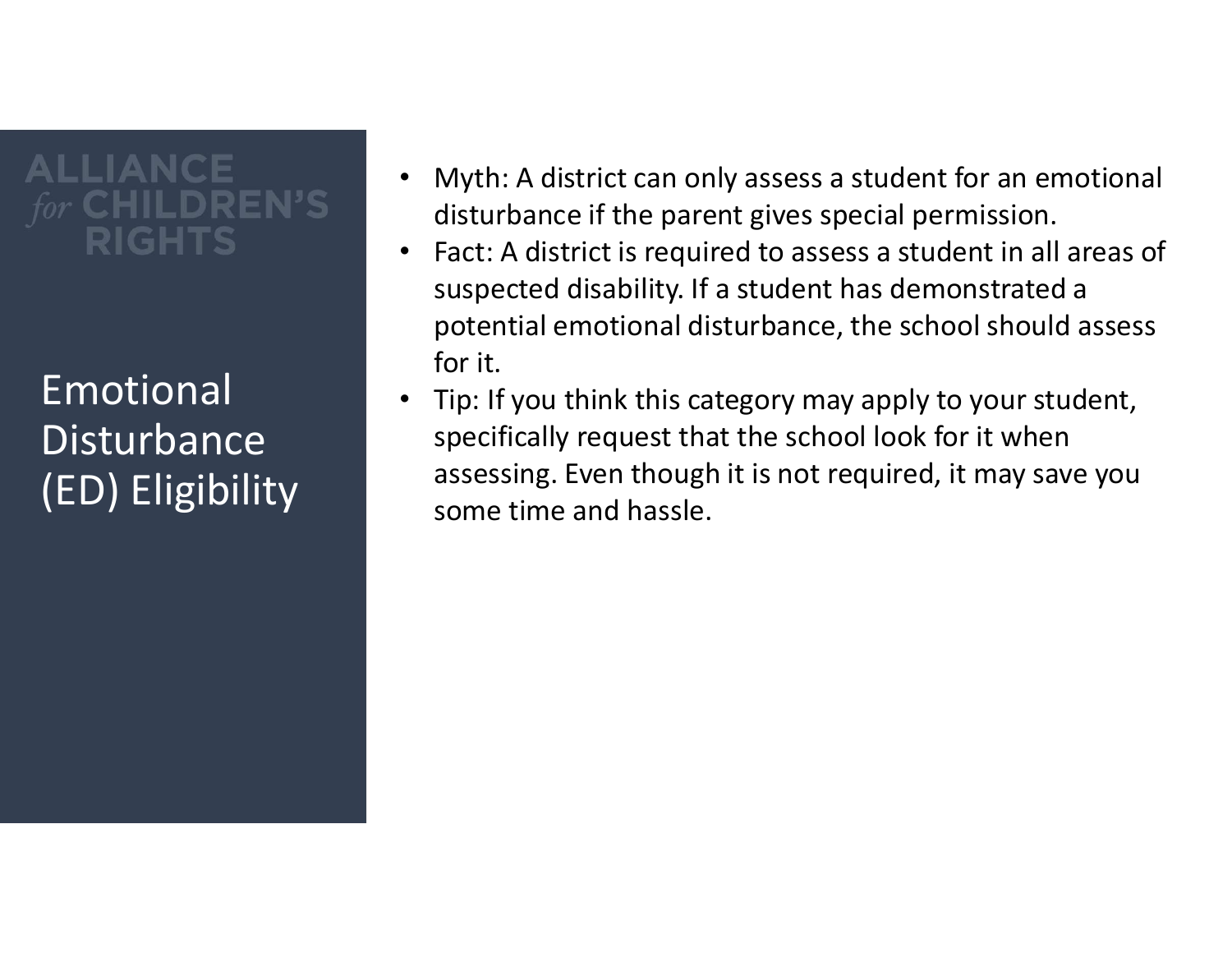### **ALLIANCE** IGHTS

Emotional **Disturbance** (ED) Eligibility

- Myth: If a student is found eligible under ED, they will not be able to join the military, it will stay with them forever, etc.
- Fact: An IEP is confidential. It will be up to the student and the education rights holder whether any information about his or her IEP is ever shared outside of K-12 school.
- Tip: A student is best served by the appropriate eligibility category. If ED is appropriate for their needs, that should be the category chosen.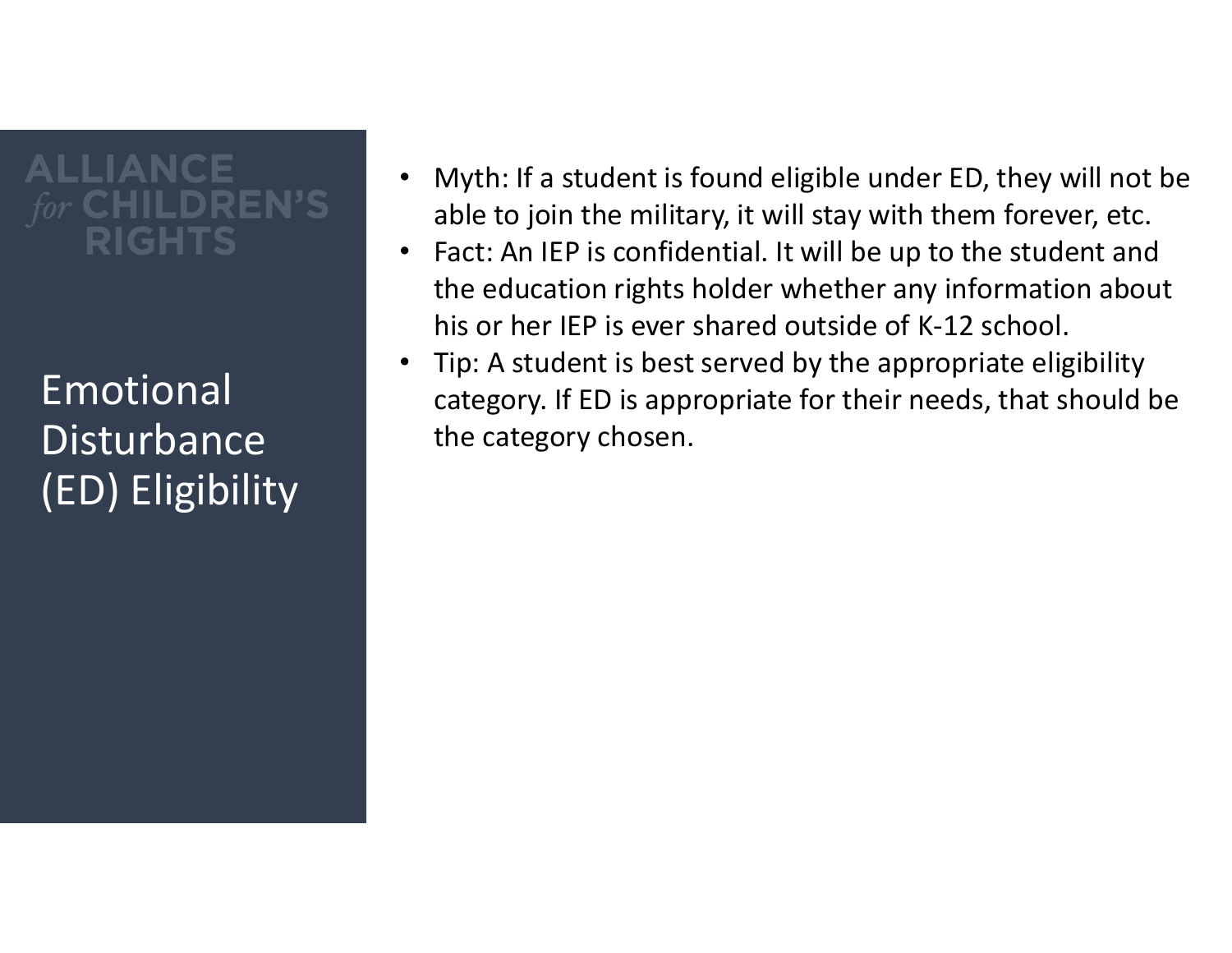### **ALLIANCE** IGHTS

Emotional **Disturbance** ("ED") **Eligibility** 

- Myth: Services such as non-public schools, residential placements, and high-level counseling are only available for students classified as ED.
- Fact: This may be district policy, but a district is required to provide an "appropriate" educational placement and services for any student found eligible under any category for special education. This means that all services should be available to any student if needed.
	- For example, a student eligible for the speech and language category might need counseling services. This would be appropriate.
- Tip: If a student can be appropriately categorized in the ED category, it is best to use this categorization because it can simplify getting the other services needed.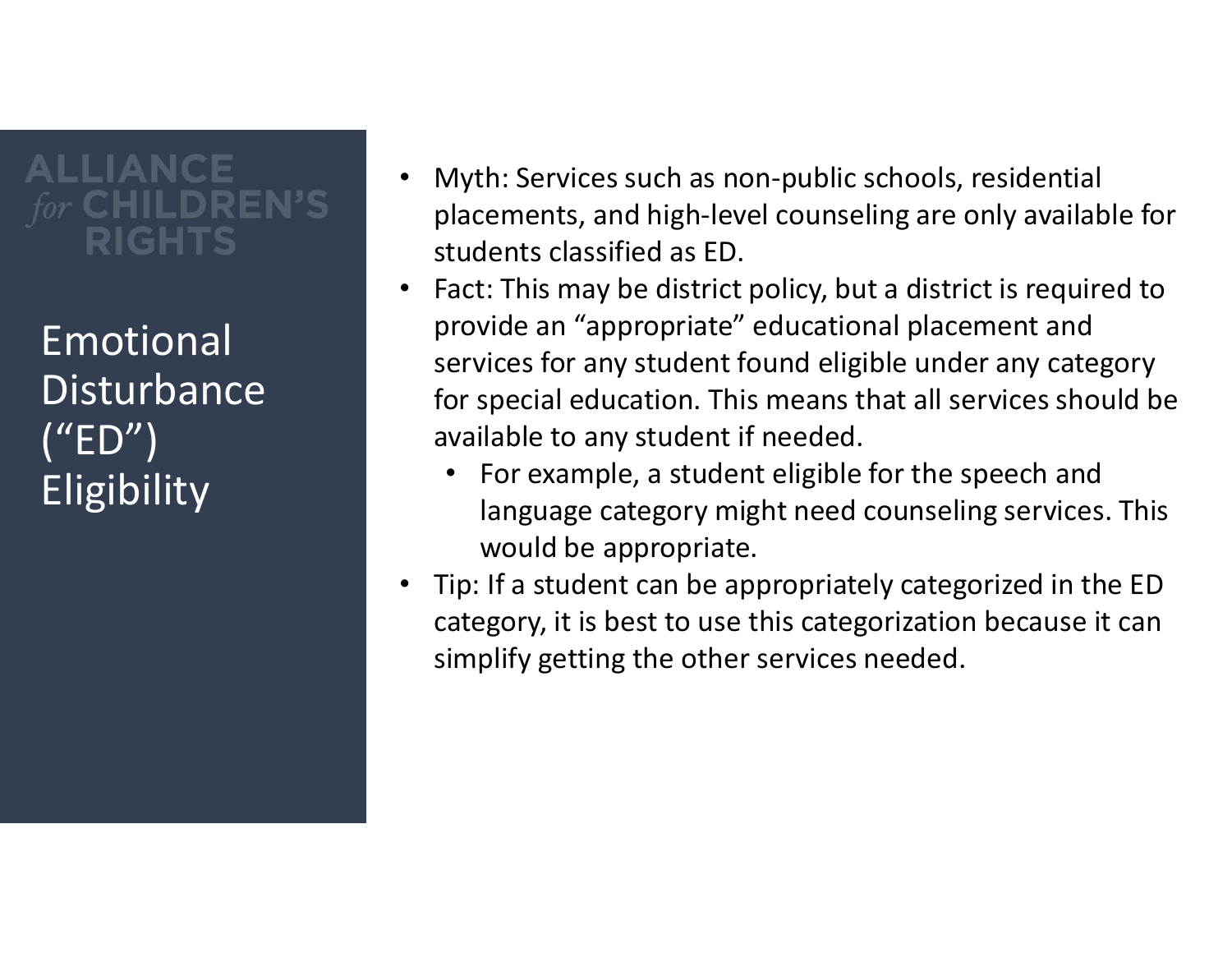

# WHAT IF MY STUDENT IS EXHIBITING MAJOR BEHAVIOR CHALLENGES?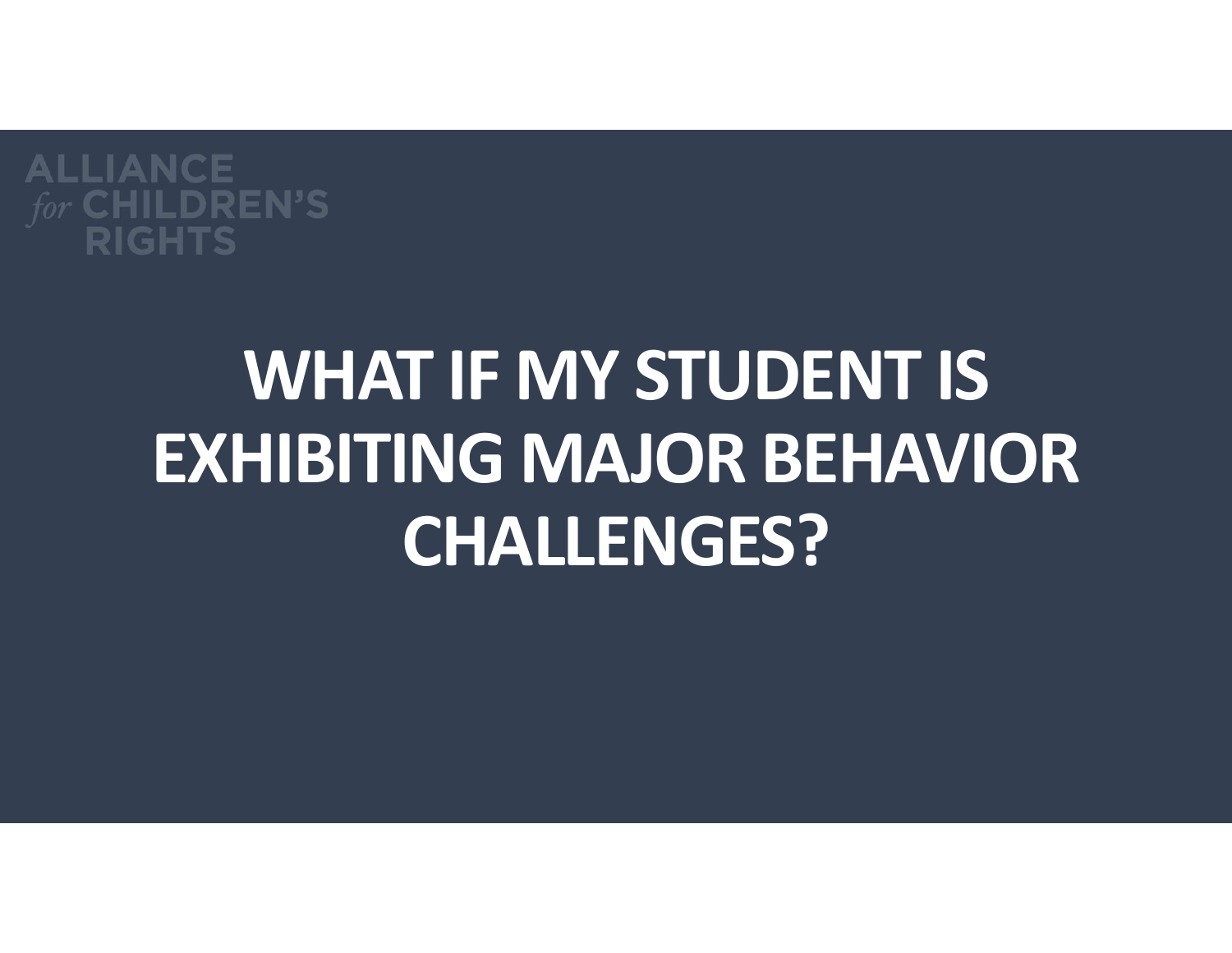### **ALLIANCE** RIGHTS

Functional Behavioral Assessment .

- If the student is exhibiting major behavioral problems, request a Functional Behavioral Assessment ("FBA").
- A good FBA includes an analysis of the causes of the undesirable behavior, including the environmental factors which provoke and sustain the behavior, as well as an identification of the likely interventions or strategies for addressing the undesirable behavior.
- It also requires observation of the student and a tracking of the occurrences of the undesirable behavior over time.
- It is important to determine the antecedents of the behavior, or the triggers which come before or cause the behaviors.
- Ex.: a student with Oppositional Defiance Disorder may only become oppositional when demands are placed upon him; for this type of student, it may be necessary to always provide options.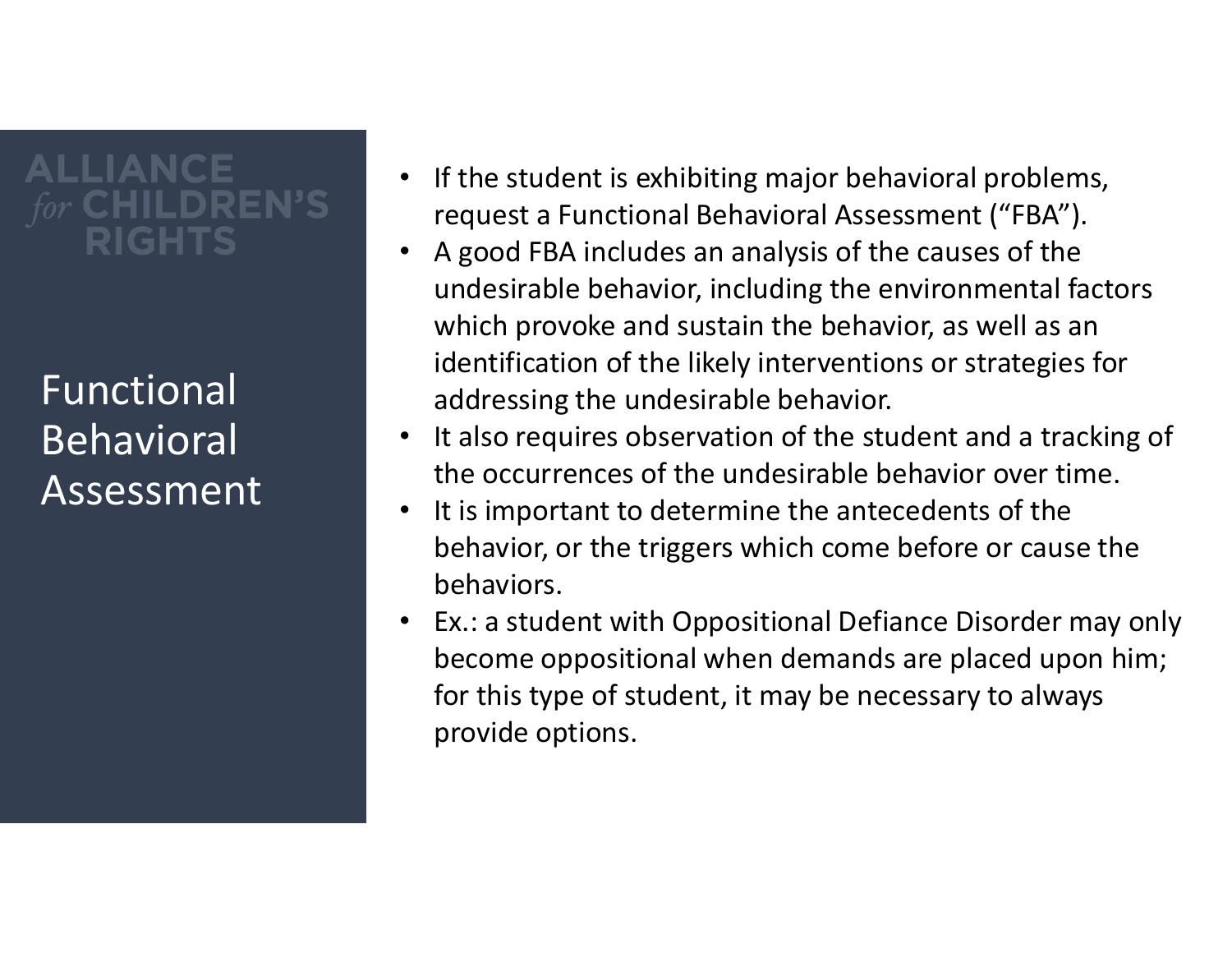# **ALLIANCE**

Functional Behavioral Assessment, Continued

- It is also important to analyze the consequences of the behavior.
- These can include both positive consequences for the student as well as the reactions and management styles of the adults around the student that might contribute to or ameliorate the presenting problems.
- If the ODD student's behavior consistently removes the requirement that he fulfill the demands placed upon him, his behavior is functioning to lessen his stress level.
- He receives a positive consequence for the behavior, thus motivating him to continue using this strategy to manage his anxiety levels.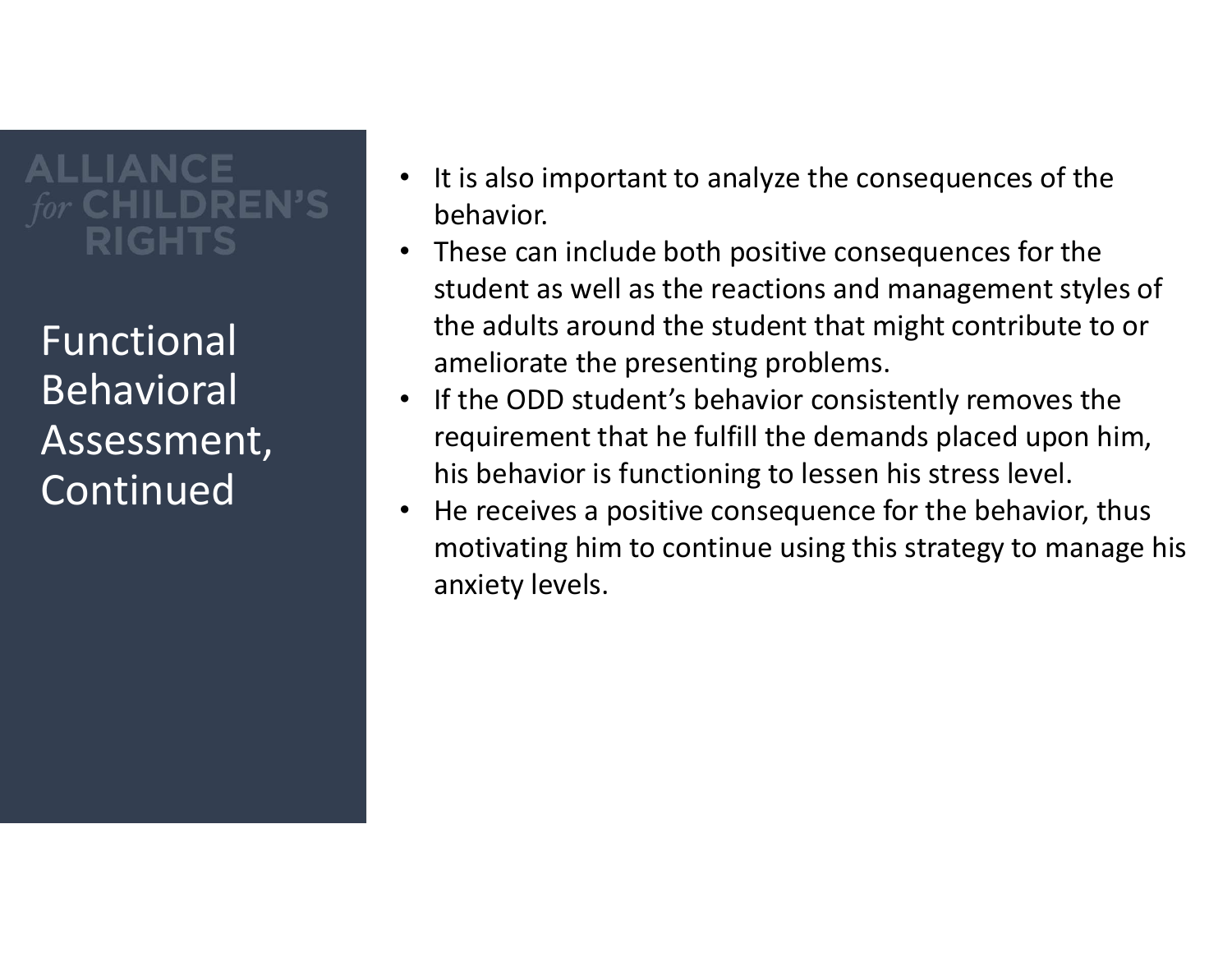### **ALLIANCE** IGHTS

#### Requesting an FBA

- What should the assessment request include:
	- "I request that my student receive a functional behavioral analysis for the following reasons…"
- Normal assessment timelines apply: 15 days to assessment plan/written refusal; 60 days to IEP
- Remember: A school/district is required to offer the appropriate services for a student when the need becomes apparent. The law does not require a specific assessment to grant behavior-related services, though many school districts utilize internal policies that require further assessment, or special steps.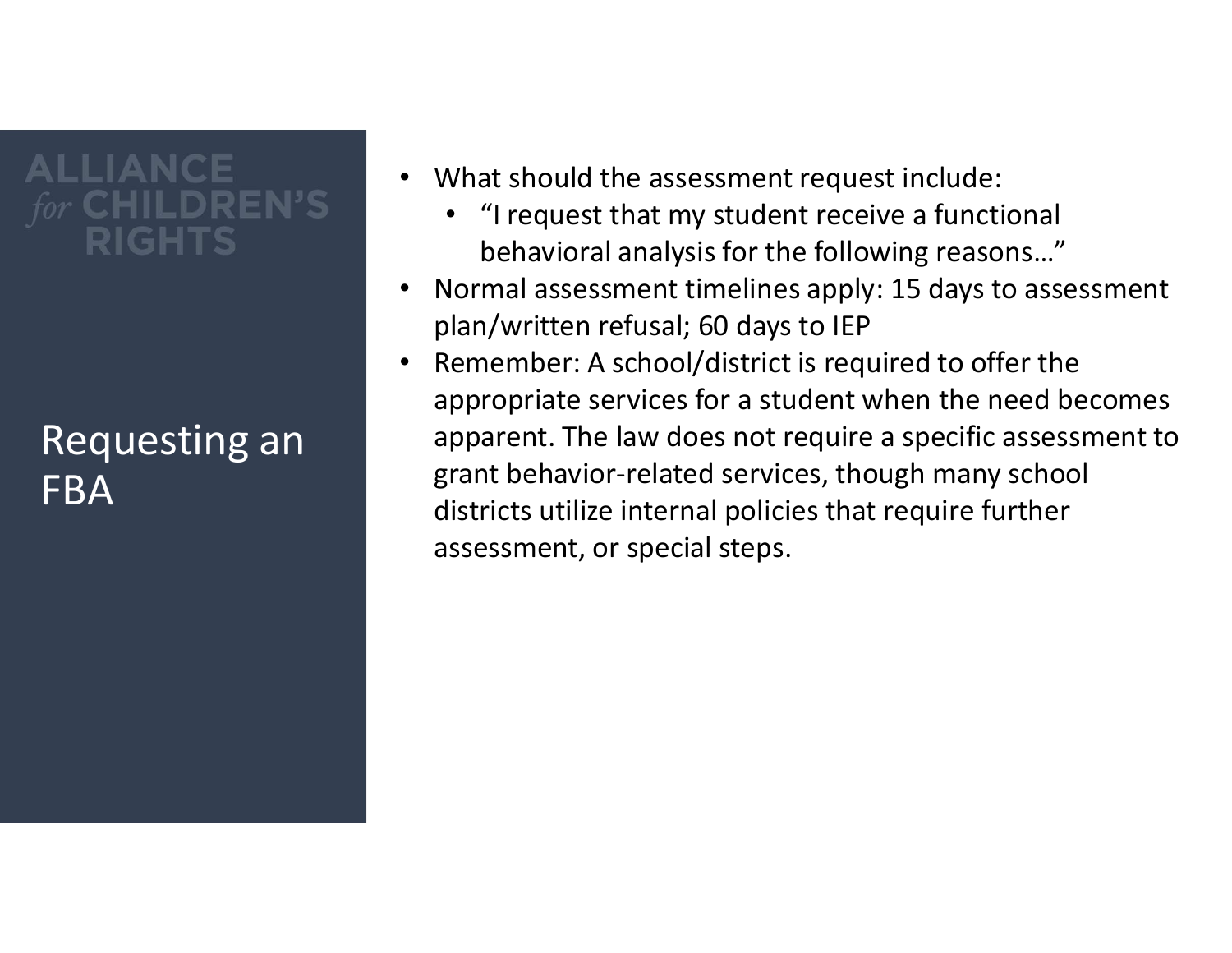### **ALLIANCE** RIGHTS

Behavior Support Plan ("BSP")

- Behaviors that are interfering with a student's ability to benefit from their education should be addressed in their IEP whether or not a formal FBA was completed.
	- Examples: inattention; not completing work; defiance; verbal or physical aggression
- Behaviors should be addressed through a BSP, a plan that outlines the problem behavior, what triggers it, how to help the student avoid it, and how to address it if/when it occurs.
	- Example: inattention; triggered when the work becomes too difficult; function is work avoidance; required to work for a period of time to earn a reward (such as computer time) on a decreasing time increment (5 minutes>>3 minutes)
- If a district is unwilling to create a BSP, these behaviors should be addressed through present levels of performance and behavior goals in the IEP.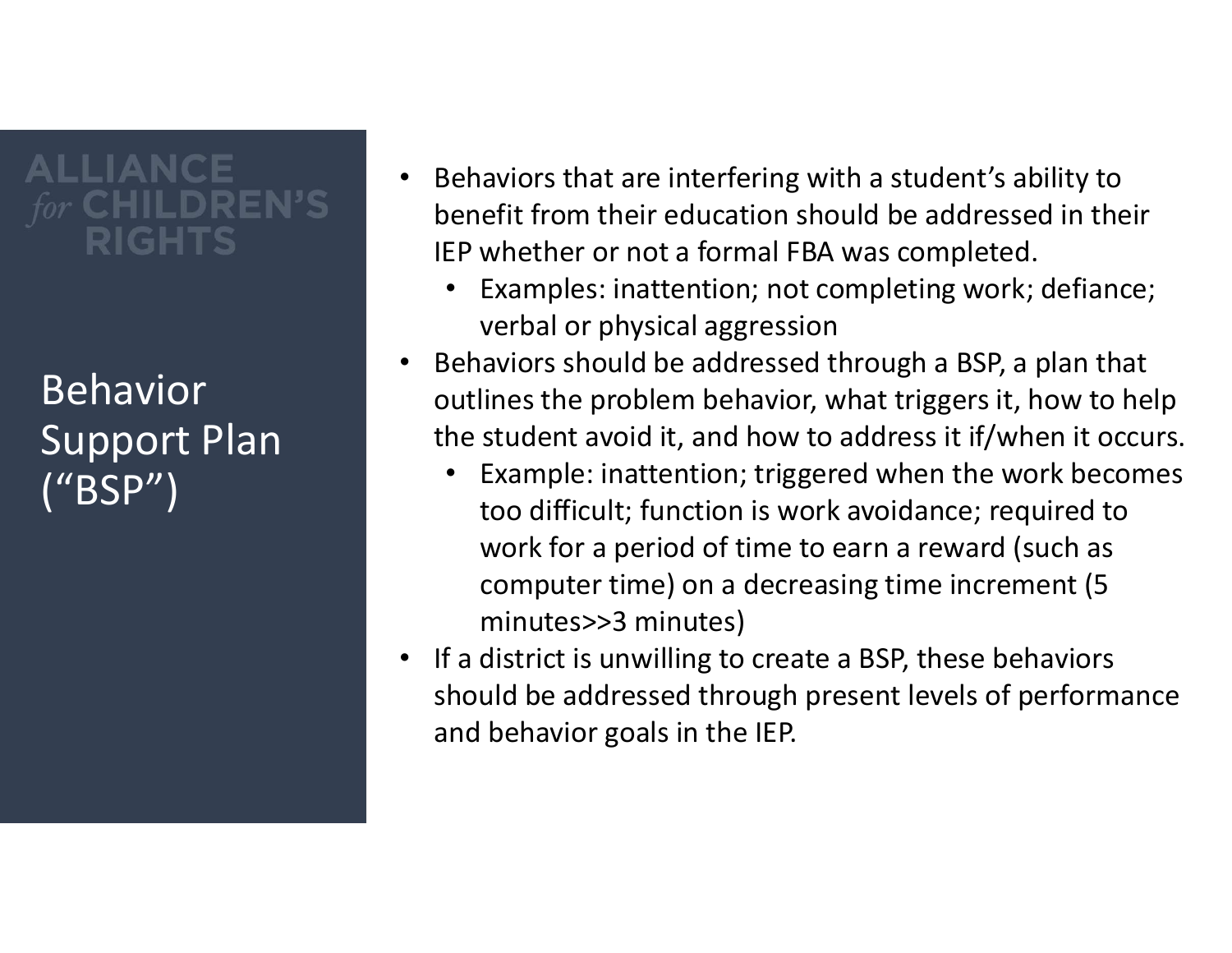

### WHAT IF I BELIEVE MY STUDENT NEEDS A HIGHER LEVEL OF MENTAL HEALTH SERVICES?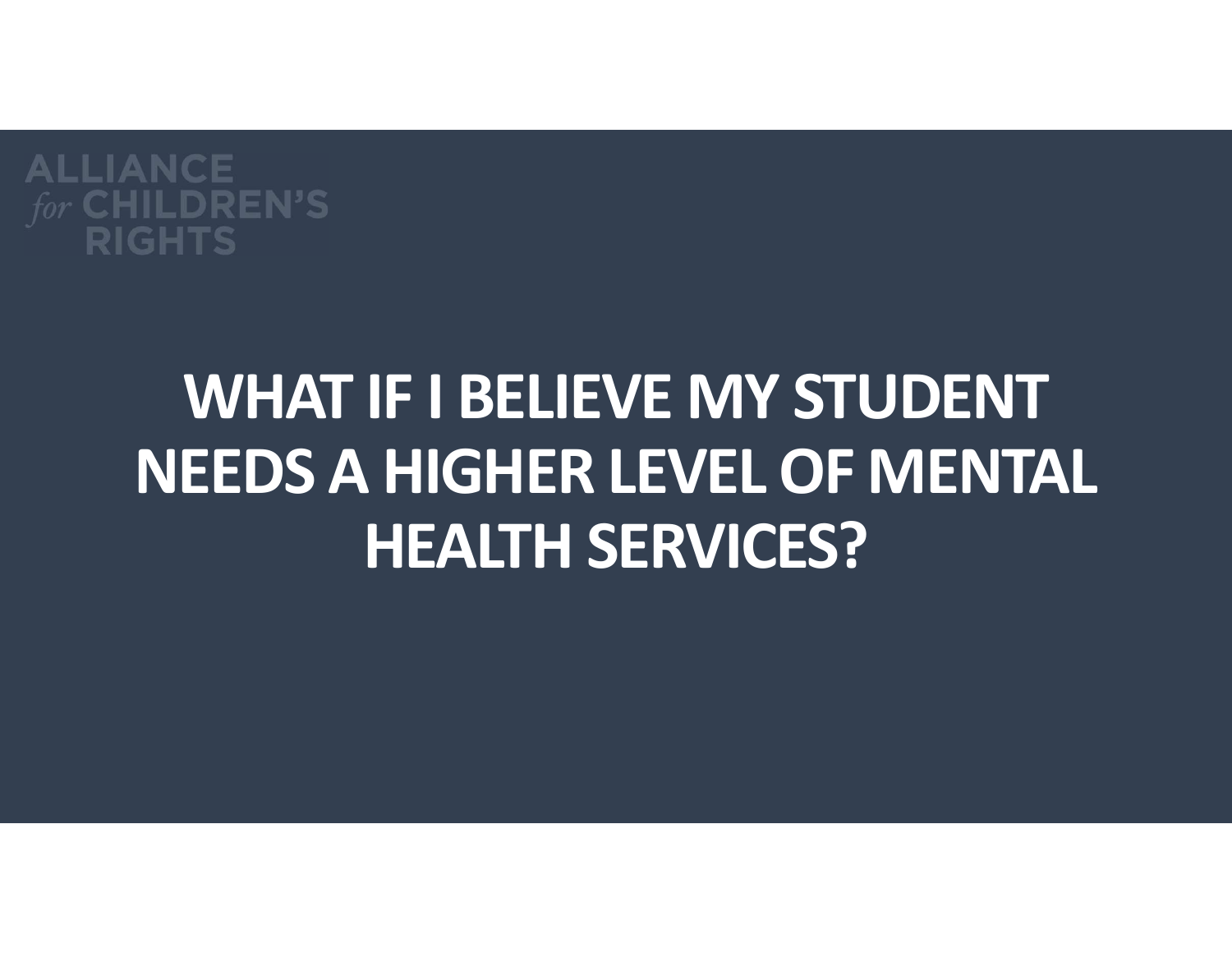### **ALLIANCE** GHTS

**Educationally** Related Mental Health **Services** ("ERMHS")

- History:
	- Used to be provided through AB 3632, AB 2726, Chapter 26.5 .
	- AB 3632 said the Department of Mental Health must pay for therapy and residential placement services for students who need it to benefit from their education.
	- AB 3632 was repealed in 2011.
- Despite repeal, ERMHS are still required in federal and state law.
- ERMHS must now be provided and paid for by a student's school district.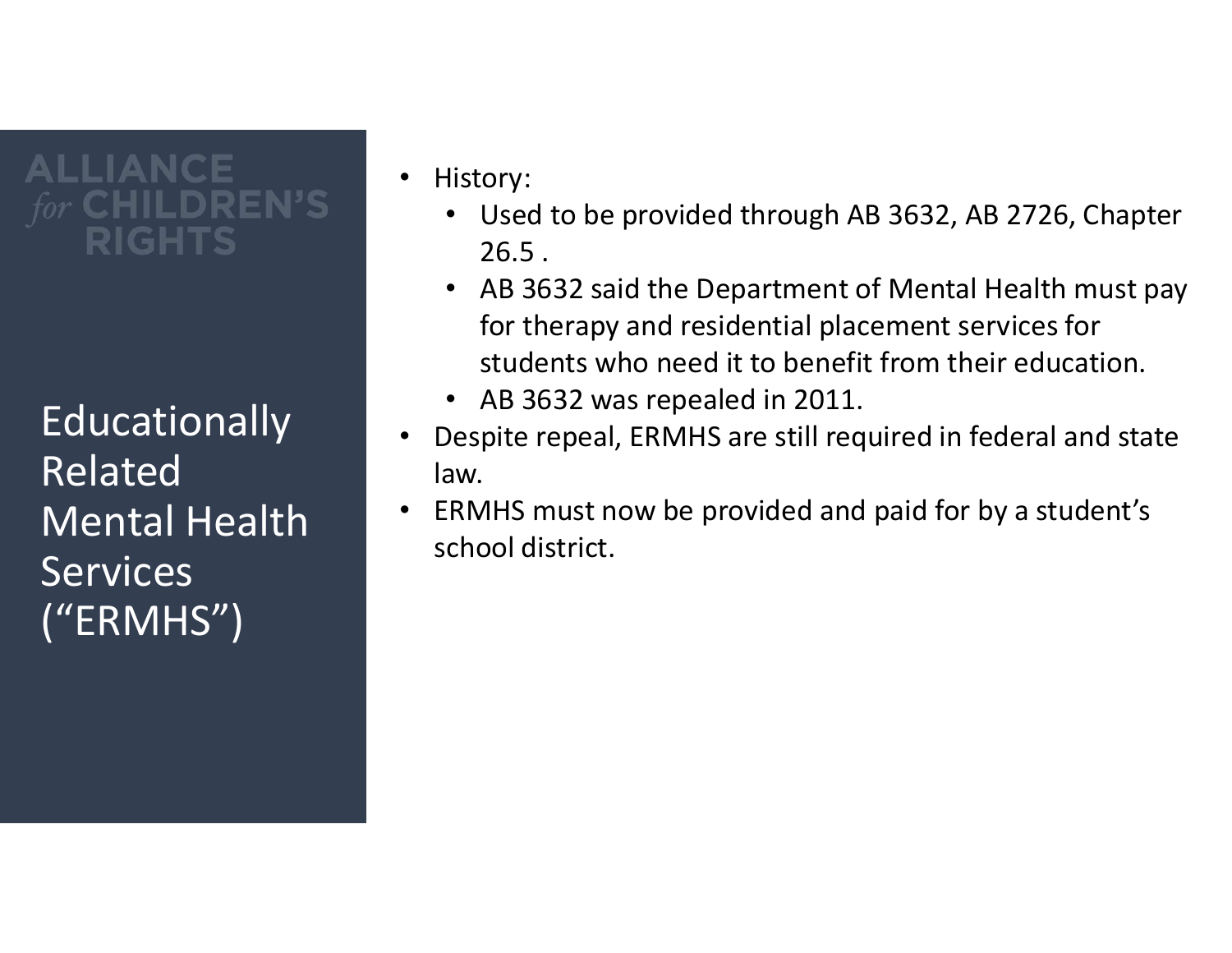### **ALLIANCE** IGHTS

How to get ERMHS for your student

- Request an ERMHS assessment!
- What should the assessment request include:
	- "I request that my student receive an assessment for educationally related mental health services for the following reasons…"
- Normal assessment timelines apply: 15 days to assessment plan/written refusal; 60 days to IEP
- Remember: A school/district is required to offer the appropriate services for a student when the need becomes apparent. The law does not require a specific assessment to grant ERMHS, though many school districts utilize internal policies that require further assessment, or special steps.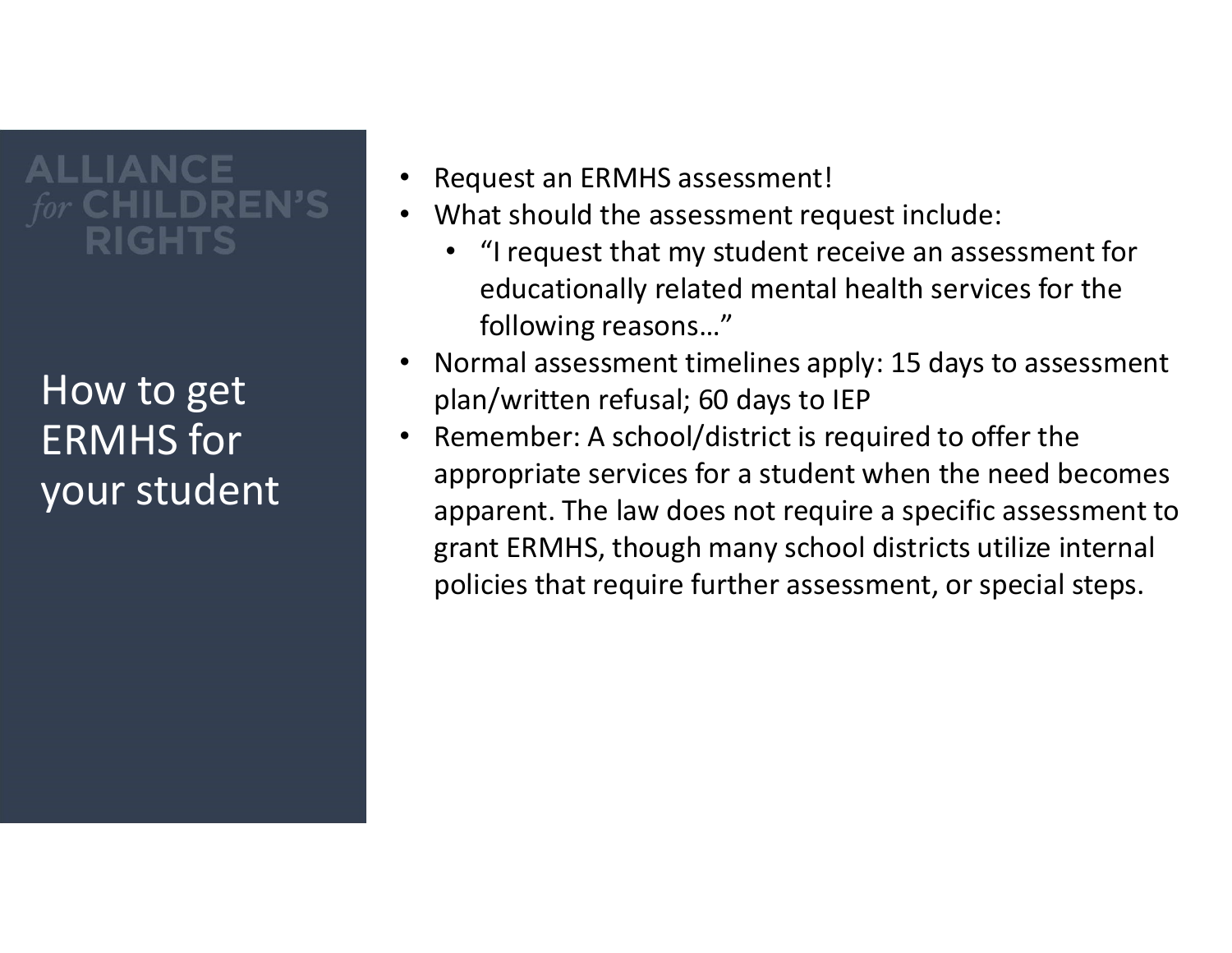#### **ALLIANCE CHILDREN'S RIGHTS**

options

- Individual, group, family, or parent counseling or therapy
- Positive behavior intervention services
- 1:1 behavior aide
- Therapeutic behavior services (TBS)
- Medication management
- Day treatment
- Residential treatment
- ERMHS Case management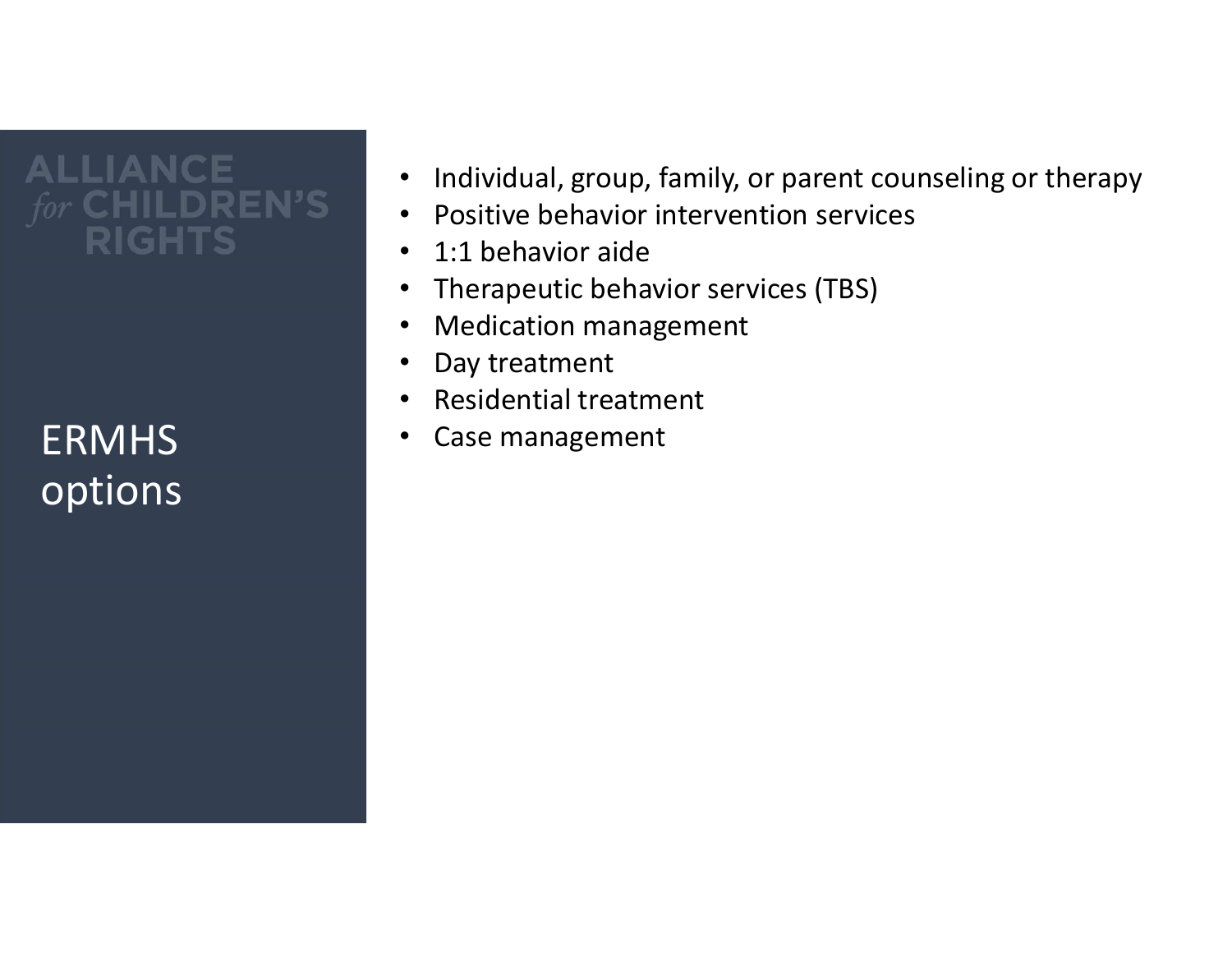### **ALLIANCE** IGHTS

ERMHS vs. DIS health issues Counseling

- DIS: Designated Instructional Services California's term for<br>"related services"<br>• DIS counseling is a lower level of counseling services<br>provided by a school, often by a school psychologist. "related services"
- DIS counseling is a lower level of counseling services provided by a school, often by a school psychologist.
- School psychologists are credentialed like teachers but are usually not licensed.
- Most school psychologists have minimal training in mental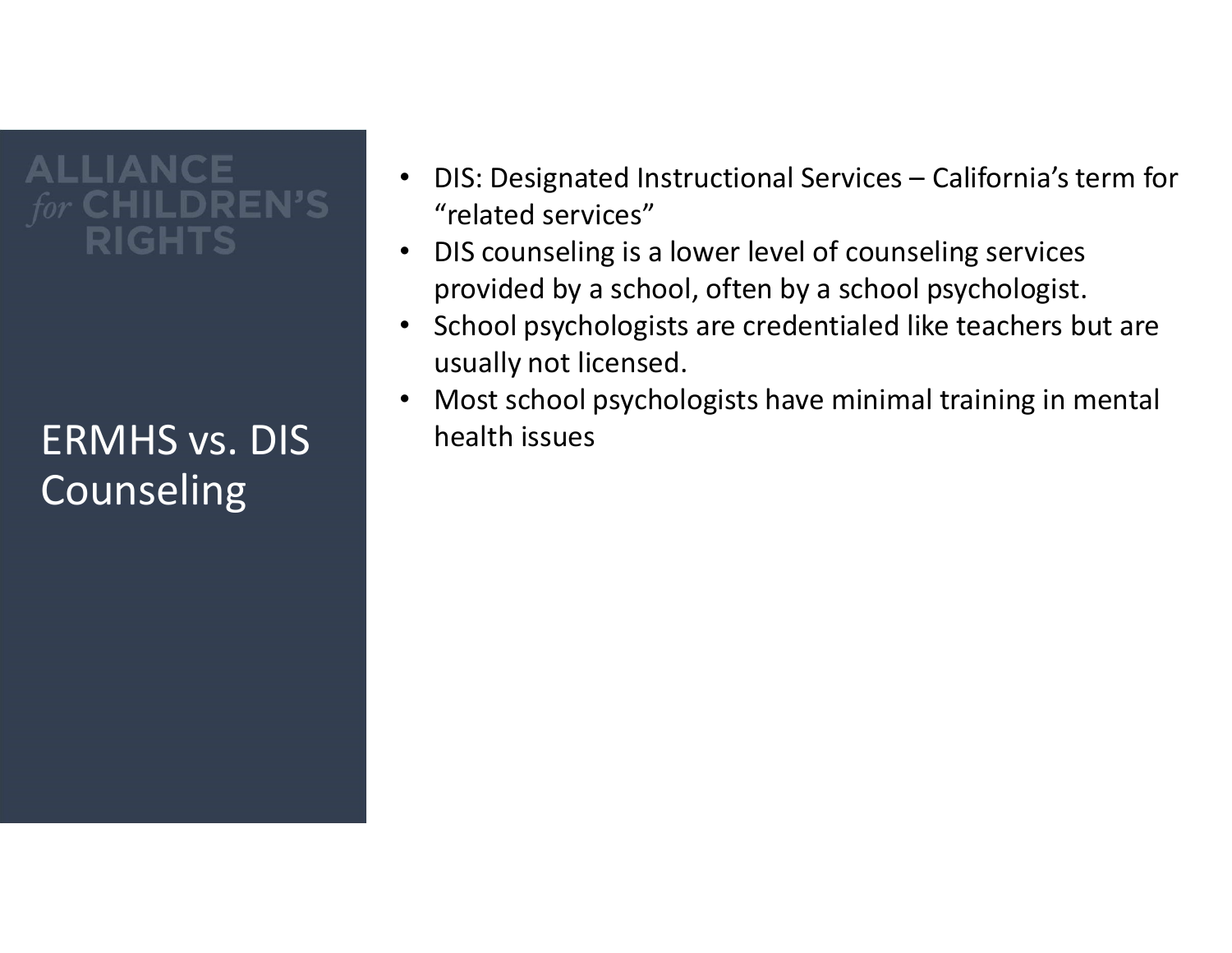#### **ALLIANCE** EN'S GHTS

#### ERMHS vs. DIS Counseling

- ERMHS counseling is a higher level of services.
- ERMHS counseling can and often should be provided by a licensed psychologist/therapist.
- ERMHS counseling can be provided at the school or in another environment.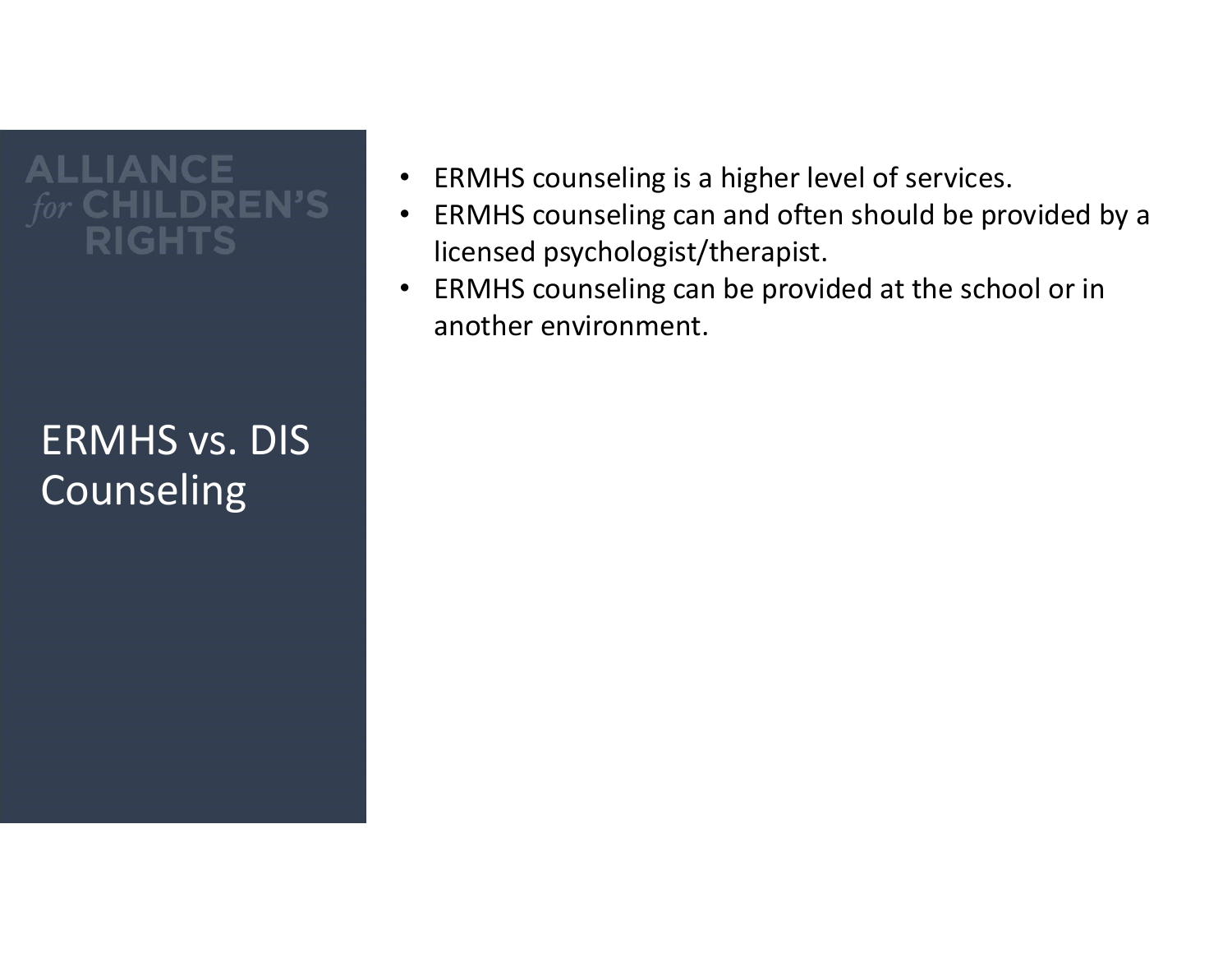### **ALLIANCE** GHTS

#### The name game

- Several Los Angeles County school districts have begun offering "Educationally Related Intensive Counseling Services" ("ERICS") on IEPs when ERMHS are requested.
- If a district proposes putting ERICS into an IEP, rather than ERMHS, ask them to define what that service will look like, and who will provide it. If the counseling will be carried out by an intern, it may not be appropriate, and you can consent "for purposes of implementation only." (See Consenting to the IEP) If the service and provider are acceptable, ask that as much detail as possible is included in the notes section of the IEP.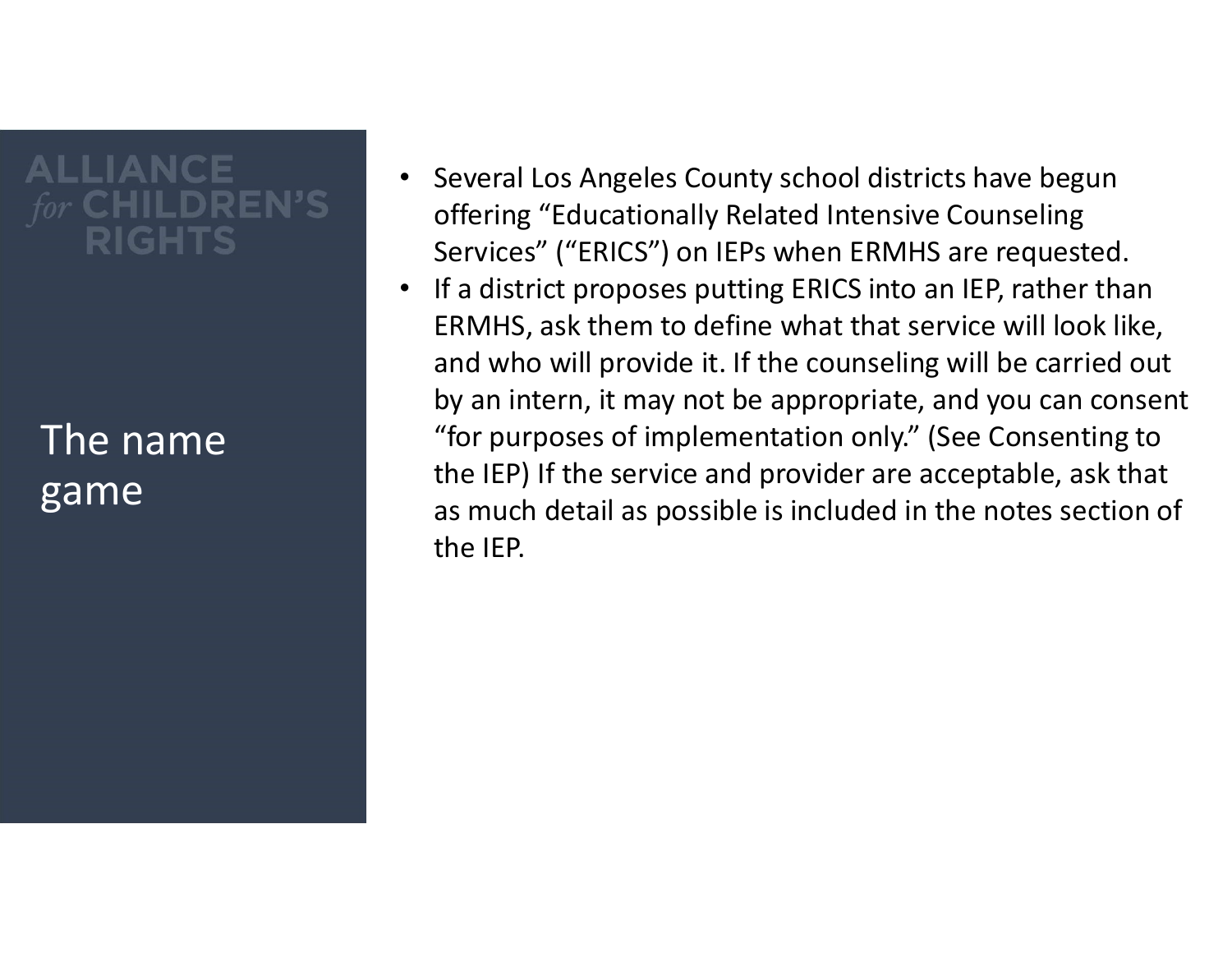

# HOW SHOULD I REQUEST SPECIFIC SERVICES OR PLACEMENTS?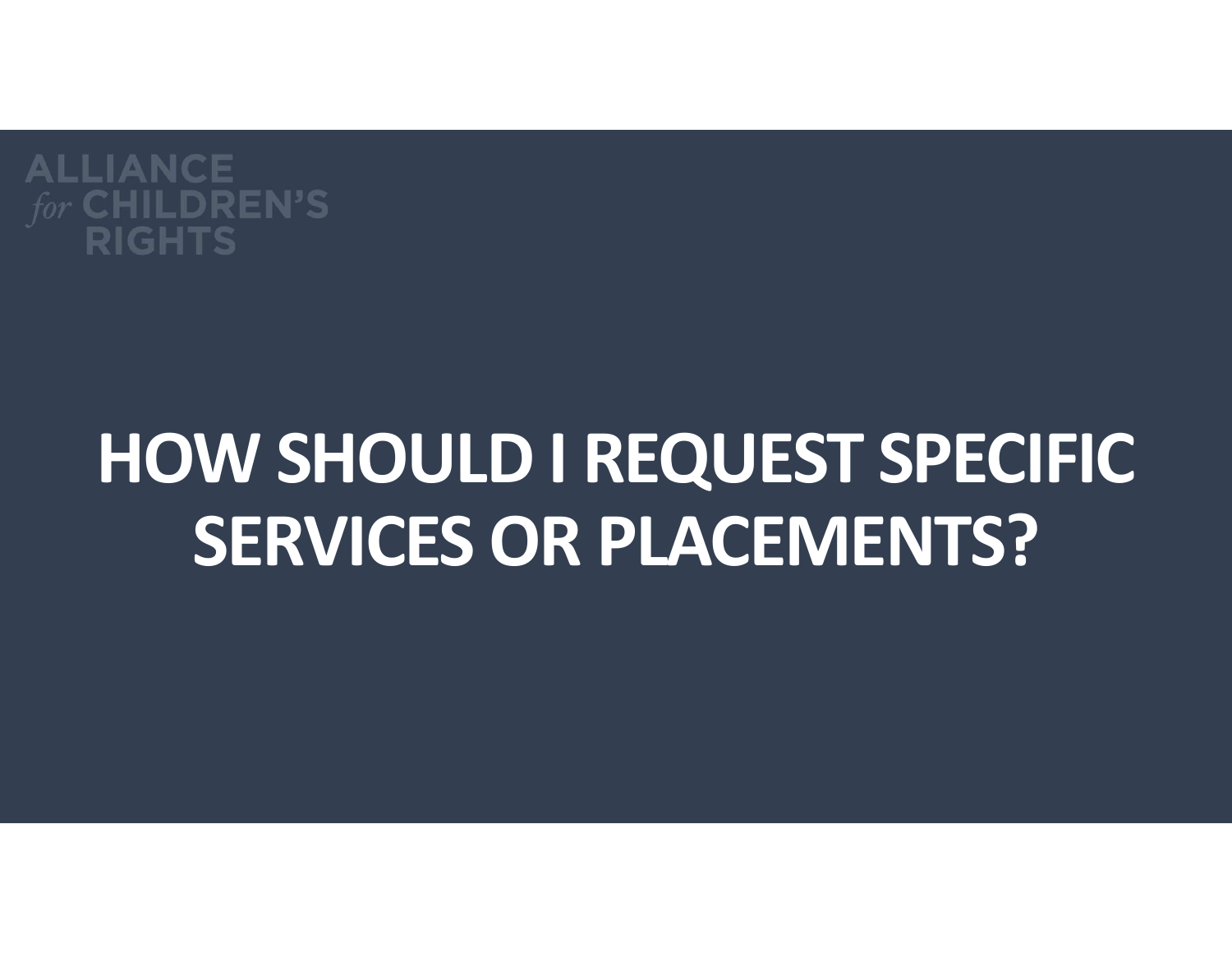### **ALLIANCE** IGHTS

Requesting services or placement

- Specifically request the service or placement you want. "\_\_\_\_\_\_\_ services are appropriate/necessary for my student because…"
	- Never say "best"!!!
	- Although you will always want what is in the best interest of your student, the law only requires schools to offer what is "appropriate" and allows them to progress in their educational program.
	- While all students might do better with the services of 7 individuals tutors that monitor them throughout the day, that is probably not necessary for most students to progress.
	- This means you can think about how your student will best be served, and then explain why that service/placement is "appropriate" and "necessary."
	- Old analogy from case law: "Chevy" not "Cadillac"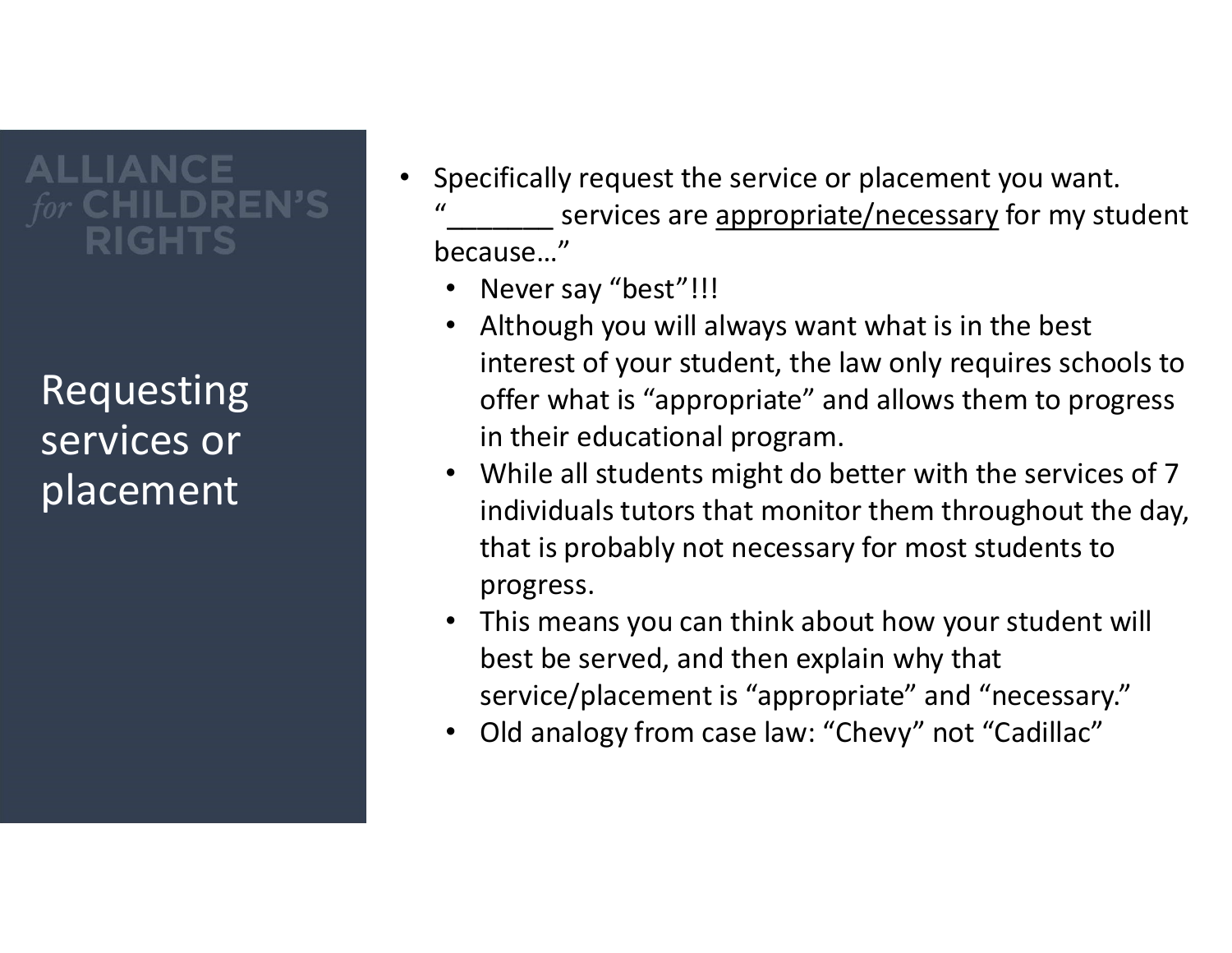Getting services or placement into the IEP

- Once a service or placement has been discussed, have the school either grant or refuse it in writing in the IEP document.
- The IEP is a contract, if something is in it, it is enforceable. If it is not in the document, it is hard to argue what happened at the meeting.
- Even if the service discussed is something the school says that they offer all students, for example access to a specific remedial reading program or group counseling, make sure it is noted somewhere in the IEP. If the school objects, point out that they can state that it is provided to the student as part of the program all students receive.
- Remember, the student may move schools and the IEP moves with them. If the service is not in the document, there is no way to enforce that the student receives the service in the new school.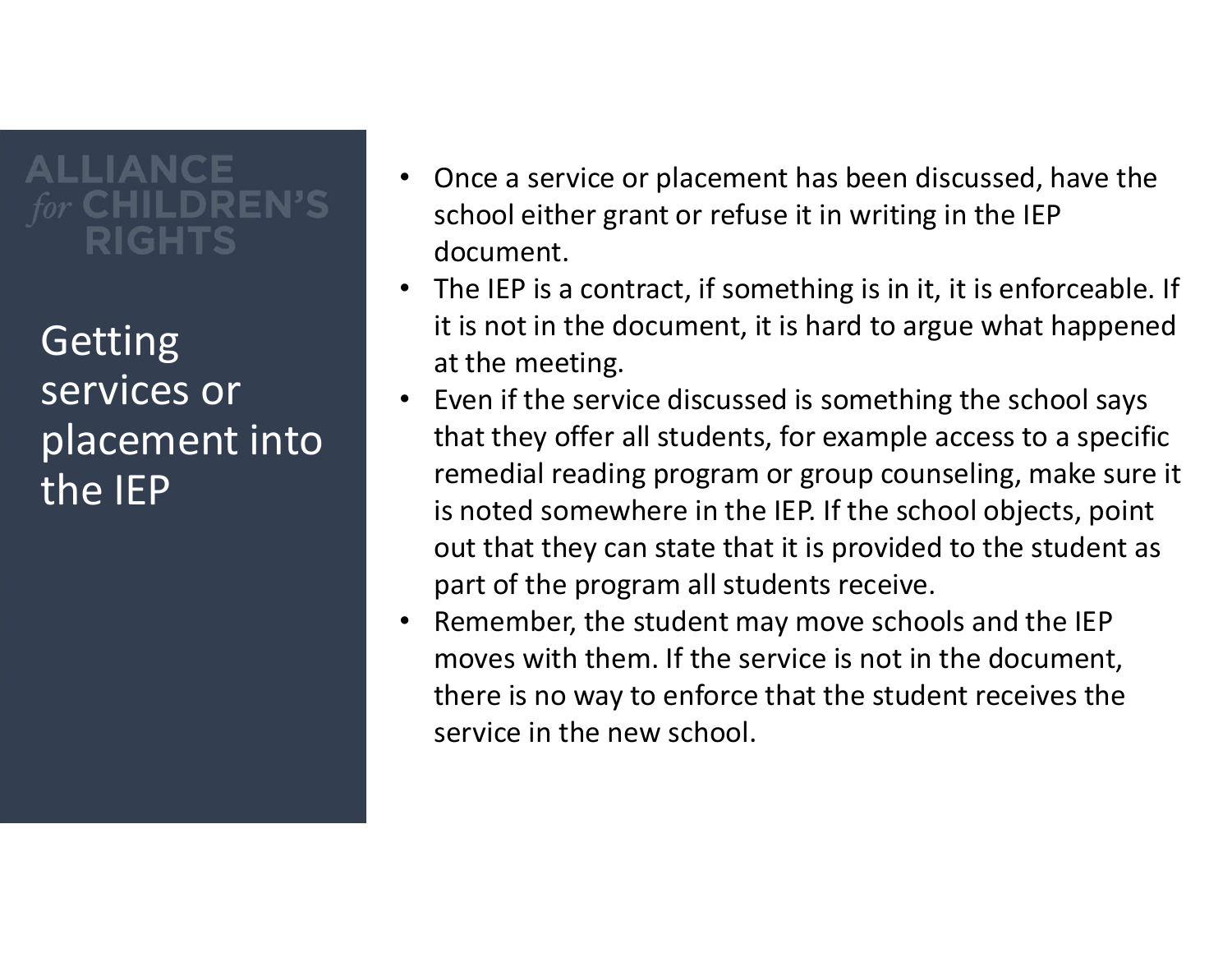Specifics must be added into the IEP

- Make sure that the frequency and duration of the service is clearly written on the IEP document.
- Even if the district's IEP form does not allow for room for specifics, ask that they include the details in the notes portion of the IEP.
- Ex.: 1 hour per week of individual therapy services for the student, provided by a clinical psychologist, in a separate classroom.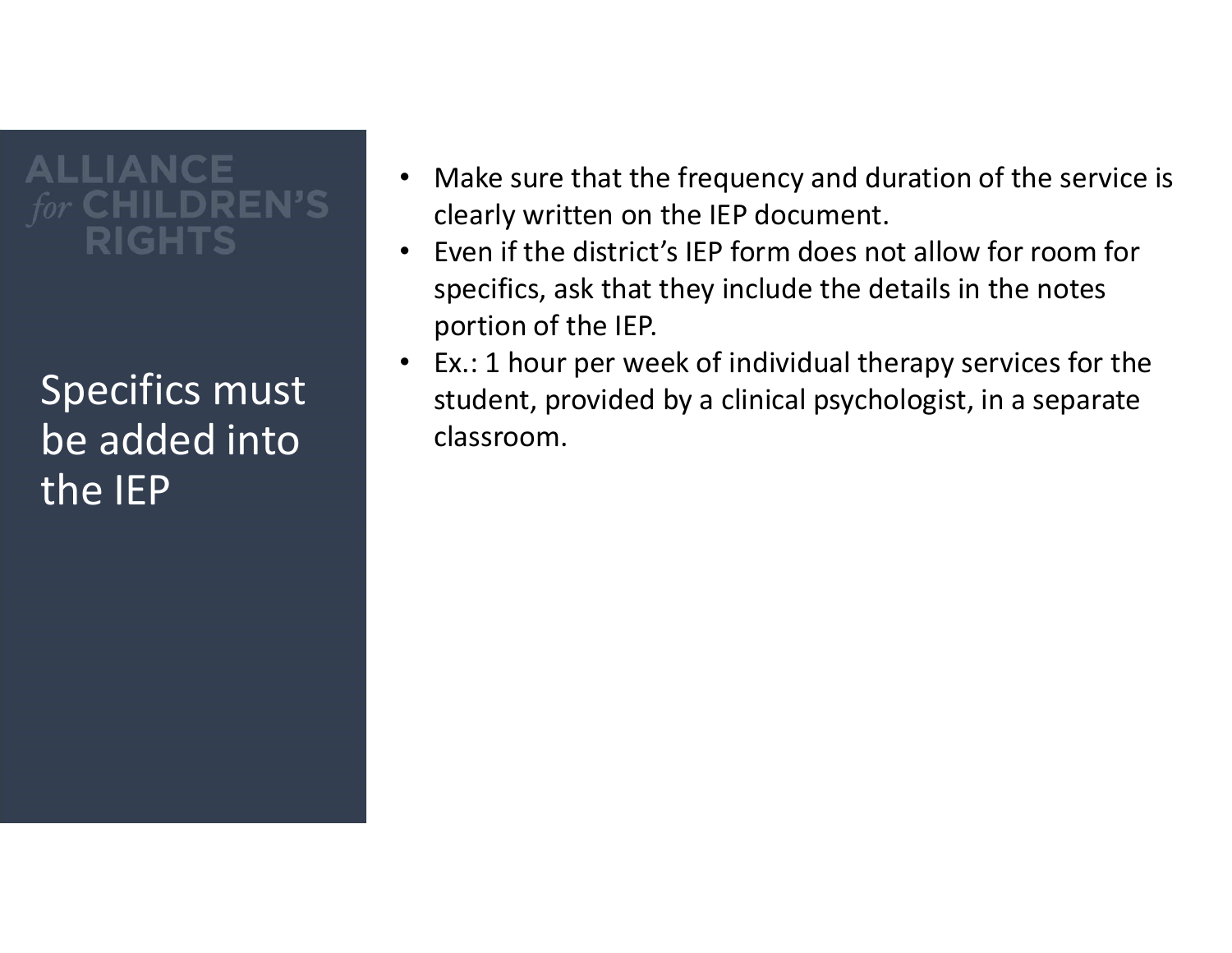

## WHAT PLACEMENT OPTIONS ARE AVAILABLE FOR STUDENTS WITH IEPS?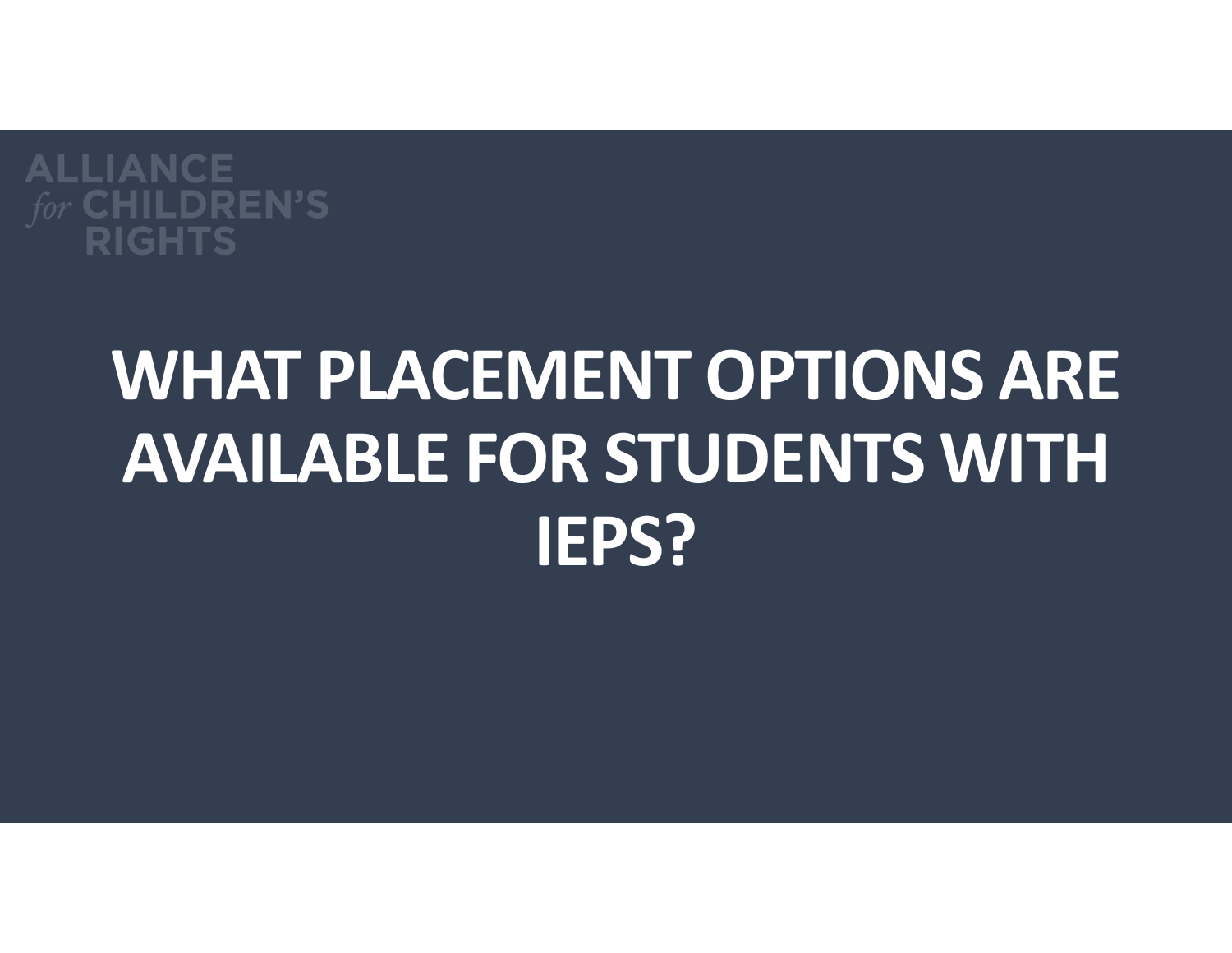**ALLIANCE** EN'S **RIGHTS** 

Placement **Options** 

- Children with disabilities should be placed in the Least Restrictive Environment ("LRE")
	- Cal. Educ. Code Section 56040.1

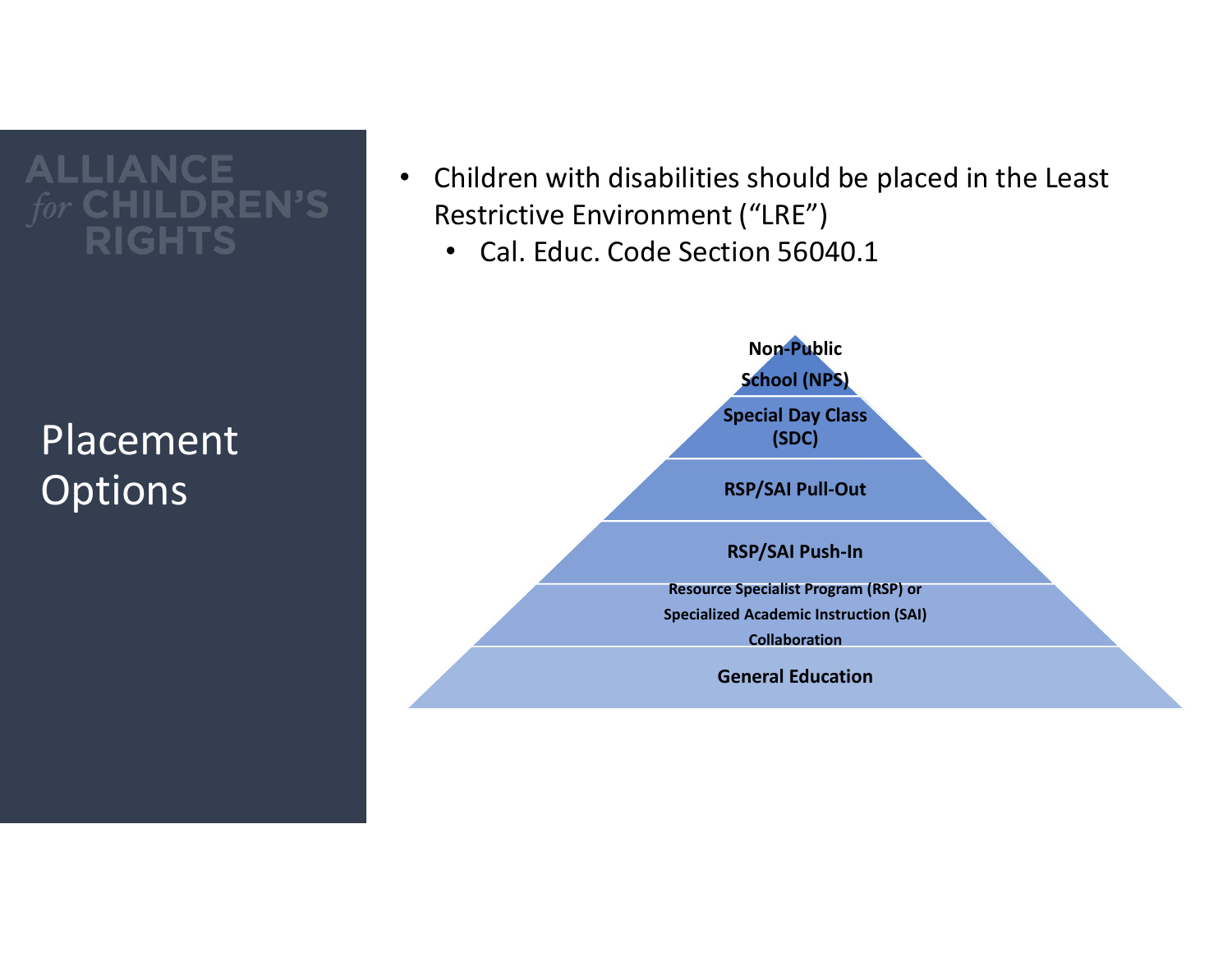More restrictive settings: nonpublic schools

- Non-Public School (NPS): a therapeutic placement designed for students with the most intense emotional, behavioral, or academic needs. It is privately operated, but the placement will be paid for by the district.
- If a student has an IEP that requires NPS placement, the district should offer several options of NPSs. Some options are much better than others, and each caters to certain types of students (for example, some are more focused on behavior difficulties and others are focused on very low academics). You should encourage the student and ERH to visit each option before choosing one.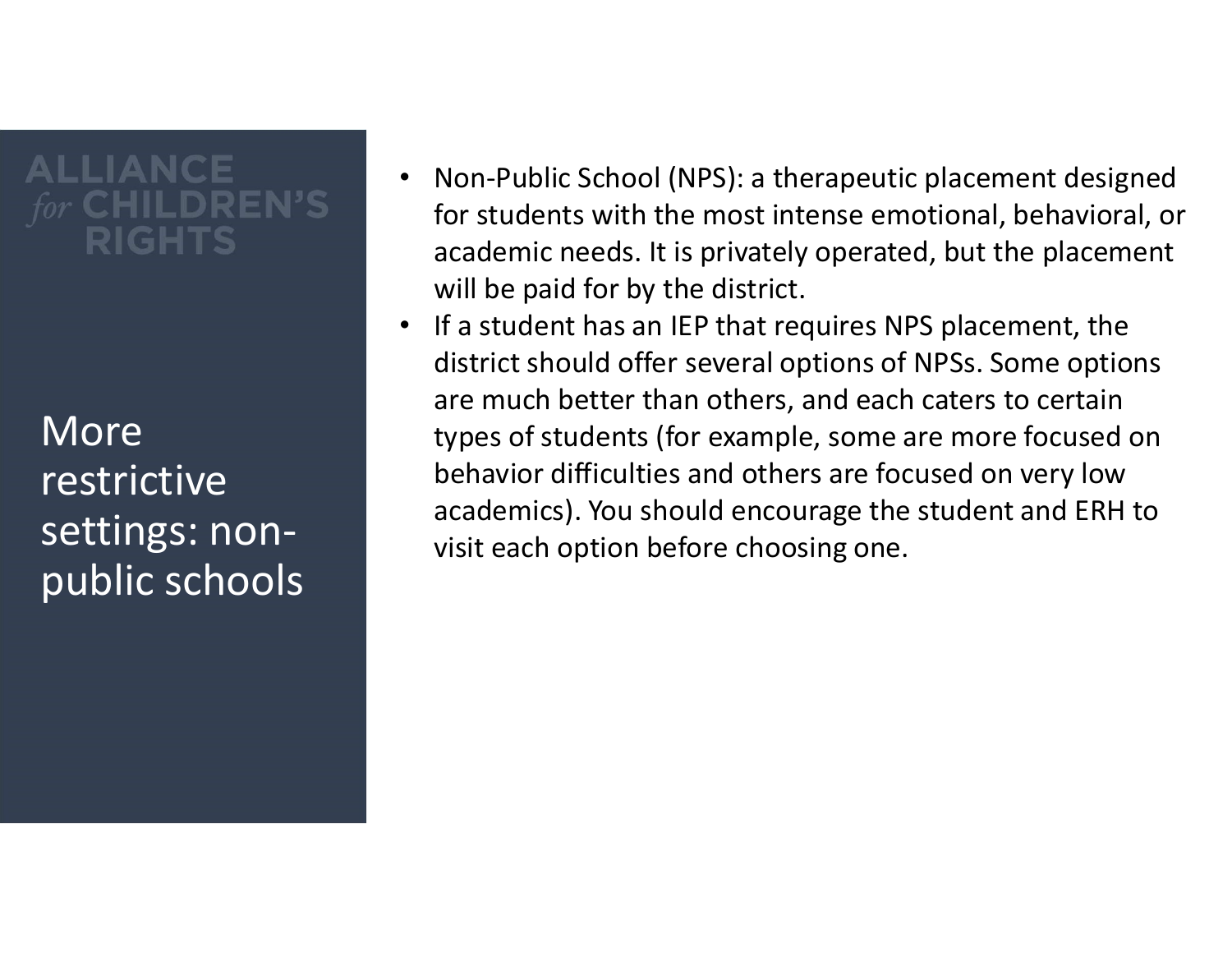More restrictive settings: nonpublic schools

- Some good questions to ask when touring:
	- What is the student to teacher ratio?
	- What type of school-wide behavior intervention/reward systems do you use?
	- What are the typical special education eligibility categories that attend this school?
	- What related services are offered? (Ask specifically about any services that your student requires.)
	- What enrichment activities are offered (e.g., art, music, sports)?
	- Which particular classroom(s) would this student be enrolled in? Ask to observe a lesson in this room.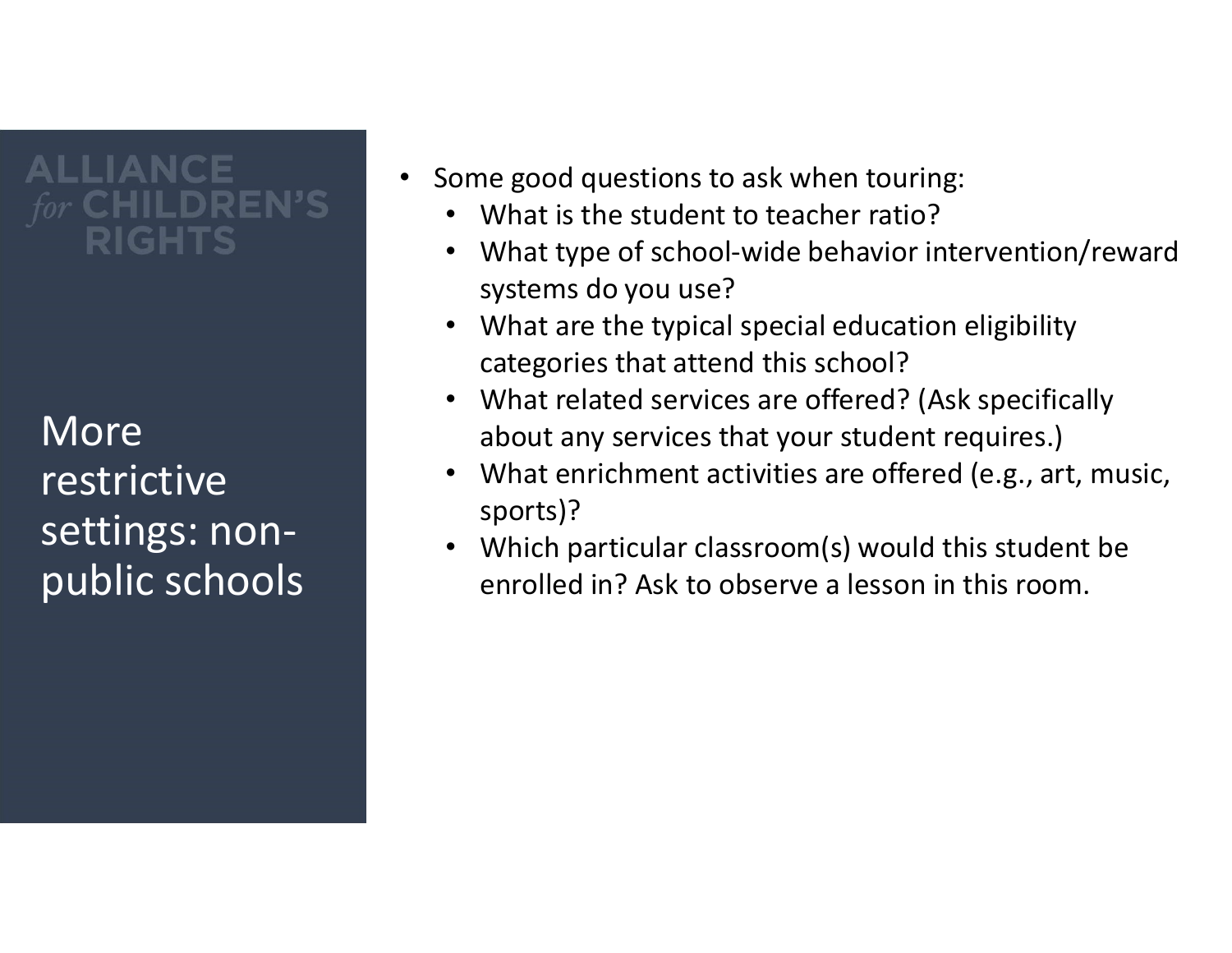More restrictive settings: residential placements (RCL level 14)

- For students with the most extreme needs, a residential placement may be required. This includes situations were a student's educational needs are inseparable from the student's emotional, social, and mental health needs.
- A residential placement is a 24 hour placement where a student lives and attends school in the same location. The program, including the non-medical care and room and board, must be provided at no cost to the parents of the student.
- For LA County students, there are options both inside the state/county and outside.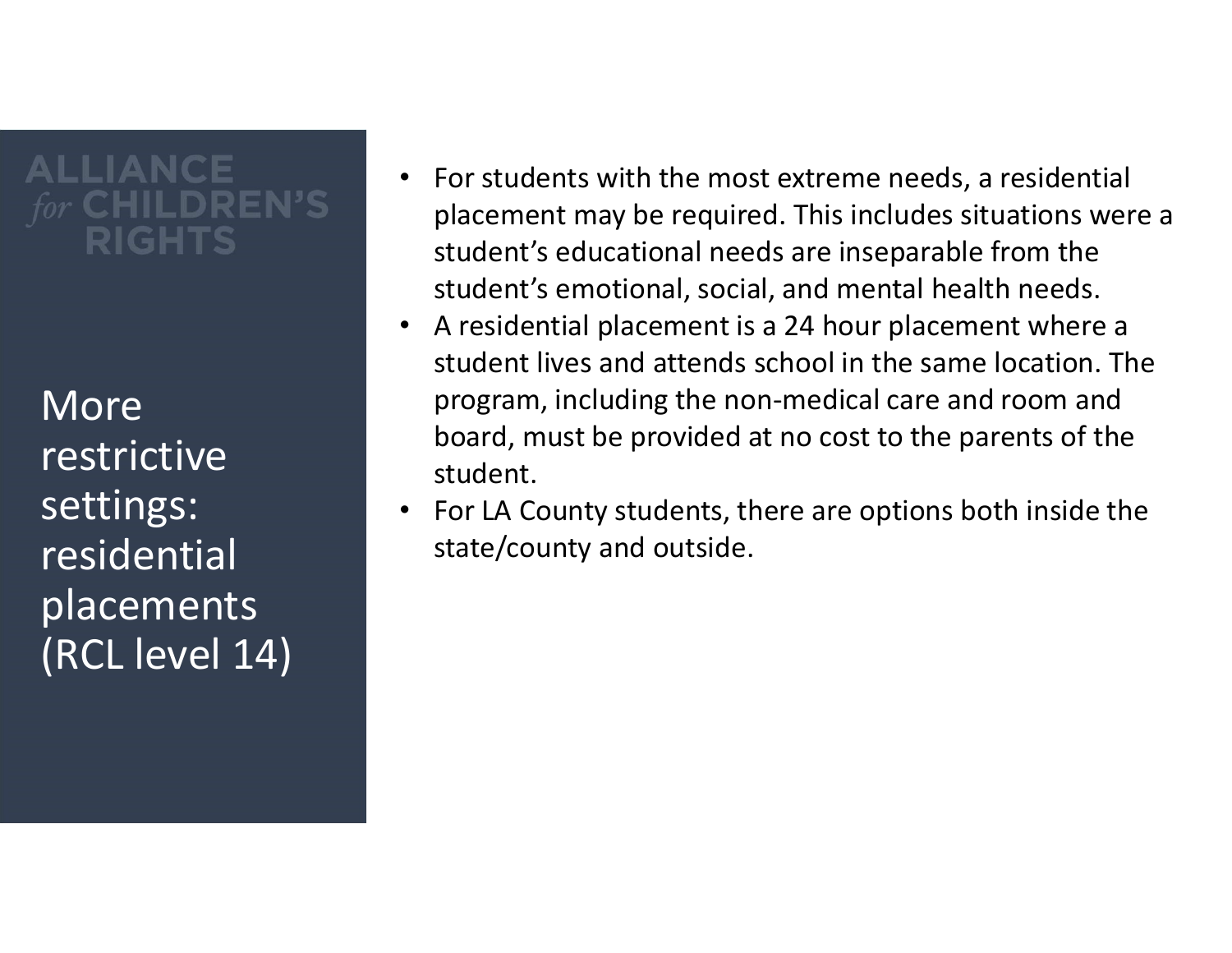Residential Placement: IEP vs. DCFS/ Probation

- Through the IEP:
	- Must demonstrate severe mental health needs at school
	- Often requires an ERMHS assessment which means waiting the 60-day timeline
	- Biological parents and legal guardians can place a student here (even over the student's objection)
	- Other ERHs may need court approval
- Through DCFS/Probation
	- Can demonstrate severe mental health needs in any environment (home or school)
	- Must be screened through the Interagency Screening Committee; ask the social worker to refer the student for screening or ask the court to order it
	- Screenings can happen relatively quickly (screenings occur once per week)
	- Requires an Inter-state Compact on the Placement of Children (ICPC) for out of state placements which can also take time
	- Youth aged 14+ must consent to placement in open court before it is implemented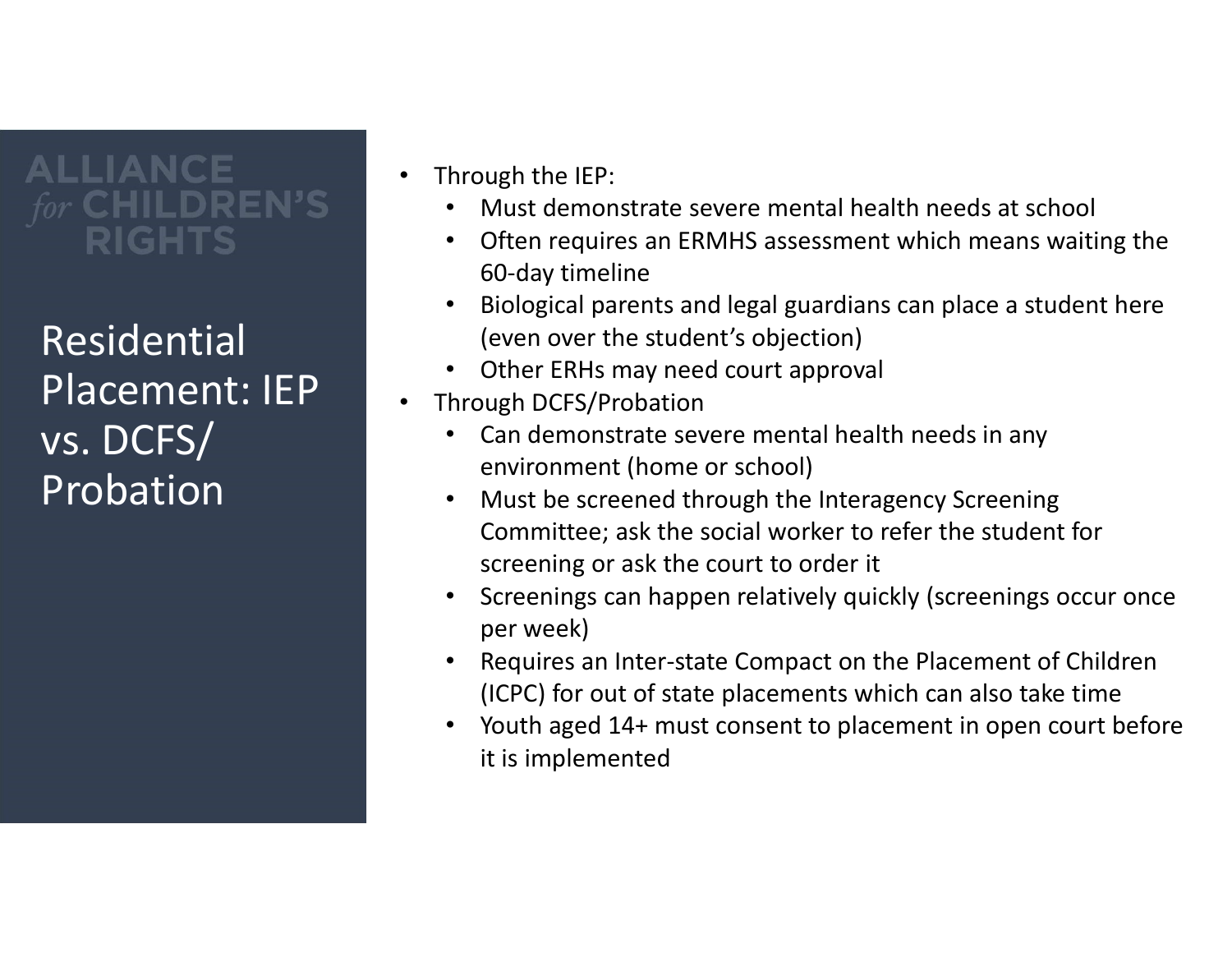**Moving** through the steps of restrictive placements

• Some districts require a student to attempt each level of service before moving up to the next. (For example, fail in an SDC, and then an NPS, before residential placement will be considered, or try DIS counseling prior to consideration of ERMHS.) While this may be appropriate in some cases, if the least restrictive environment that a student can be successful in is at the higher level of placement or service at the time of their first IEP, then this is where they should be placed immediately.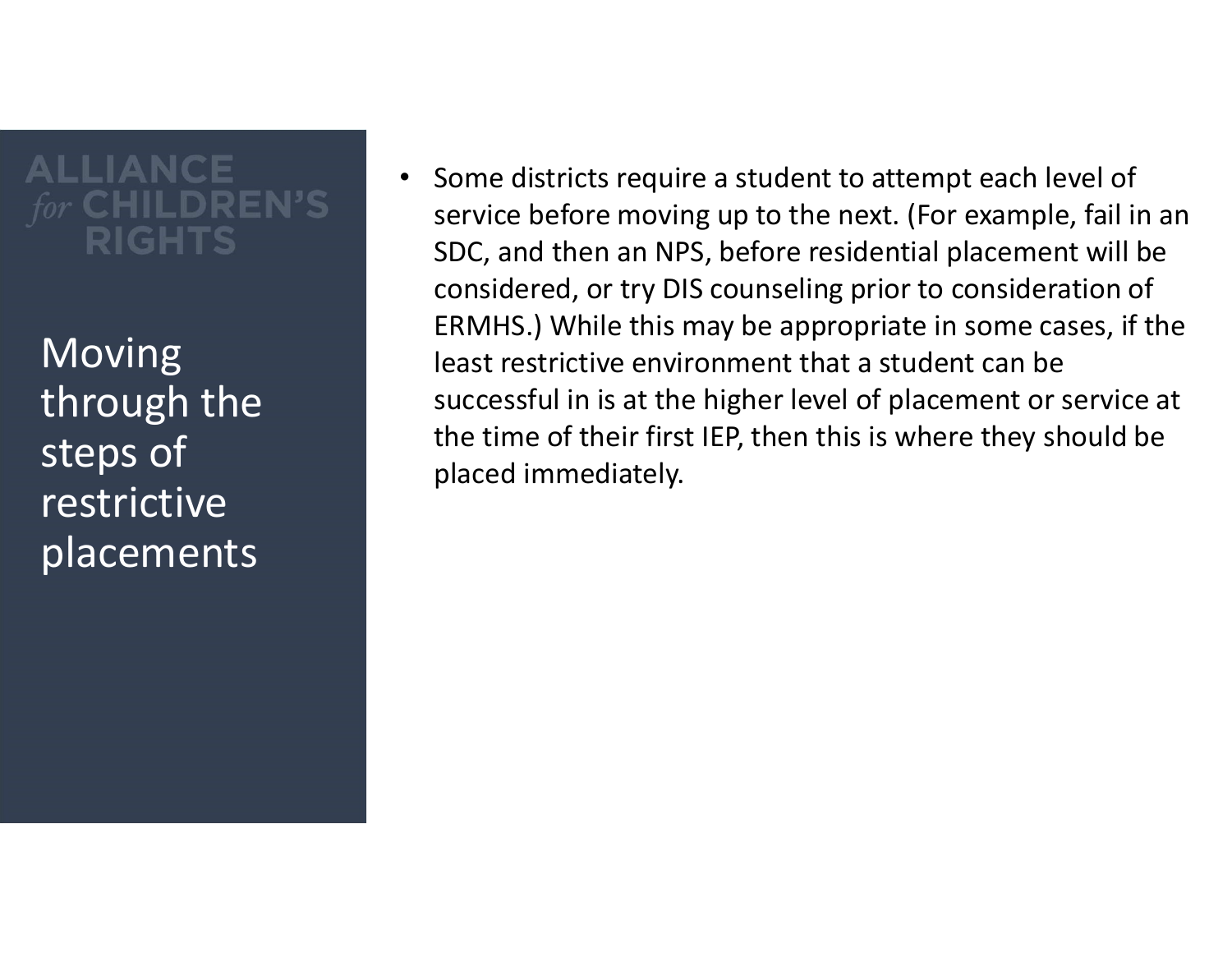

## WHAT IF I ONLY AGREE WITH PART OF THE IEP?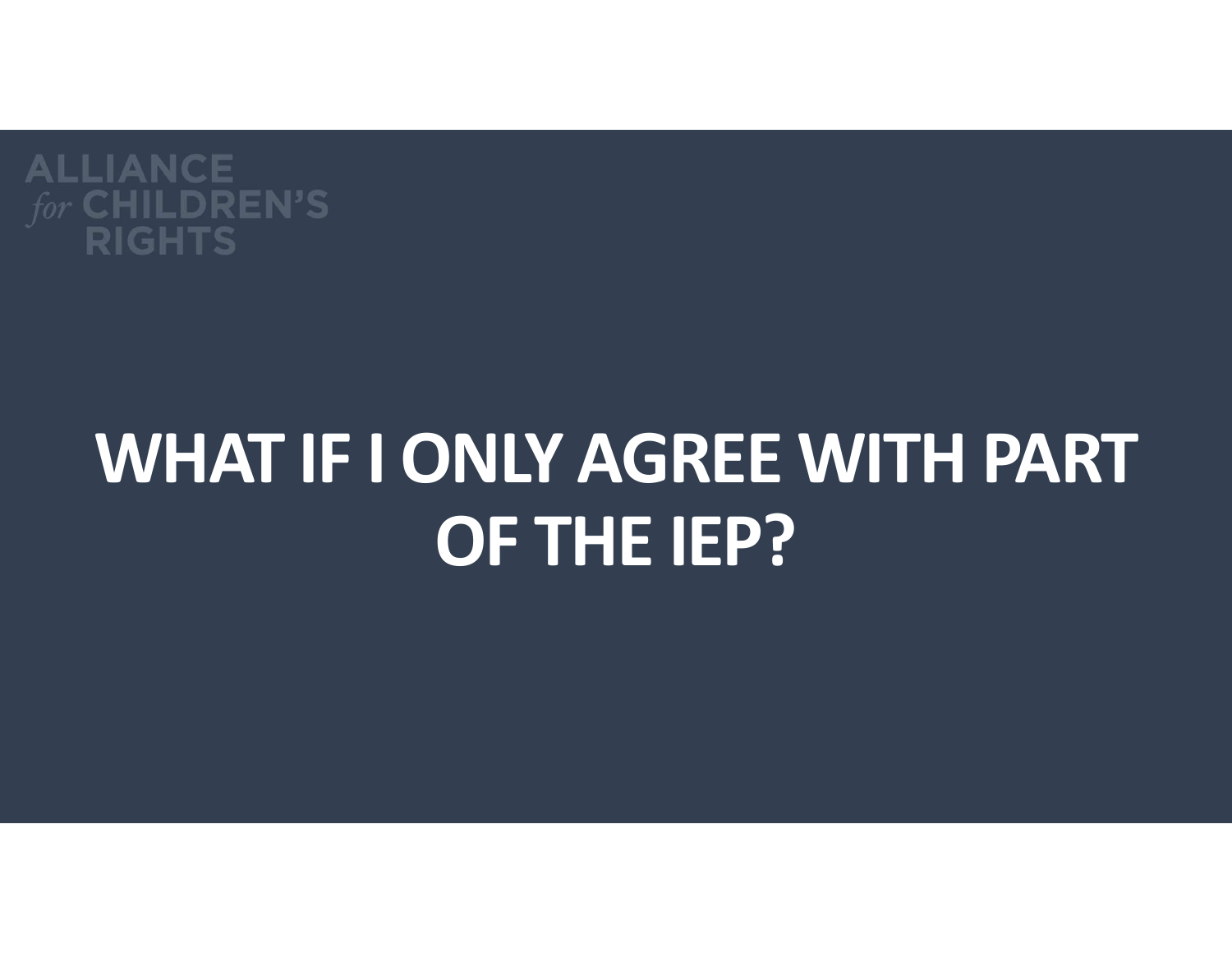#### Consenting to the IEP

- When signing the IEP, an ERH can <u>consent</u> to services they<br>want <u>but disagree w</u>ith other parts of the IEP.<br>• Ex.: "I consent to my student receiving 30 minutes per<br>week of DIS counseling services but continue to believ want but disagree with other parts of the IEP.
	- Ex.: "I consent to my student receiving 30 minutes per week of DIS counseling services but continue to believe my student requires 60 minutes a week of ERMHS therapy services provided by a licensed therapist."
- OR
- When signing the initial IEP, an ERH can consent so that services can start without agreeing with what is offered.
	- Ex.: "I consent to the IEP for implementation purposes, but I do not agree with the decision regarding eligibility. I believe my student should be found eligible under the category of Specific Learning Disability."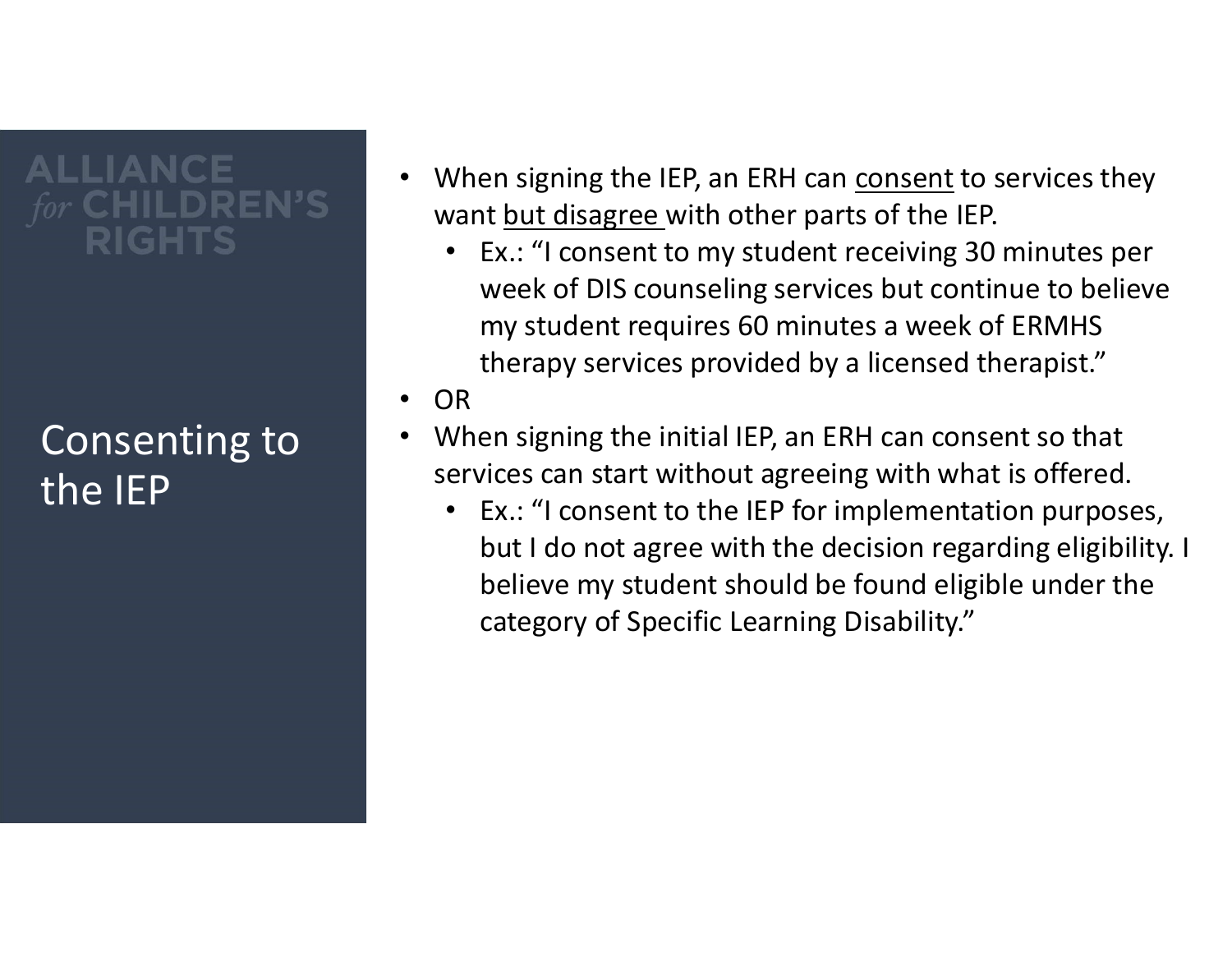# **ALLIANCE**

#### Stay put

- If an ERH disagrees with any proposed change to an IEP, the student has a right to continue to receive a placement and services in accordance with the previous IEP until the district sues for due process and wins, or the ERH changes his or her mind.
- For example, if a school district believes that a student no longer requires placement in an NPS and wants to send them back to their local public school, but the ERH believes that the student continues to require an NPS placement, the student may remain at the NPS until there is resolution of the dispute.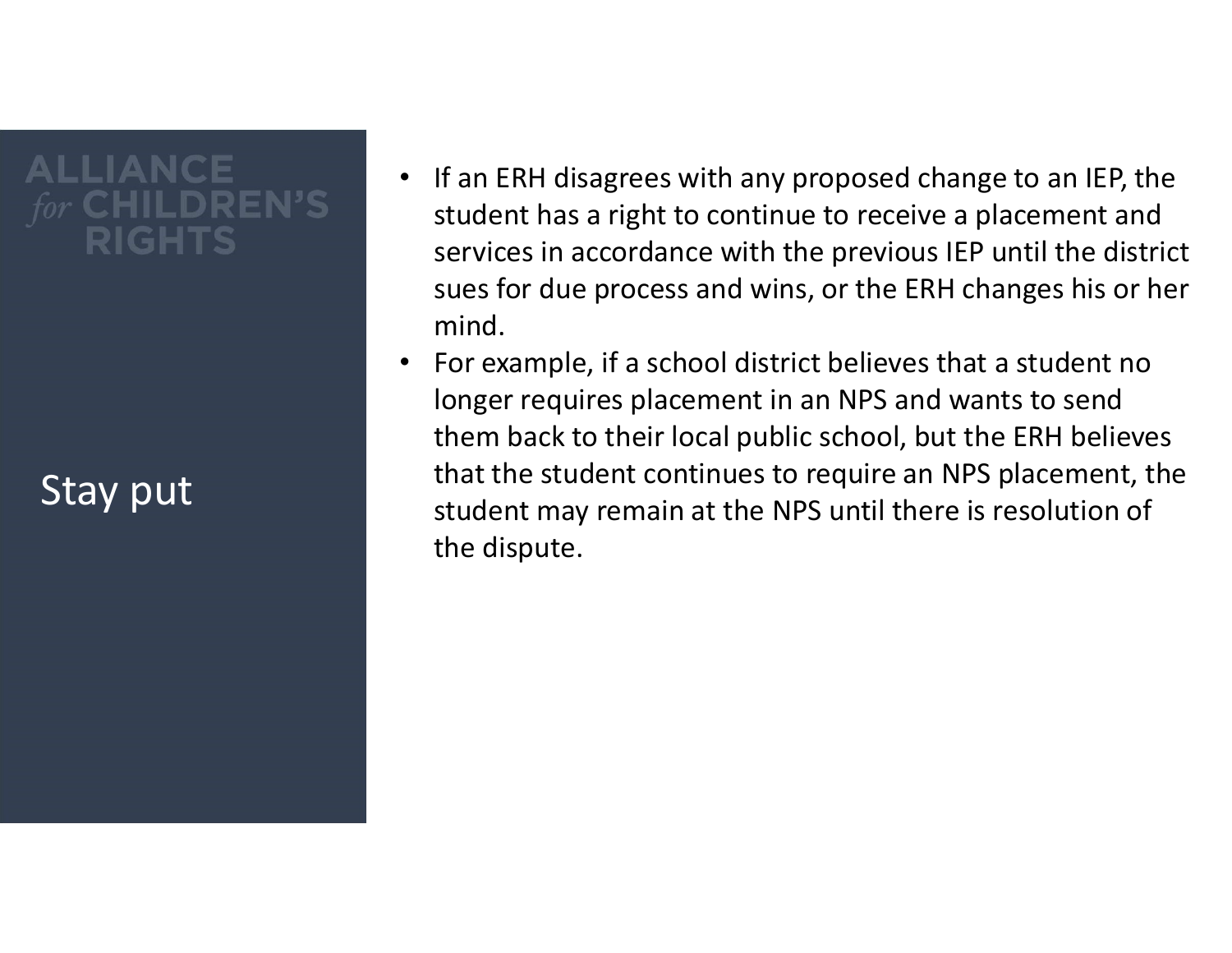# LIANCE

#### IEP Consent

- The IEP is a contract.
- The ERH can agree with none, all, or certain portions of the document.
- If the ERH does not sign an IEP, the prior IEP remains in place.
- Make sure any disagreement is noted in writing on the IEP document.
- See Education Manual, page 21

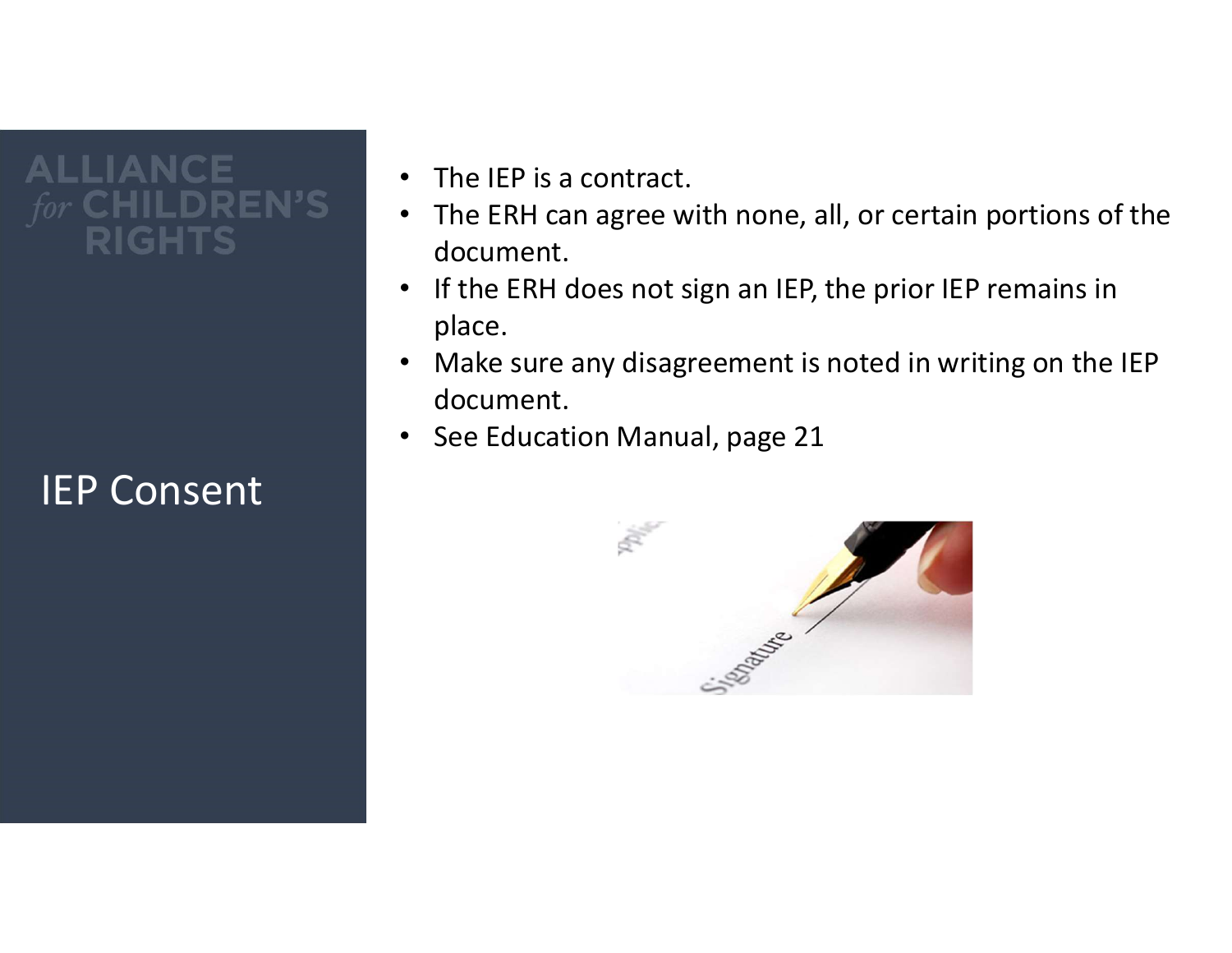

## WHAT IF MY STUDENT IS FACING SCHOOL DISCIPLINARY ACTION?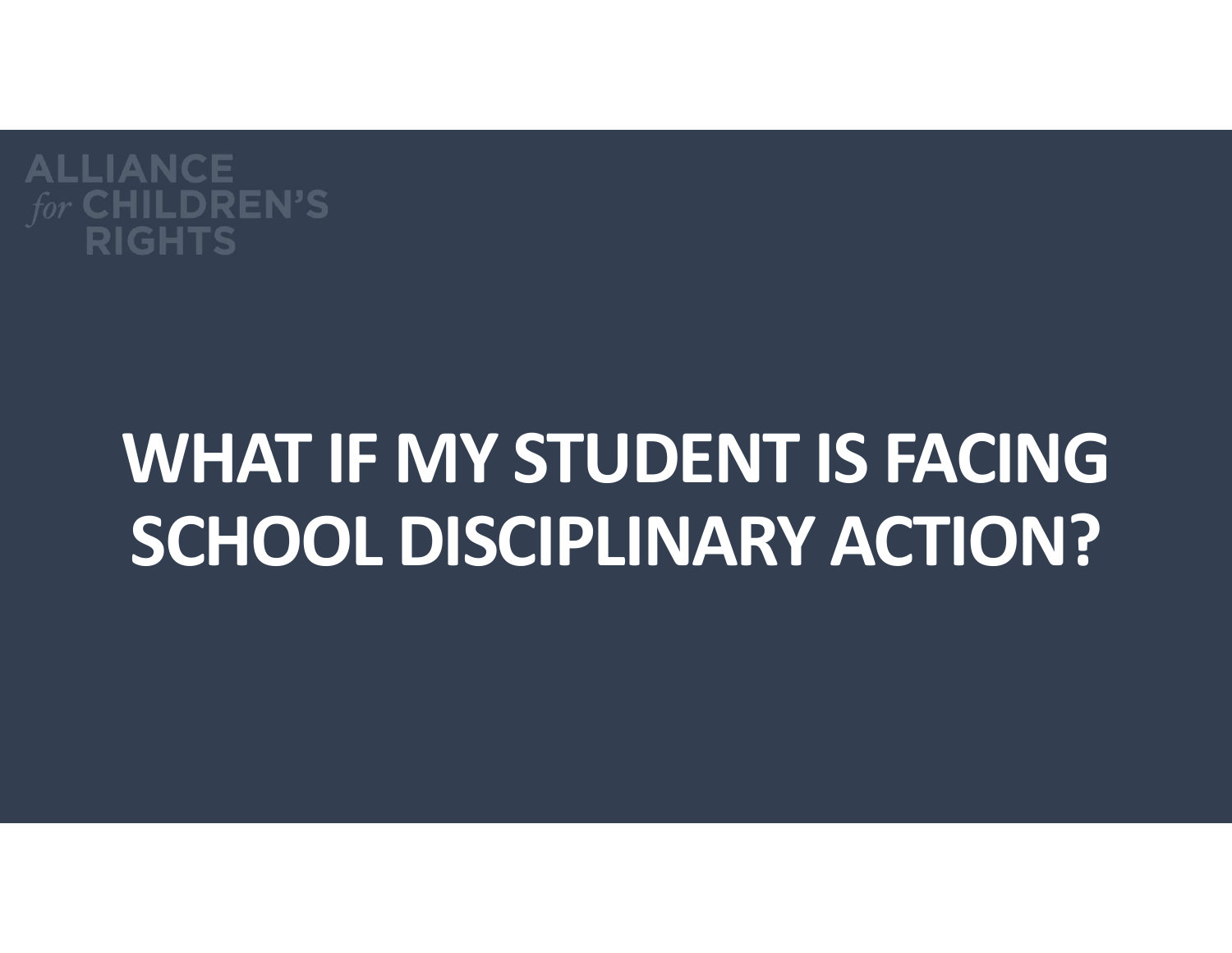#### School Discipline Stats and Law

- Disproportionality in school discipline, including suspensions, multiple suspensions, expulsion, referrals to law enforcement
- Intersectionality + exponential impact
- Ex.: CA suspension rates 2018-19, chart below

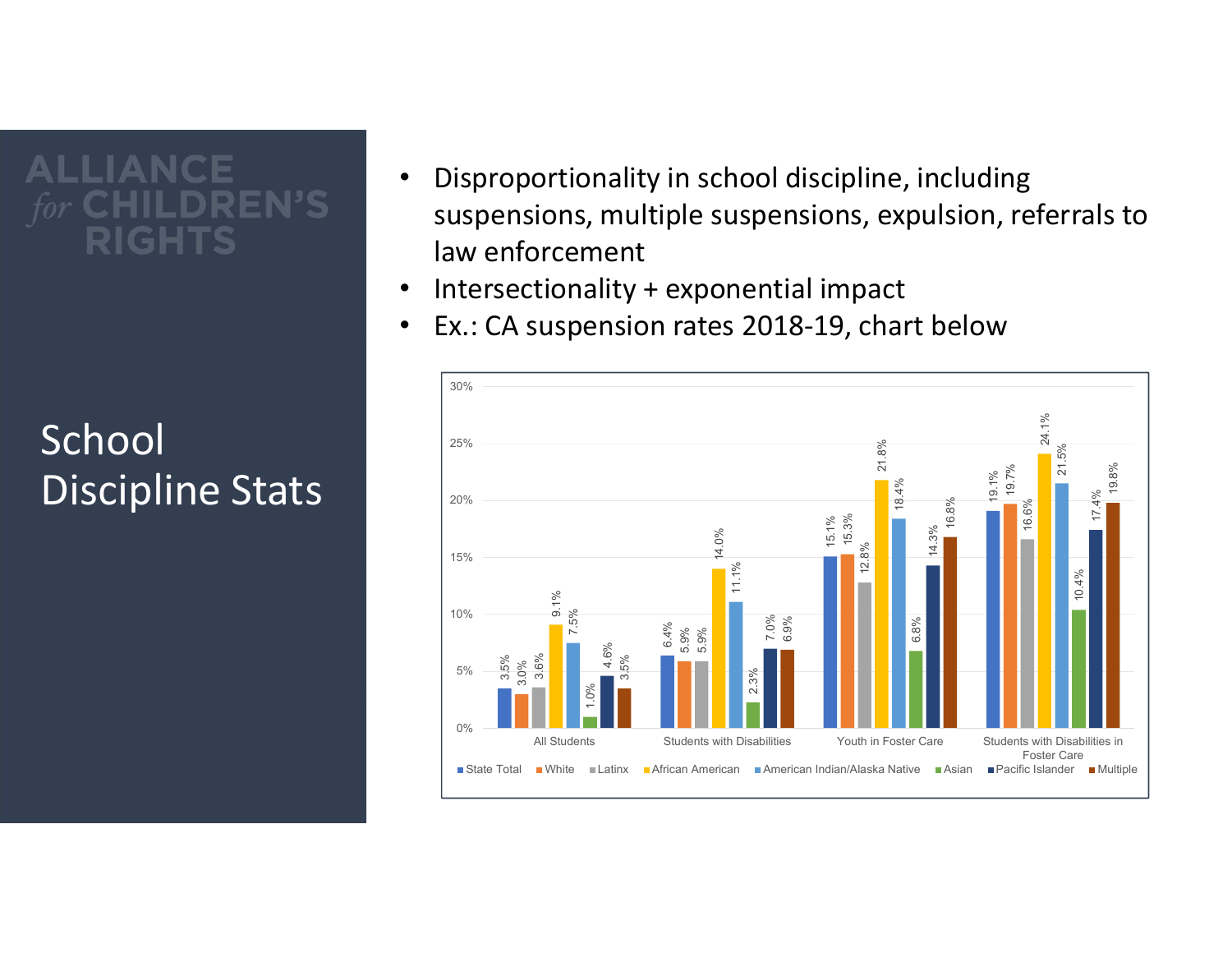#### School discipline (gen ed)

- **Suspensions** 
	- Limit: Students may only be suspended for a total of 20 days per school year (30 days if they change schools). This includes partial days (for example, the day of the incident).
	- Informal Suspensions: Students should not be sent home early or asked to stay home for a day without a formal suspension in writing. (The record is needed to document the number of days sent home.)
	- Interventions: Unless the offense is so serious that a school must recommend expulsion (for example brandishing a weapon or sexual assault), a school is required to attempt other interventions prior to suspension or other discipline.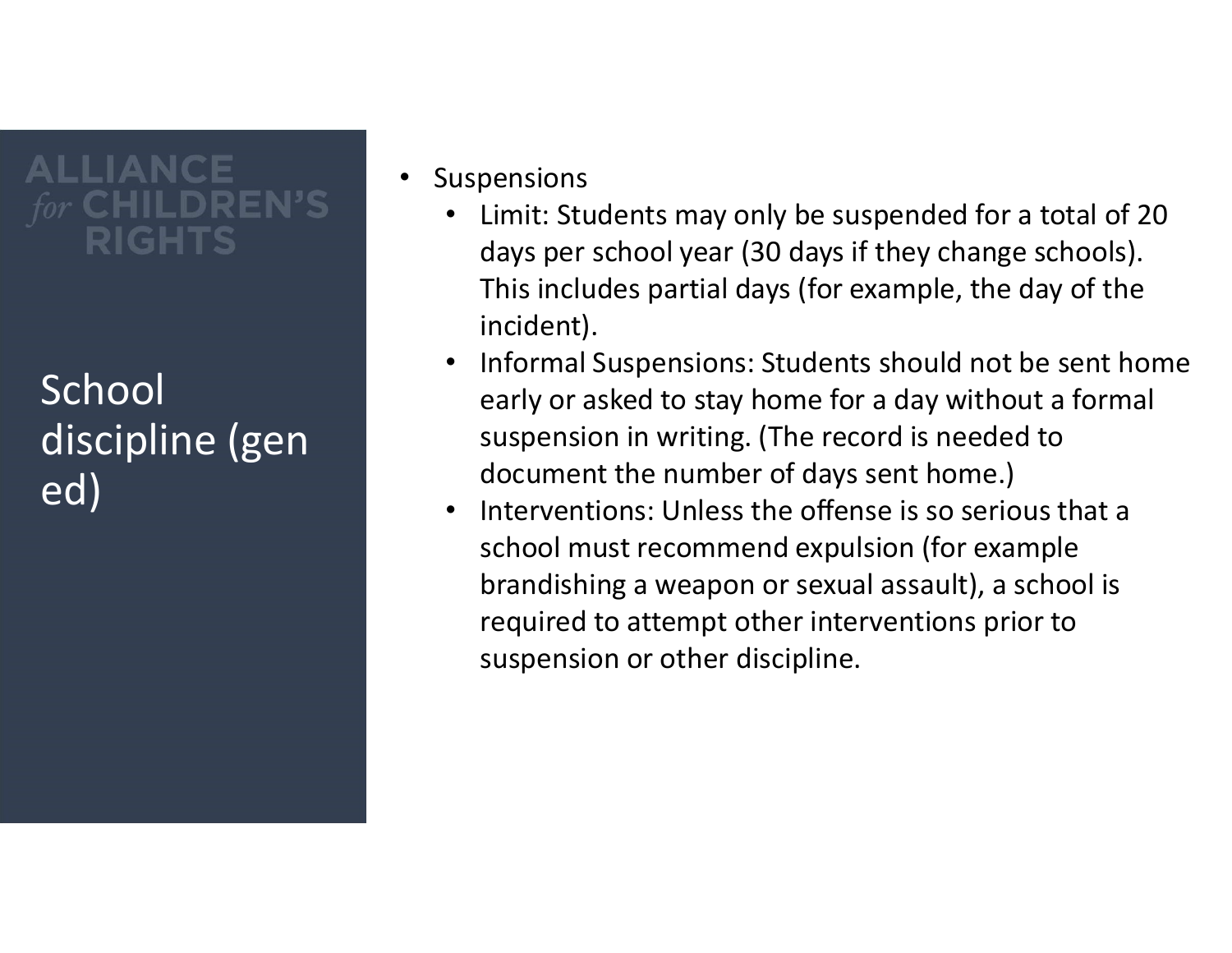#### School discipline (gen ed)

- **Expulsions** 
	- Statements: Students may be asked by school administration or police to make an oral or written statement. Students may refuse to make a statement, but are usually not made aware of this option. These statements may later be used against the student in court or in an expulsion hearing. \*Discuss these rights with students you are working with. Counsel students to politely decline making or writing a statement unless a parent or guardian is present (or not at all).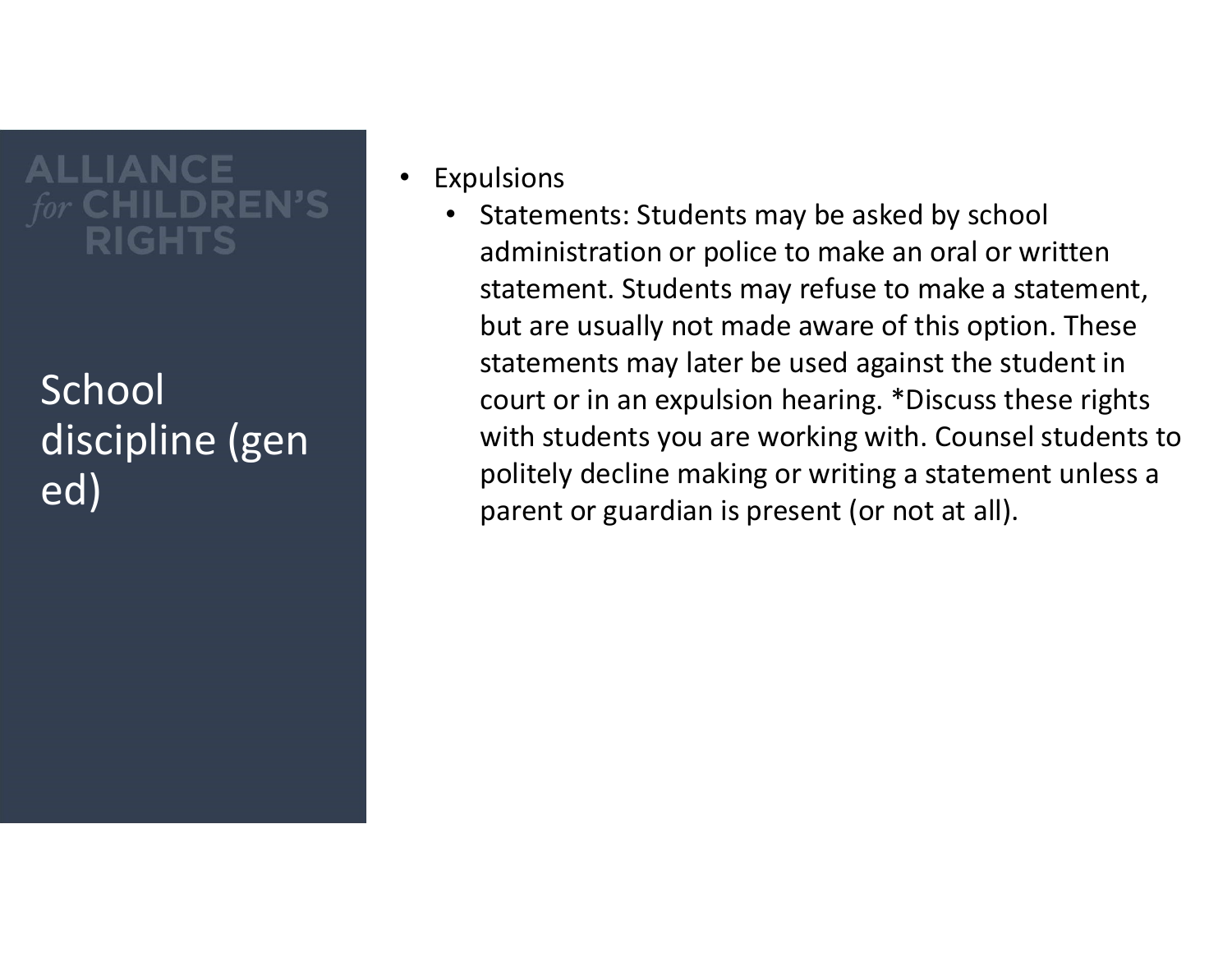discipline (gen ed)

- Expulsions
- Hearings: A formal hearing must be held and a decision to expel must be made by persons who do not work at the school. A student may bring an attorney to the hearing. Schools cannot expel a student without providing all documents in writing and formally inviting<br>School an education rights holder to a hearing.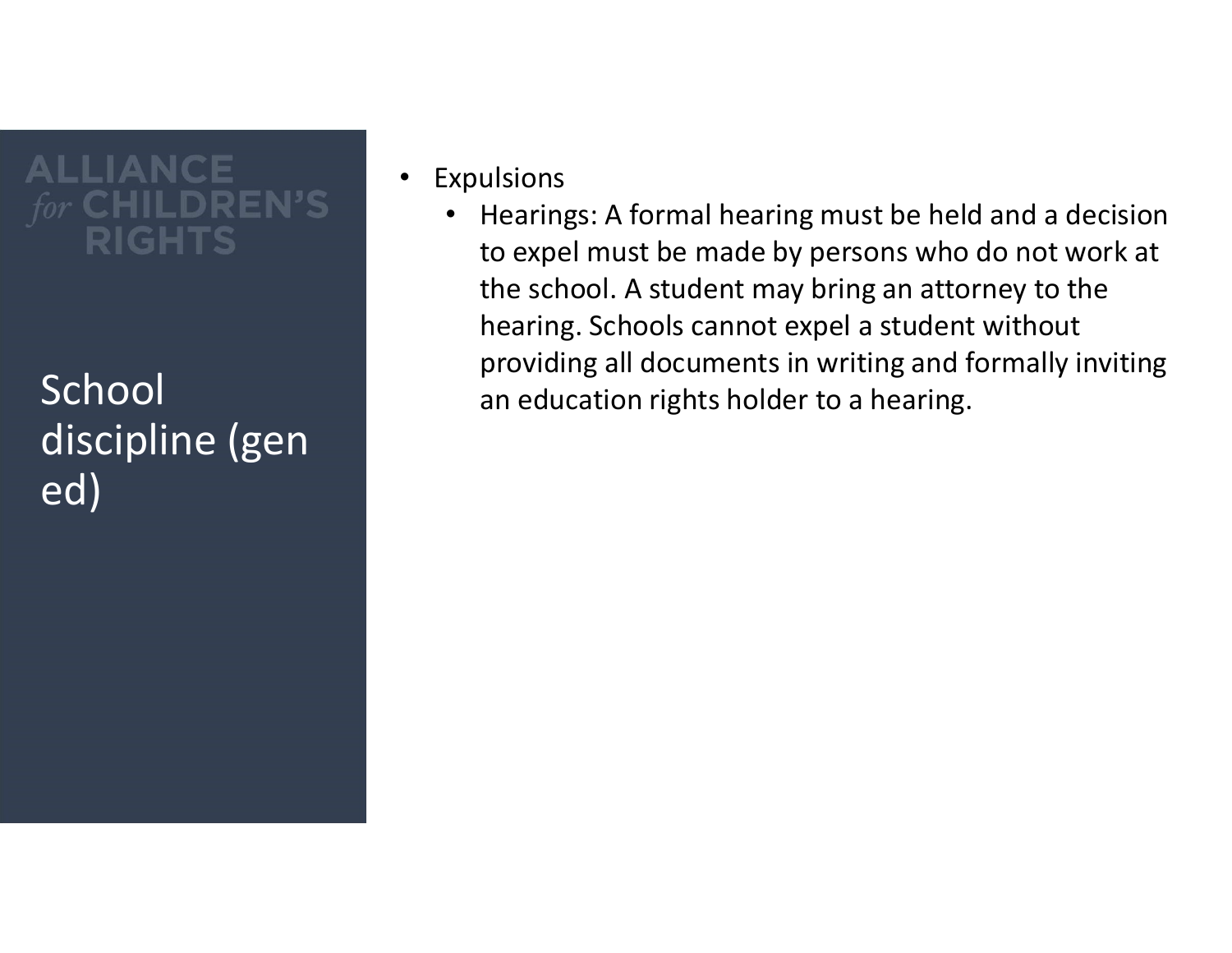#### School discipline (gen ed)

- **Expulsions** 
	- Right to Attend School: While expelled, students have a right to go to another school. The expelling school must assist the student in finding other school options. Usually, the main option offered is a community day school. Community day schools are usually filled with students who have been excluded from their local school due to behavior problems. If possible, explore other options for the student. For example, charter schools. Student MUST attend school!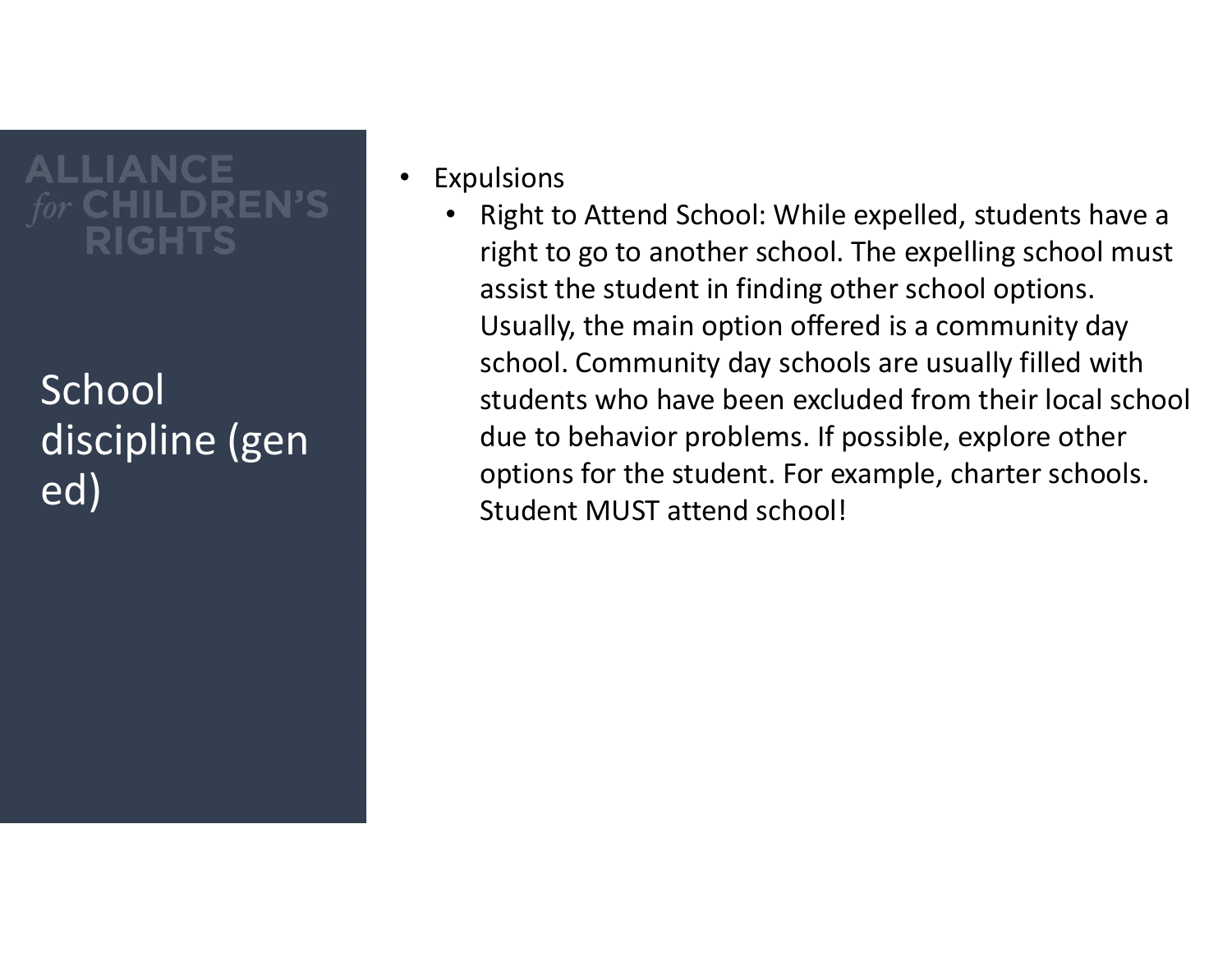#### School discipline (gen ed)

- **Expulsions** 
	- Readmittance: If expelled, students must be given specific terms to meet that will allow them to apply for readmittance within 1 school year. (Example: passing grades and no suspensions). Once the time has passed, apply back to the school district for readmittance. This does not happen automatically. If you do not apply for readmittance, the student with remain expelled!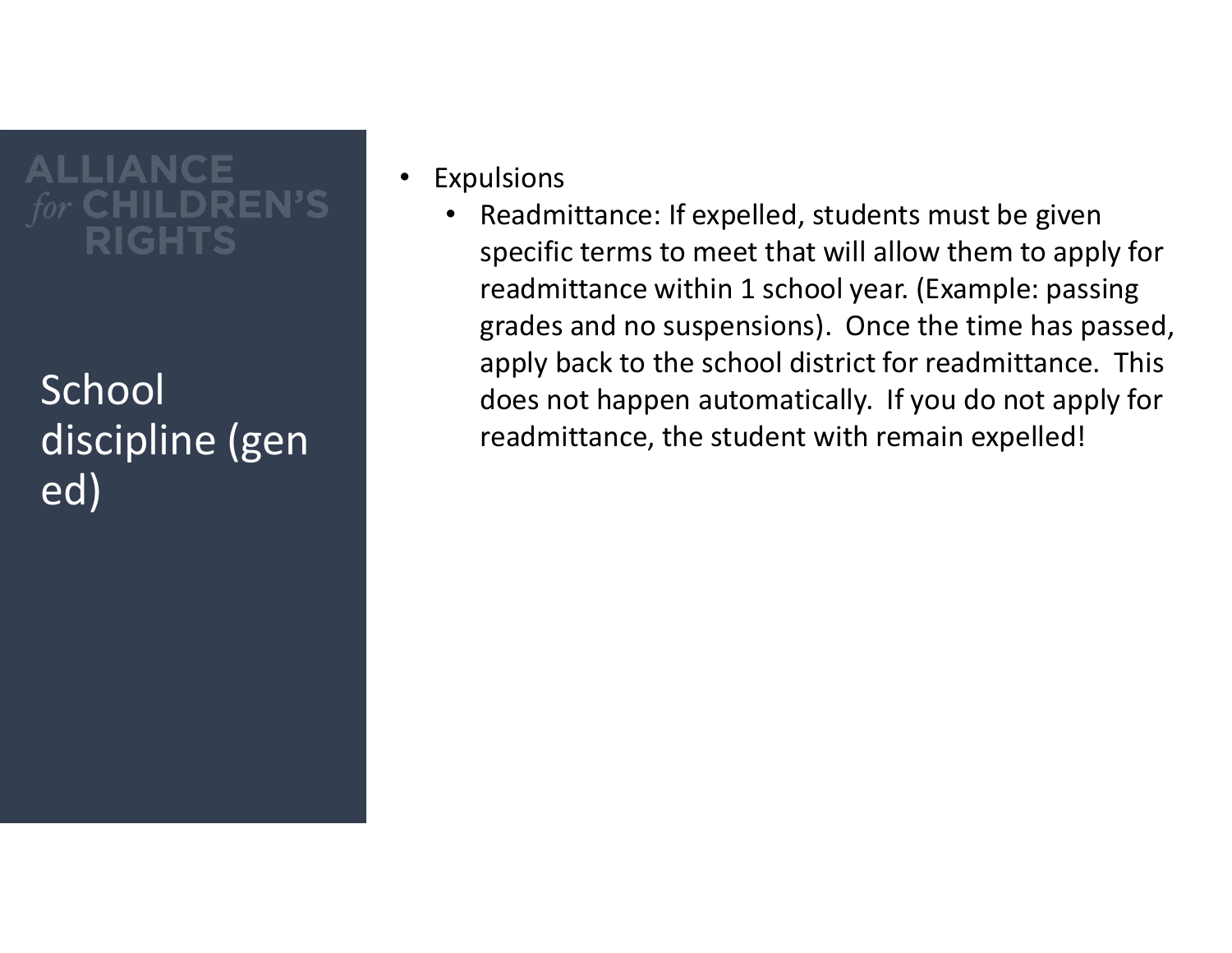**School** discipline and special education

- Special education students cannot be subjected to harsher punishments than nondisabled students for the same offense.
- Special education students have special protections that nondisabled students do not have.
- Special education students may, in certain circumstances, be disciplined to the same extent as nondisabled students.
- Special education students always retain their right to receive a FAPE (i.e., services under their IEP), although they might receive these services in a different school setting.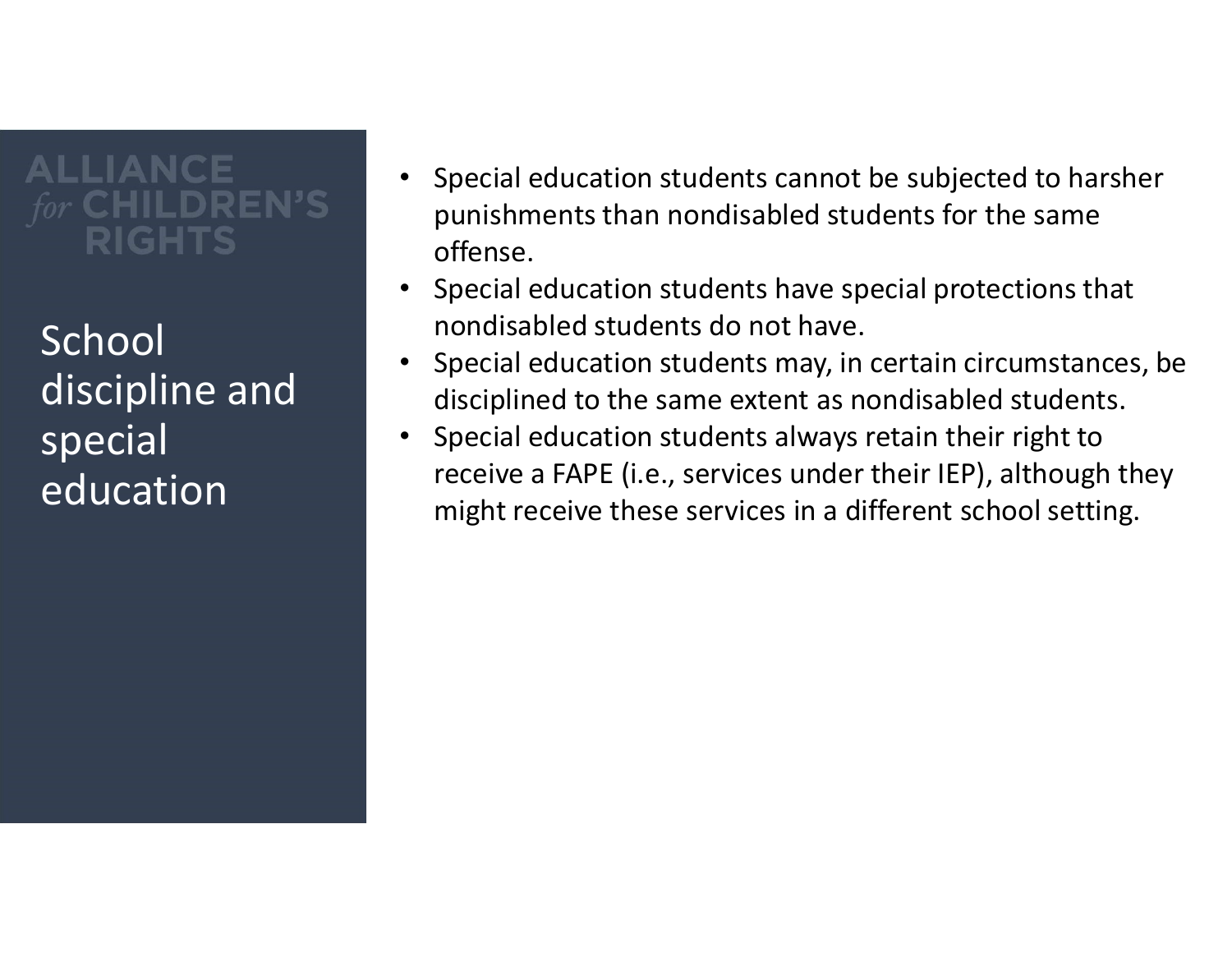#### 10-day rule

- For short term suspensions of less than 10 days, the student may be suspended from school like any other student, without the services in their IEP.
- Long term suspensions (10+ days) and expulsions are considered a change in placement for a student with an IEP.
	- But remember: the student must continue to receive a FAPE during that time.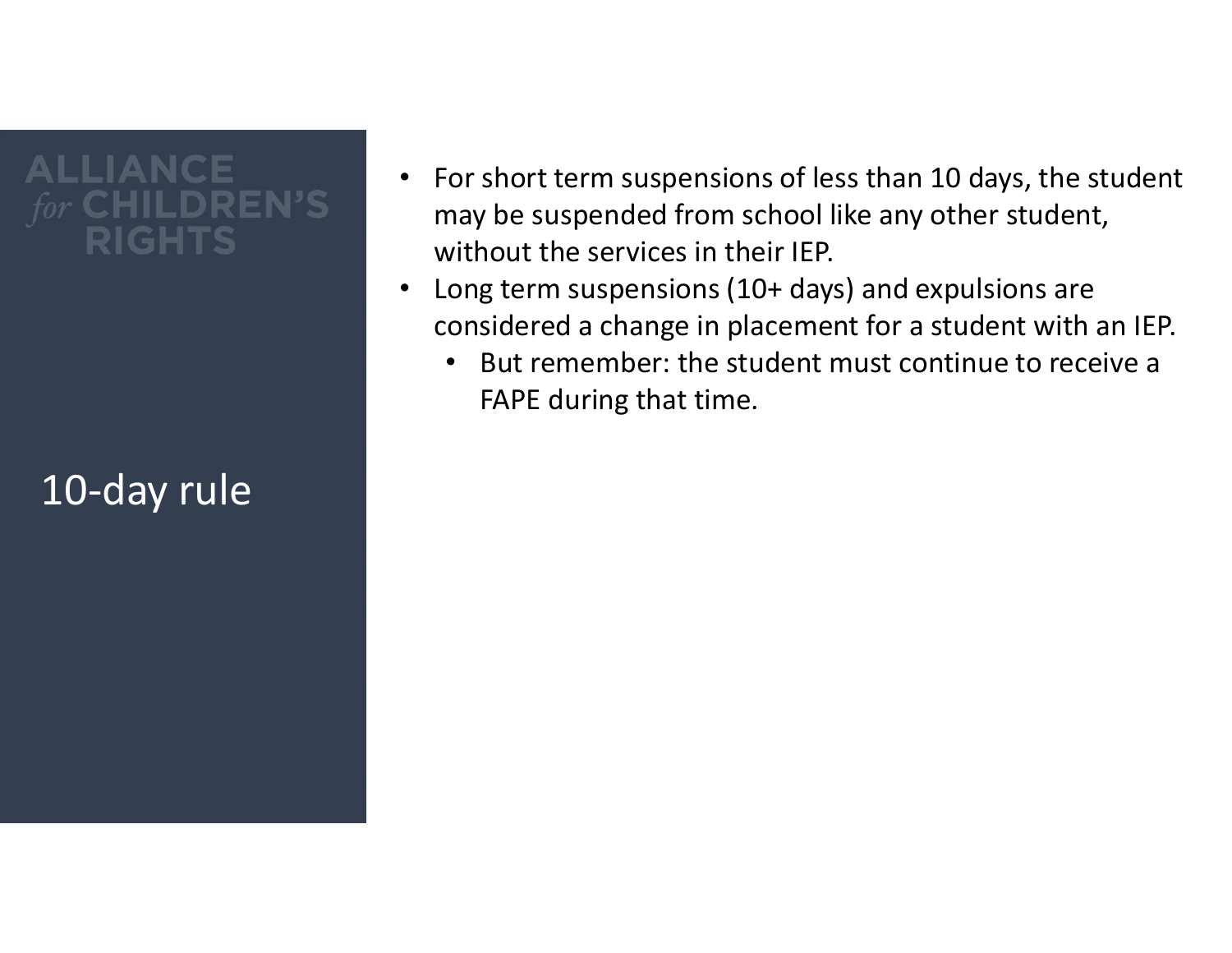### 10-day rule

- If a student is suspended for 10+ days or recommended for expulsion, a manifestation determination IEP meeting must be held.
- For suspensions, the school CANNOT suspend the student any more than 10 days until after the IEP is held.
- For expulsions, the manifestation determination IEP must be held within 10 school days of when the decision to recommend the student for expulsion was made.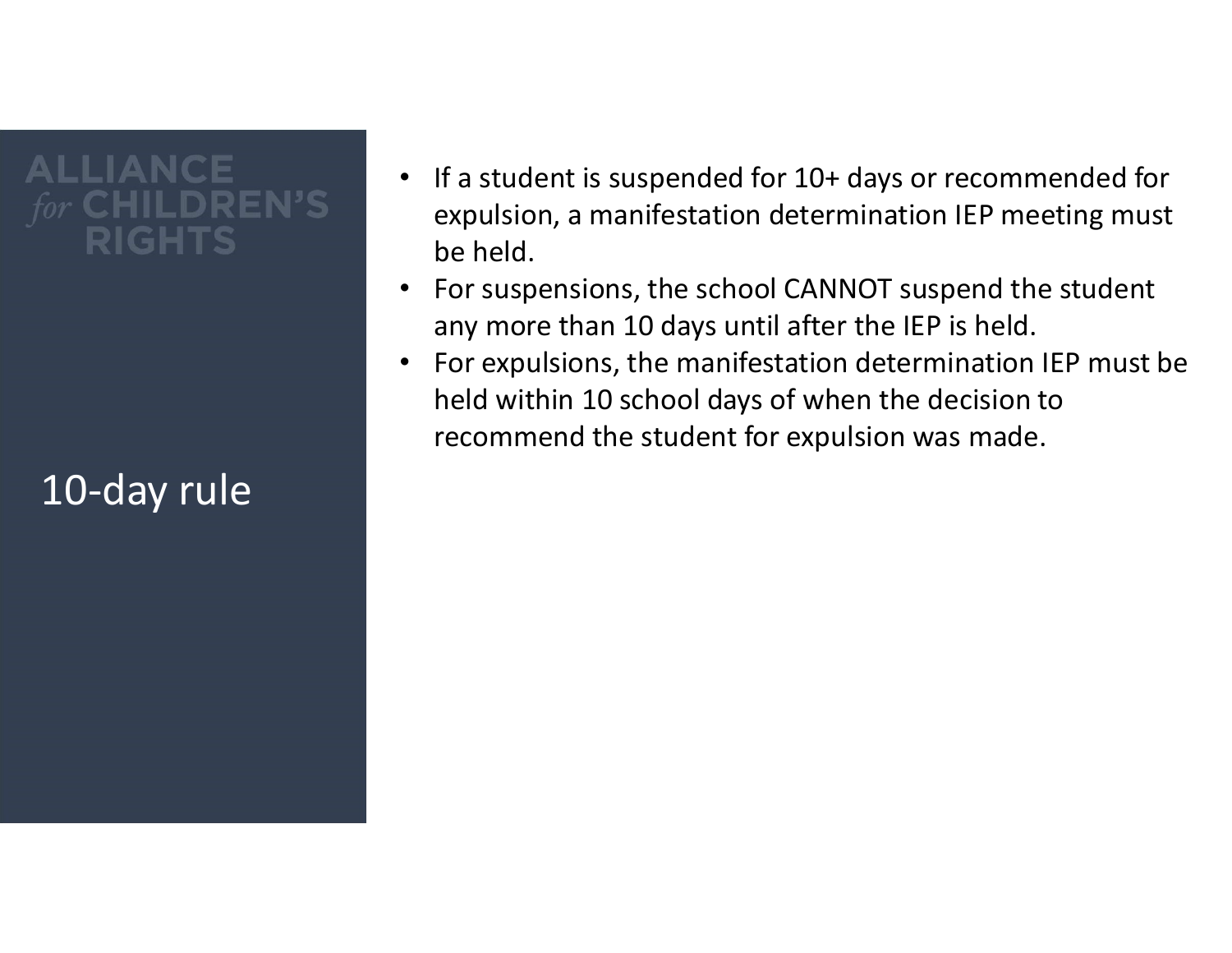Manifestation determination IEP analysis

- A manifestation determination IEP is a review of the relationship between the student's disability and the behavior which caused the student's suspension or expulsion.
- Participants (including ERH) must determine:
	- 1) If the conduct was caused by or had a direct and substantial relationship to the student's disability; OR
	- 2) Whether the student's conduct was the direct result of the district's failure to implement the IEP.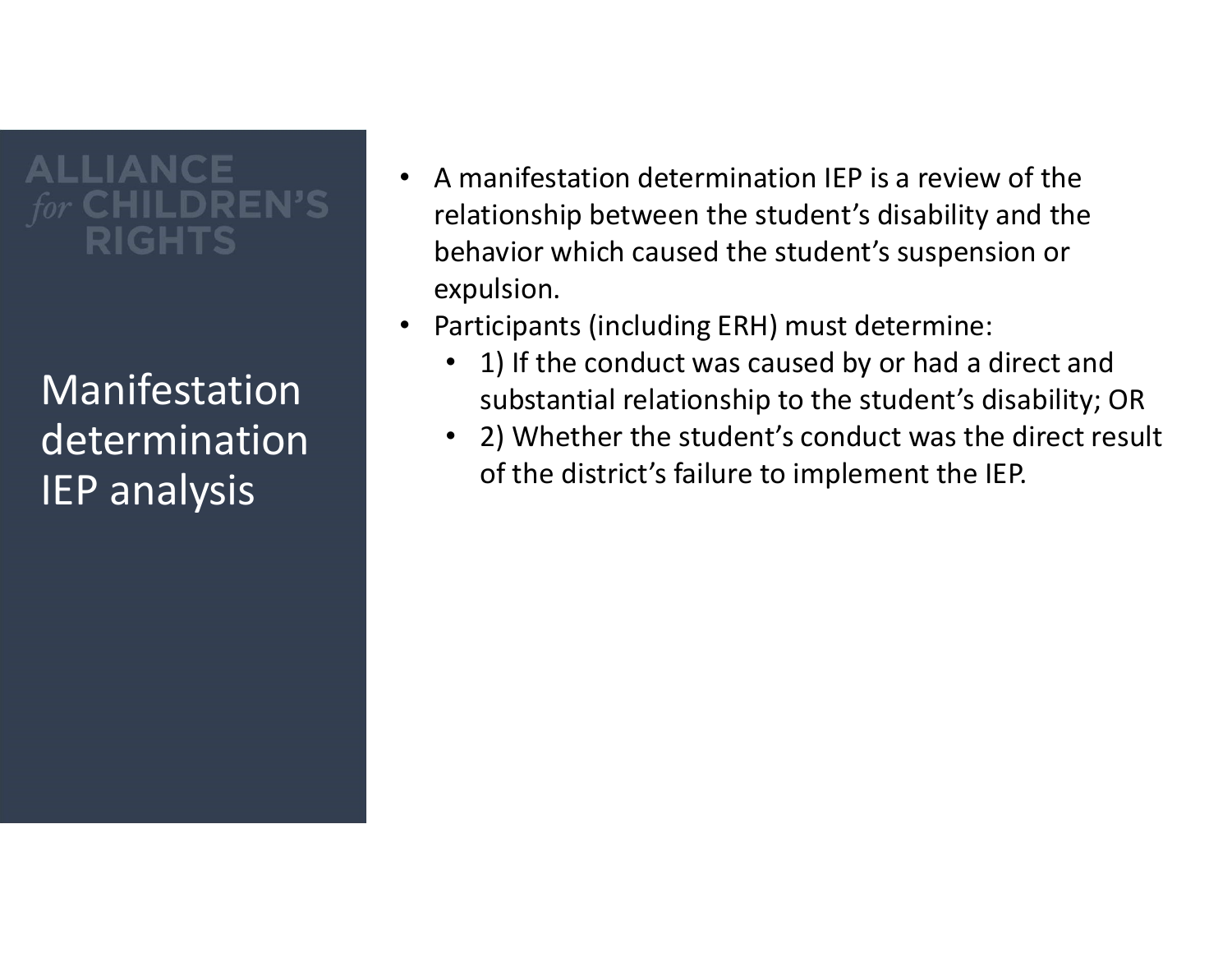student. Manifestation determination IEP analysis

- If either is true, the behavior is deemed a manifestation of the student's disability and the discipline in progress (suspension/expulsion) MUST STOP!
- If not a manifestation, the student can be disciplined (suspended 20 days/school year or expelled) like any other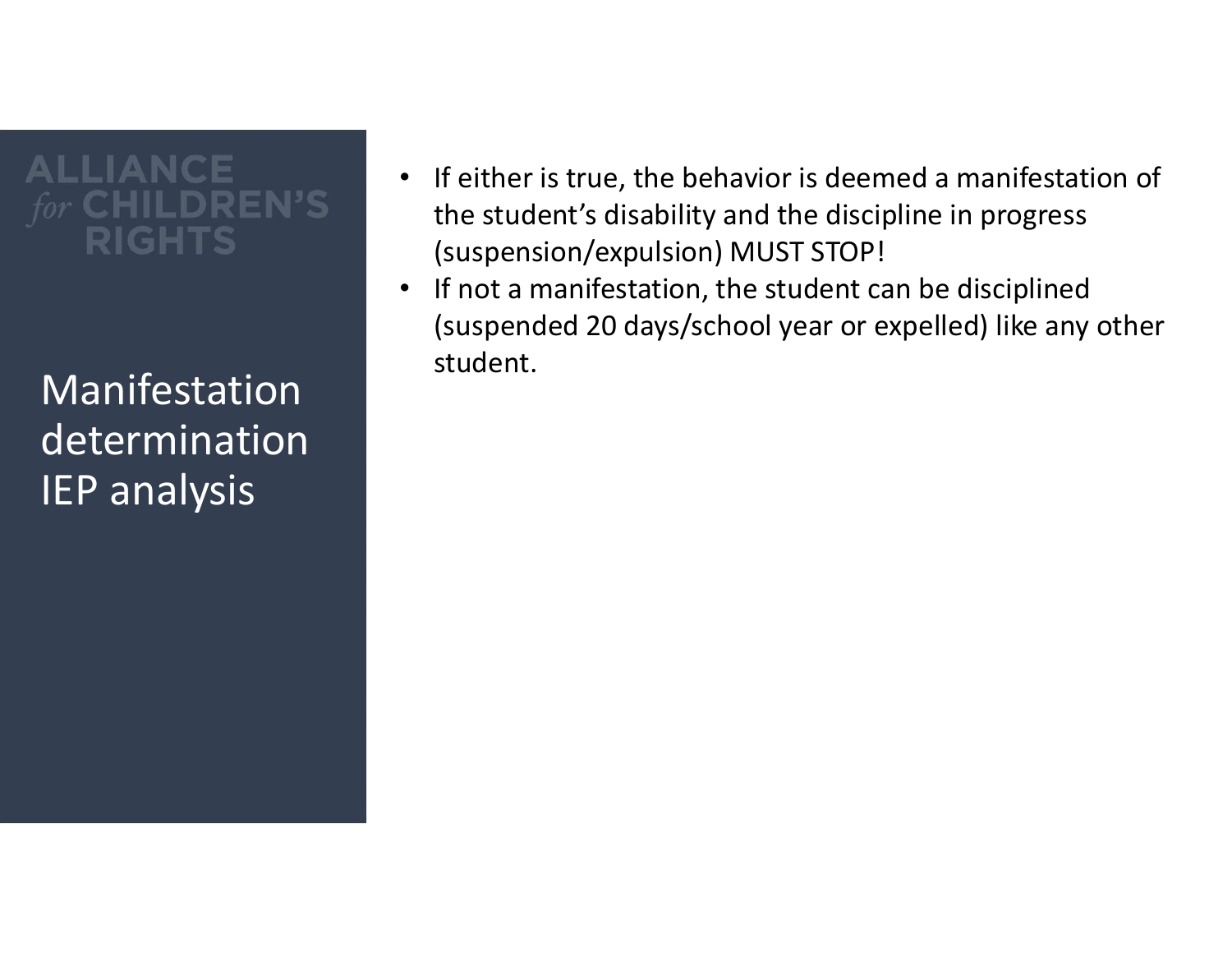## analysis

- At the meeting, the team should consider all relevant information in the student's file, IEP, teacher observations, from the ERH, etc.
- Example: A student who is eligible due to a learning disability, but who also has a behavior support plan for defiant behavior. If the student has been suspended for more than 10 school days due to defiant behavior, this is Manifestation likely a manifestation of their disability!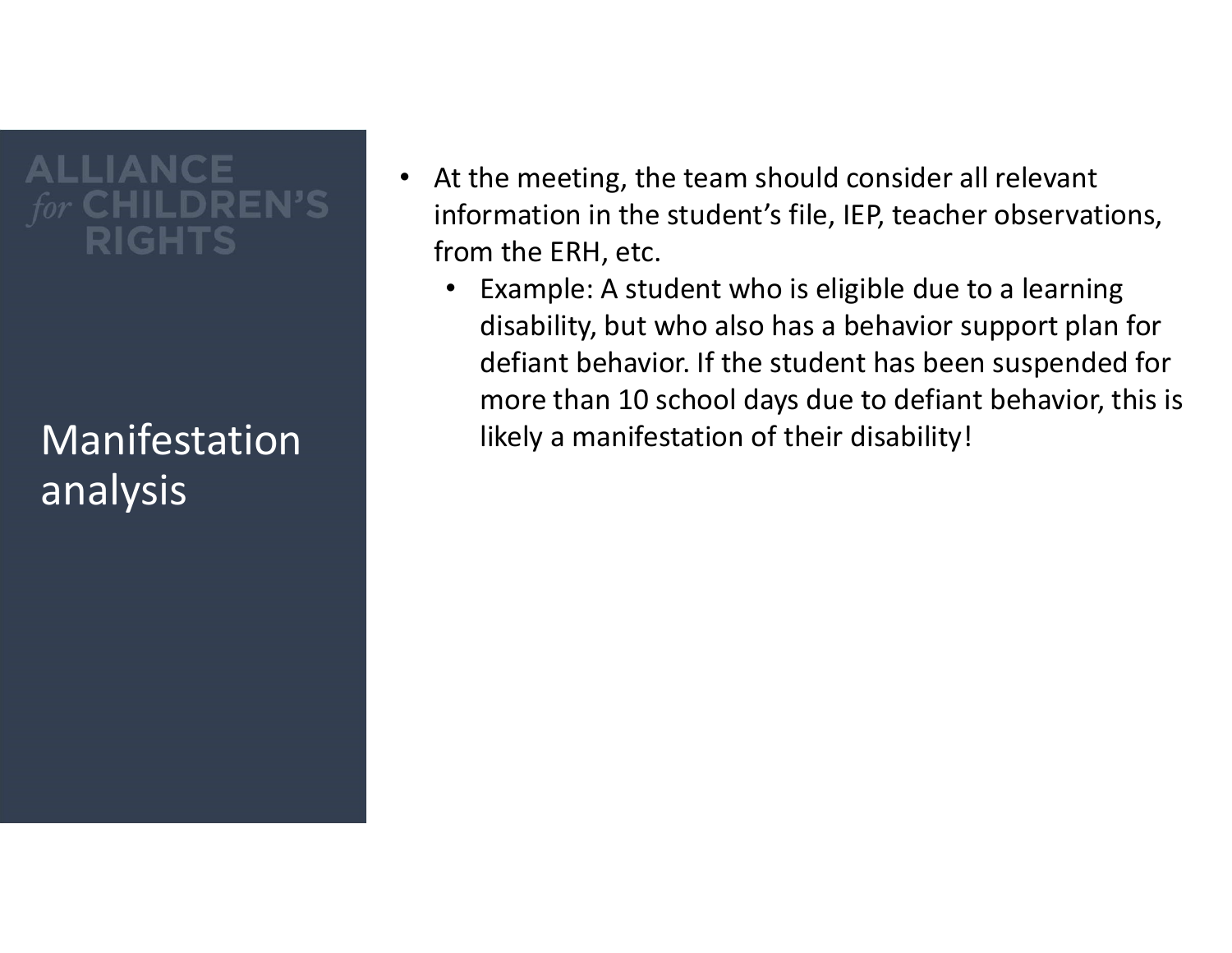#### Manifestation analysis

- Regardless of whether the behavior is determined to be a manifestation or not, the student continues to have a right to receive FAPE:
- This means they have a right to the services and placement in their IEP. Unless they are placed in an IAEP, all programs and services in the IEP MUST be agreed to by the ERH! Hint: don't agree to home school if you don't think it will meet the student's needs.
- If their behavioral needs are not being met, the district has a duty to conduct a behavior assessment and develop a behavior support plan
- If the student already has a behavior plan, the team must meet to review the plan and modify to account for changes in the student's behavior.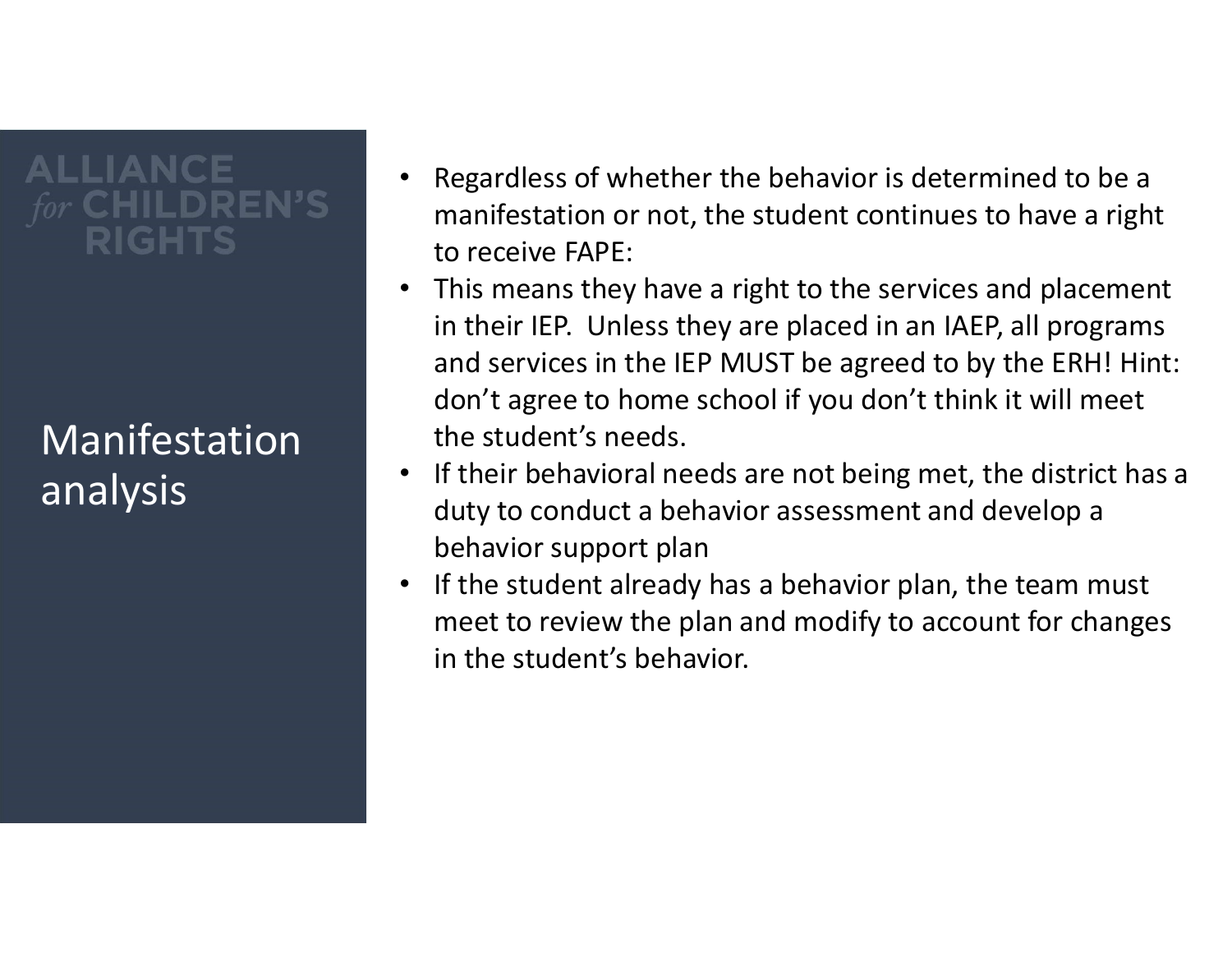Interim alternative educational placement

- In extreme cases, a district can UNILATERALLY (without ERH agreement) change the placement of a student with a disability to an interim alternative educational placement without regard to whether the behavior is determined to be a manifestation of the student's disability for ONLY 45 school days when a student:
	- Carries or possesses a weapon to or at school, on school premises, or to or at a school function
	- Knowingly possesses or uses illegal drugs, or sells or solicits the sale of a controlled substance while at school, on school premises, or at a school function; or
	- Has inflicted serious bodily injury upon another person while at school, on school premises, or at a school function.
		- Hint: serious bodily injury doesn't mean scratches, bruises or even a broken bone; it must be VERY SERIOUS!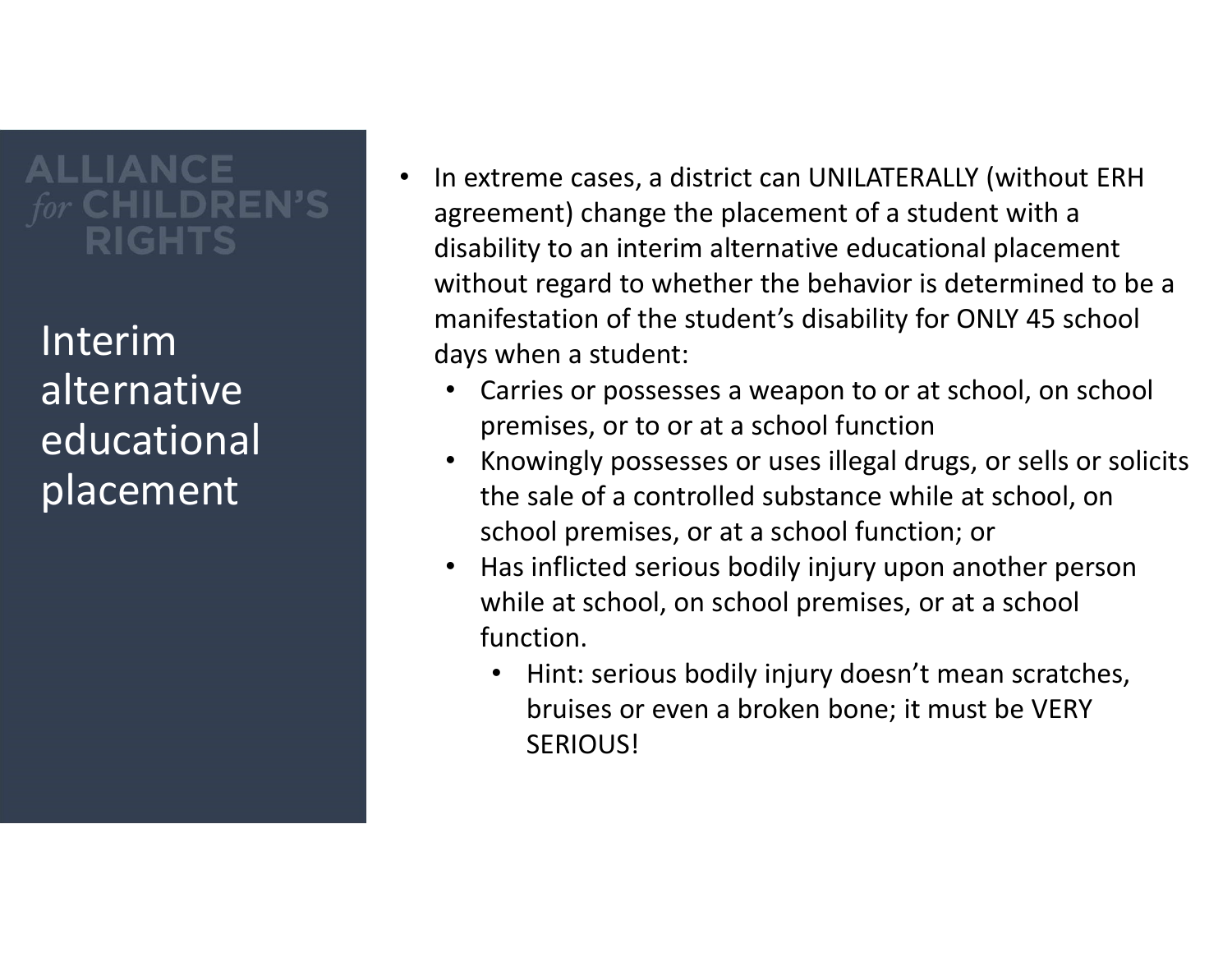# **ALLIANCE**

#### Home school

- The use of home based instruction can be appropriate, but must be evaluated on a case by case basis.
- If there is no alternative school or other similar public facility in the district, the IDEA does not require a district to place a student in a private school or facility.
- If placement at home meets the criteria of FAPE, it can be appropriate.
- If there are appropriate public schools in the district, they should be prepared to justify why a less restrictive alternative placement was not chosen.
- There are LOTS of other options: community day school, charter school, continuation school, etc.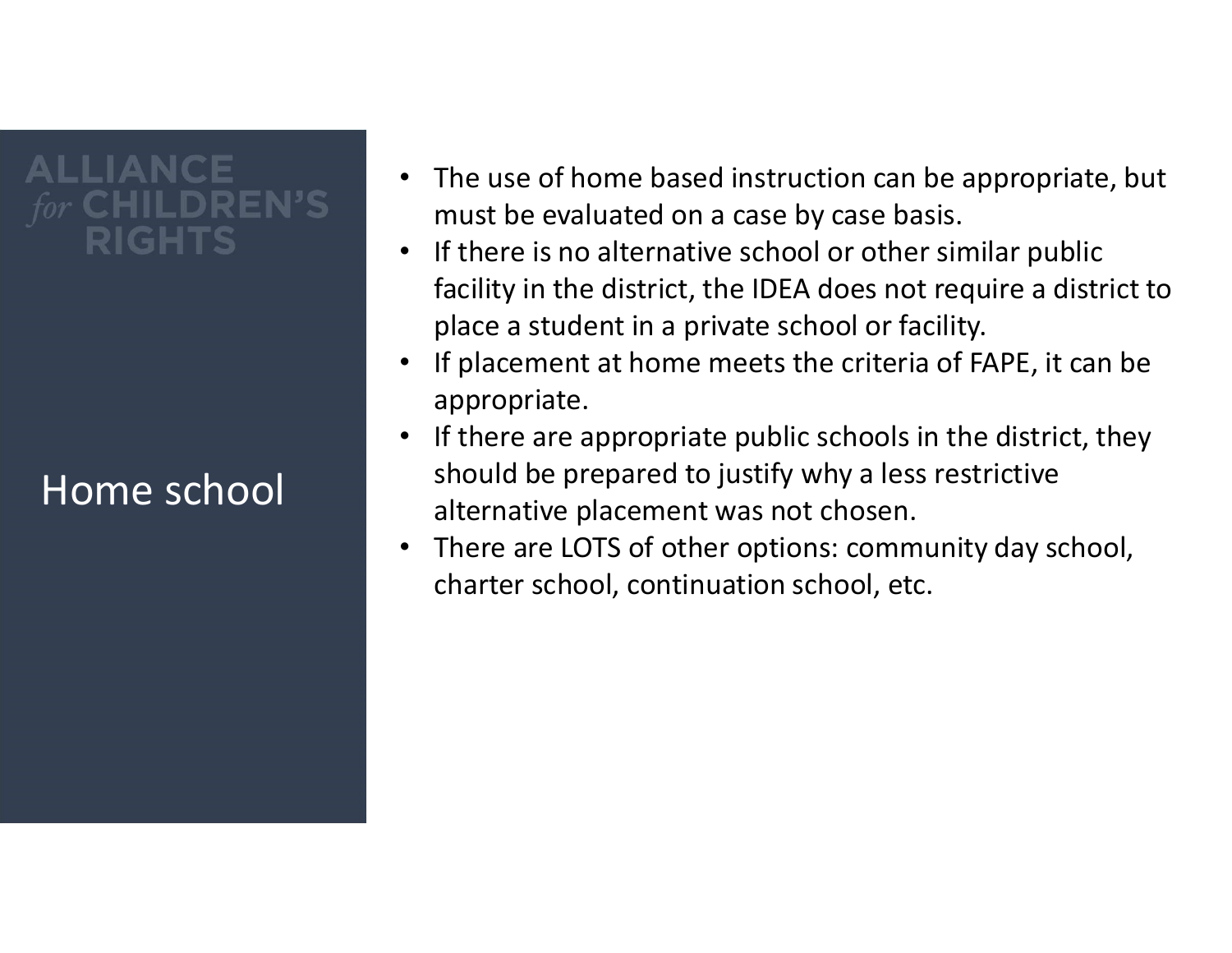#### Students not yet eligible

- Students who have not yet been found eligible for special education, but find themselves facing 10+ days of suspension or a recommended expulsion, may assert the protections provided by IDEA if it is determined that the district had knowledge of the disability prior to the behaviors which resulted in the discipline
- Examples of prior knowledge:
	- (1) parents had expressed concern in writing to administrators or to the student's teacher that the student was in need of special education services;
	- (2) the parents had requested an evaluation; or
	- (3) a teacher or other school personnel had expressed specific concerns about the student to the administrators
- In the absence of such knowledge, no IDEA protections are available.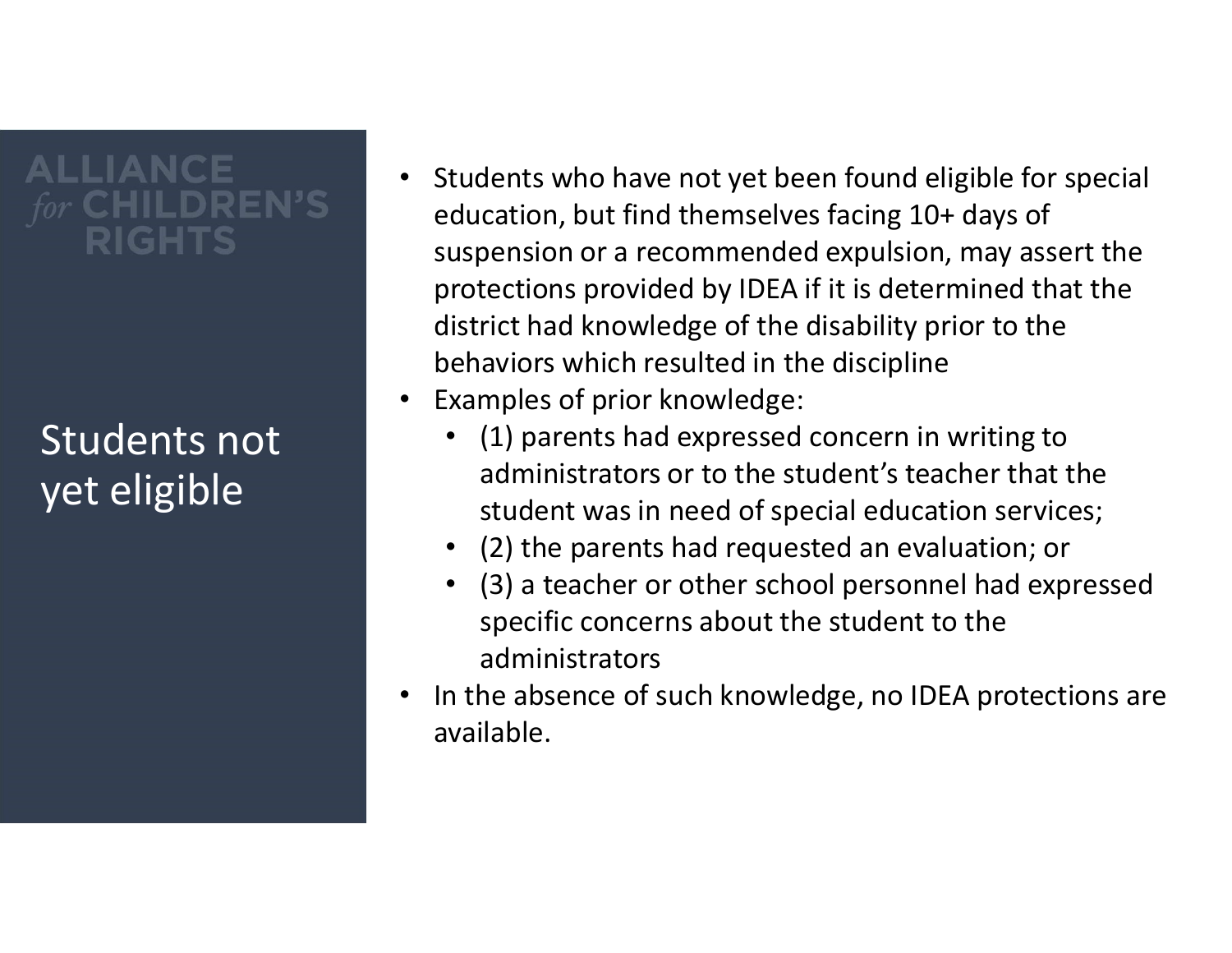

## WHAT IF I NEED HELP ADVOCATING FOR MY STUDENT?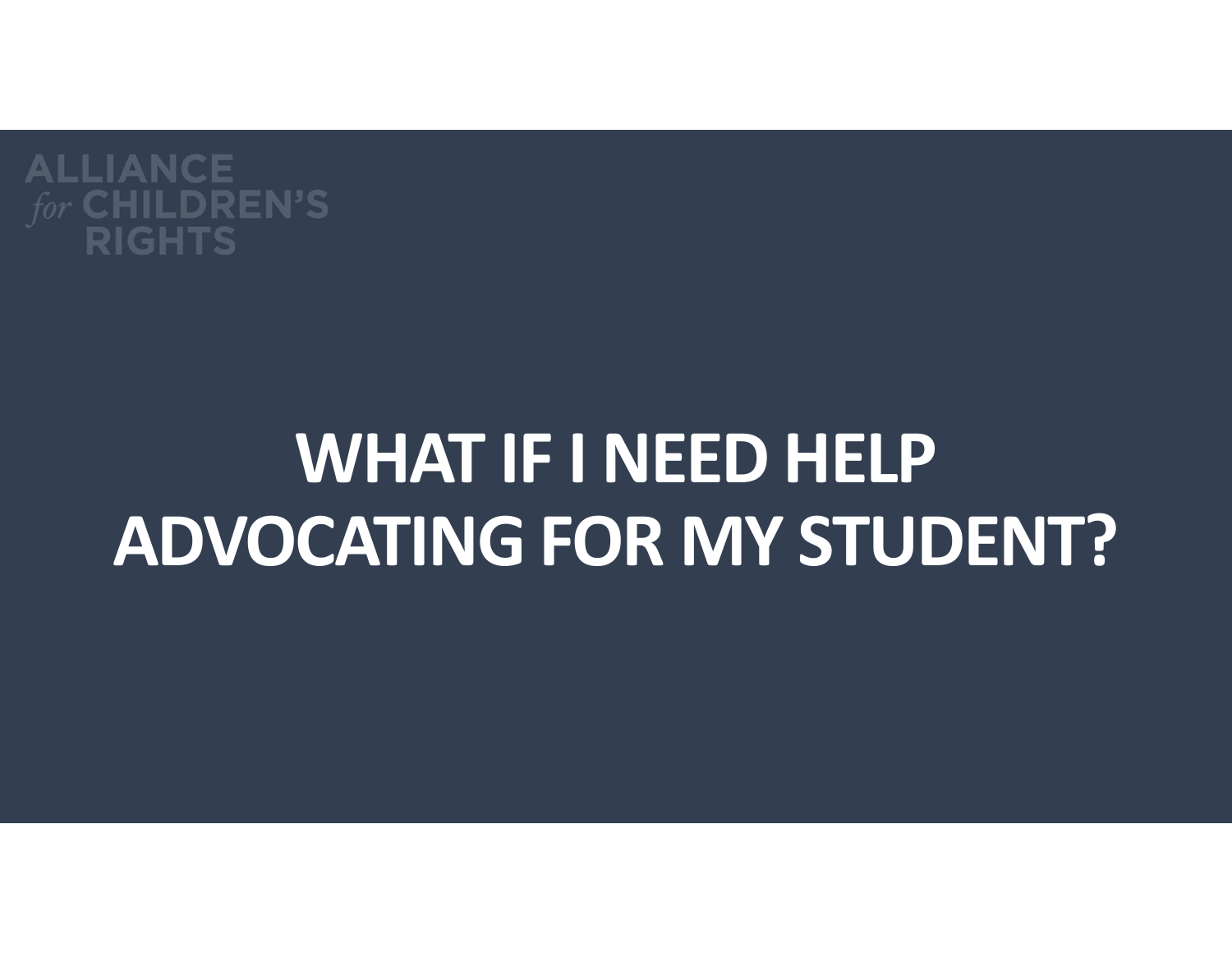317(e) Education Attorney

- The dependency and delinguency courts have the power to appoint education attorneys to represent foster youth.
- These attorneys can work with you to figure out the best plan for the youth and how to advocate for it.
- Keep in mind that it often takes time for the appointment process to be completed, and attorneys often have to undergo internal file reviews before they can begin work on a case. This means that they will be more useful in pursuing long-term solutions, rather than solving immediate crises.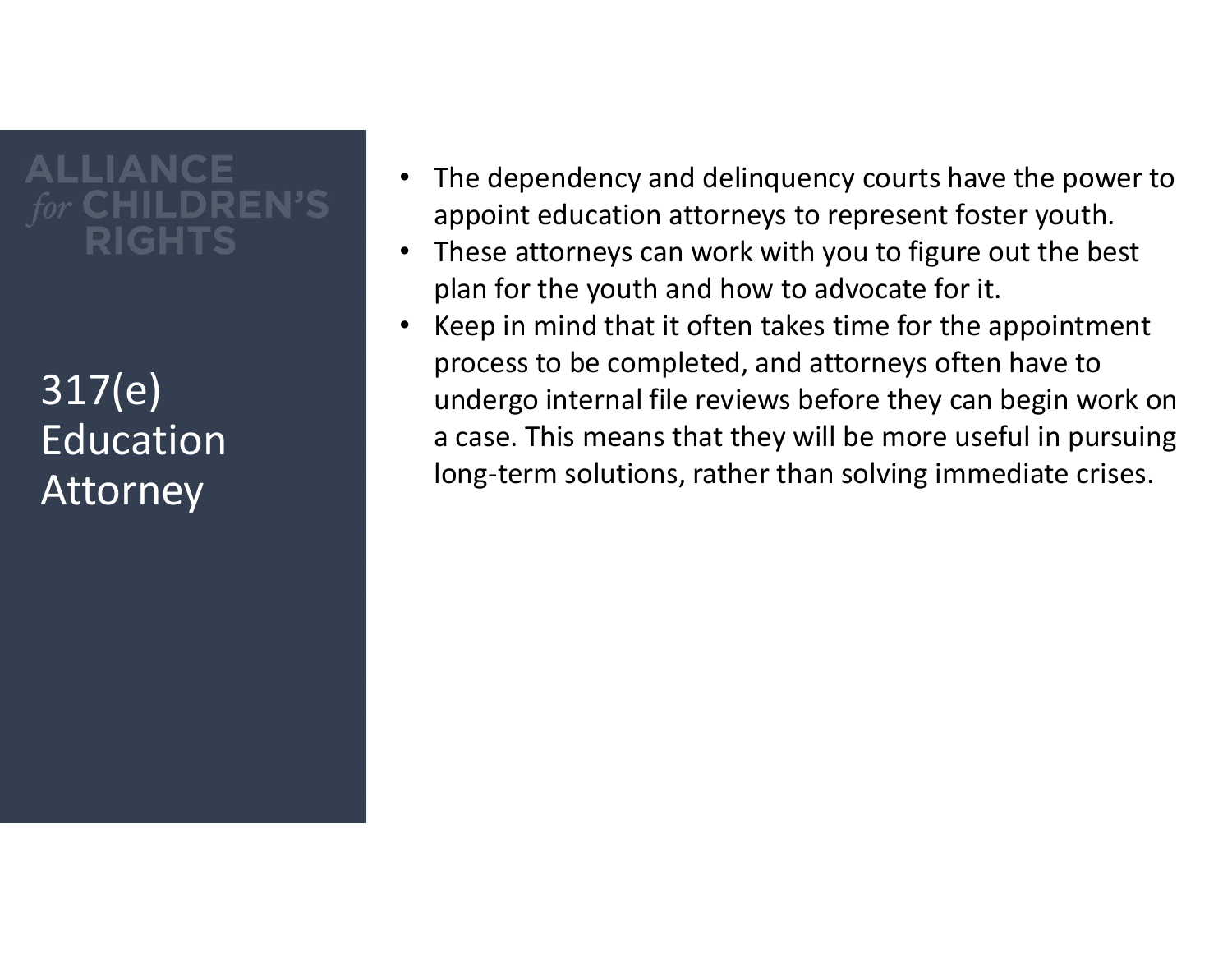

## WHAT SPECIAL CONSIDERATIONS DO I NEED TO KNOW ABOUT DURING COVID?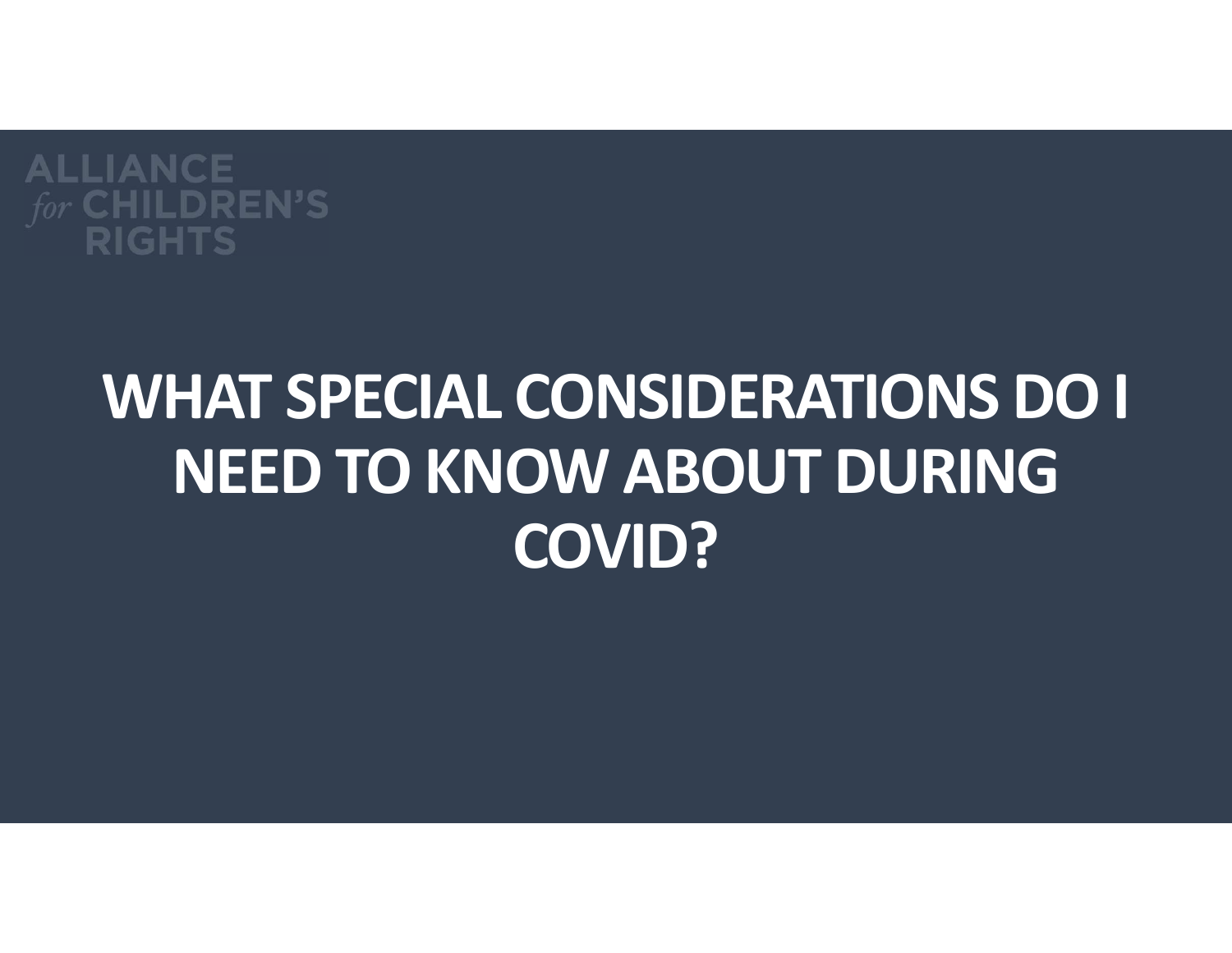Special education services during COVID

- Cal. Educ. Code Section 56345(a)(9)(A)
	- Requires districts to include a description of the means by which the IEP will be provided under emergency conditions (such as a pandemic), in which instruction, services, or both cannot be provided to the student either at the school or in person for more than 10 school days.
	- This description must be specific to the student, not a generic statement and it must include how special education and related services, will be provided.
- Related services: specific requirement of IEP; cannot be provided asynchronously; must be provided directly to student (e.g., video conference w/ teacher, NOT worksheets)
- Do not agree to IEP services being provided asynchronously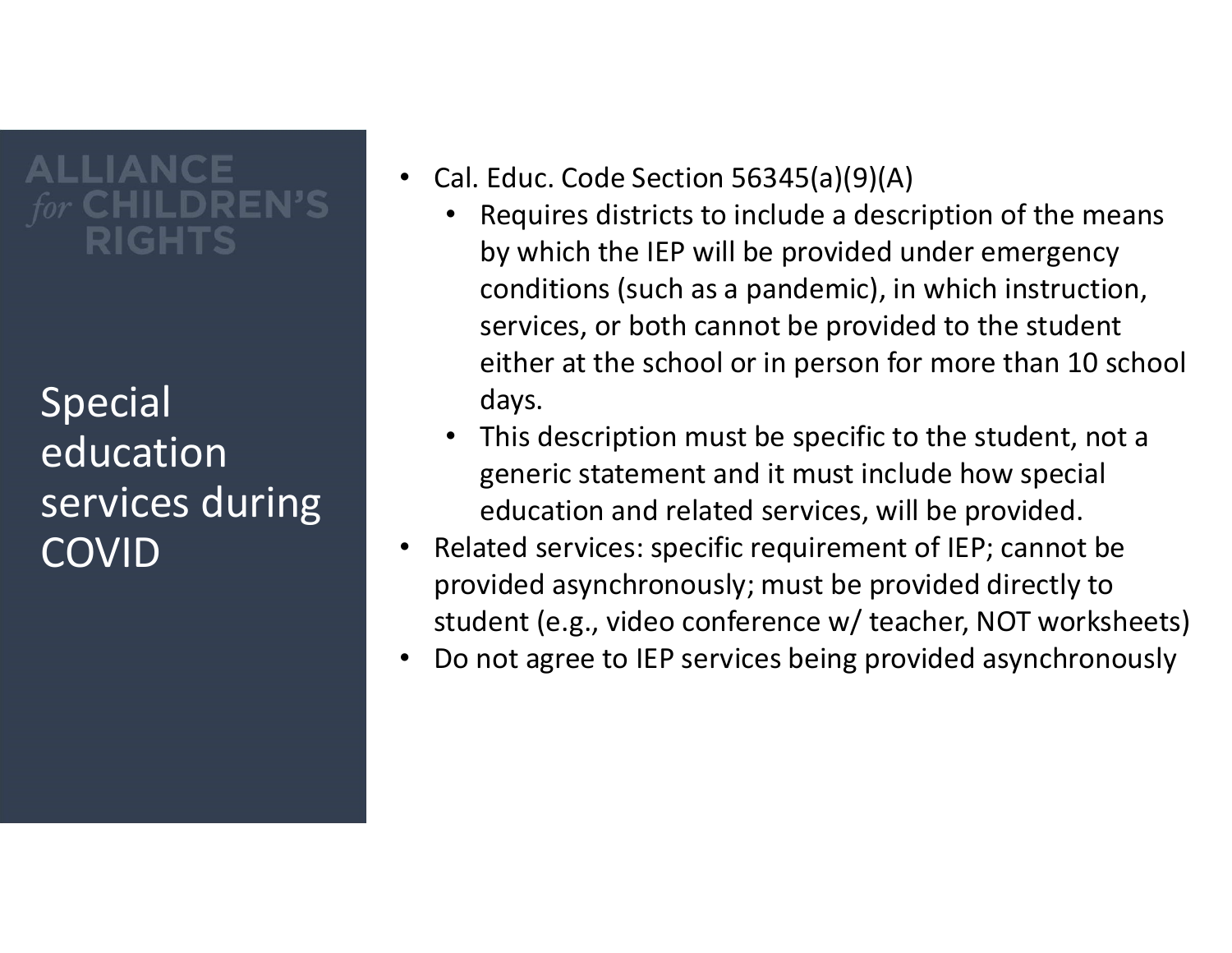If return to distance learning…

- We recommend that you take the following steps:
- telephonically, to discuss the distance learning needs of your child.
- We recommend that you take the following steps:<br>• 1) Request, in writing, that your school convene an IEP meeting, virtually or<br>• telephonically, to discuss the distance learning needs of your child.<br>• 2) Request that yo • We recommend that you take the following steps:<br>• 1) Request, in writing, that your school convene an IEP meeting, virtually or<br>• telephonically, to discuss the distance learning needs of your child.<br>• 2) Request that yo plus sufficient internet connectivity, so that you can access remote learning opportunities.
- We recommend that you take the following steps:<br>• 1) Request, in writing, that your school convene an IEP meeting, virtually or<br>• telephonically, to discuss the distance learning needs of your child.<br>• 2) Request that yo caregiver's work schedule, need to care for other children or family members, or other family needs that caregiver must meet. Consider the caregiver's ability to provide a quiet environment for the child to access distance learning resources and their availability and ability to support the child as they access services. Consider what coaching and materials the caregiver might need to support the child, including language translation support. • We recommend that you take the following steps:<br>• 1) Request, in writing, that your school convene an IEP meeting, virtually or<br>• telephonically, to discuss the distance learning needs of your child.<br>• 2) Request that yo
- their IEP that can still be provided and your child and the caregiver needs to access those services
- 5) Keep a log of the services that your child has been receiving during physical school closures

See Special Education Tips

See Services Log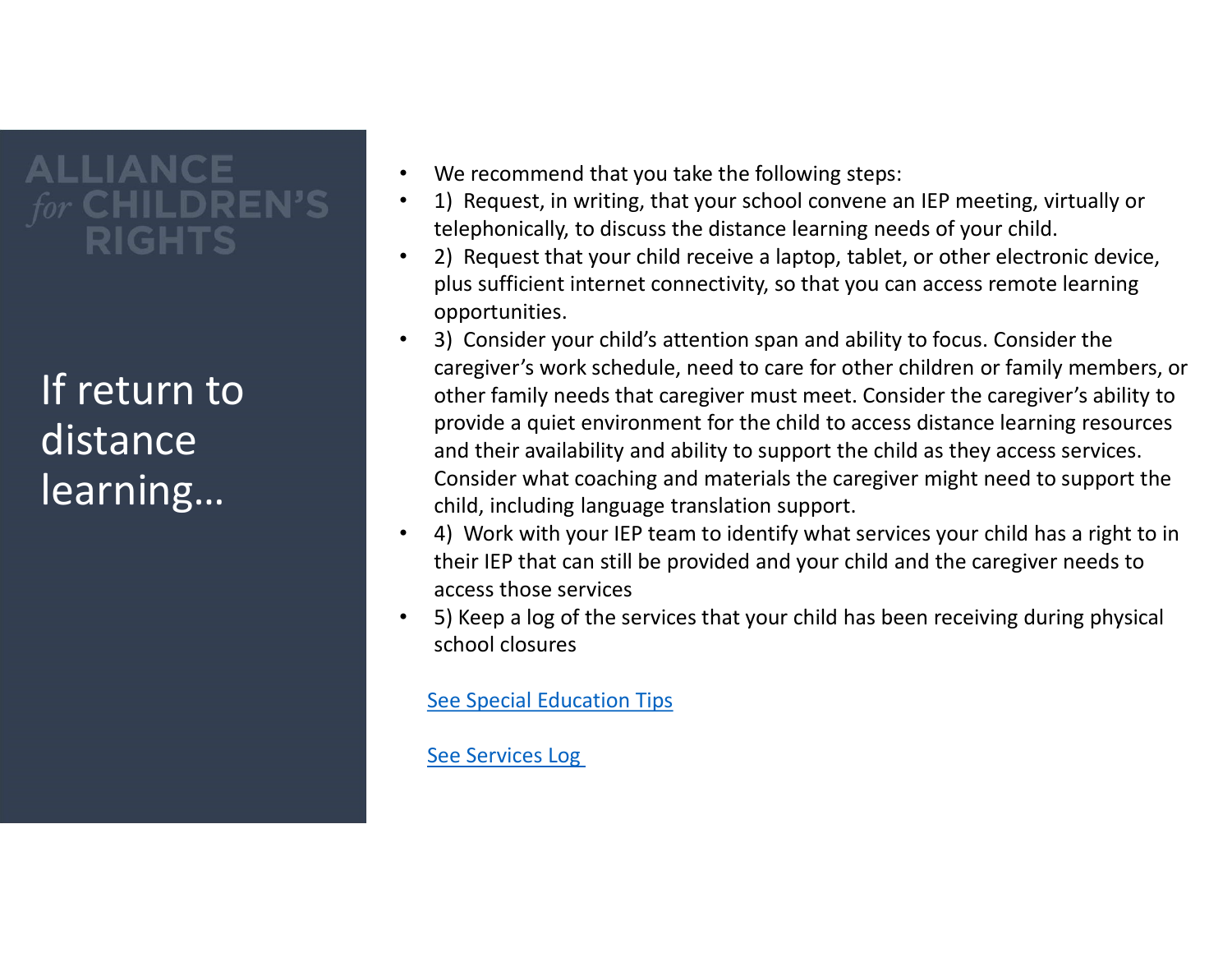2021-22 School Year: AB 130 & Updates

- Return to in-person instruction; "distance learning" no longer an option
	- Assembly Bill (AB) 130: For the 2021-2022 school year, districts and county offices of education must offer independent study ("I.S.") to students whose health would be put at risk by in-person instruction, as determined by their parent/guardian
		- Synchronous instruction/live interaction frequency based on grade level
		- Right to a pupil-parent-educator conference before enrollment in I.S.
		- Students with IEPs cannot participate in I.S. unless IEP provides for it
			- Must hold an IEP before enrollment to discuss placement & services
		- Written I.S. agreement must be signed within 30 days of 1st day of instruction
		- Note: charters and some other districts exempt and need not offer I.S.
		- More information on AB 130: https://youthlaw.org/case/independent-study-rights/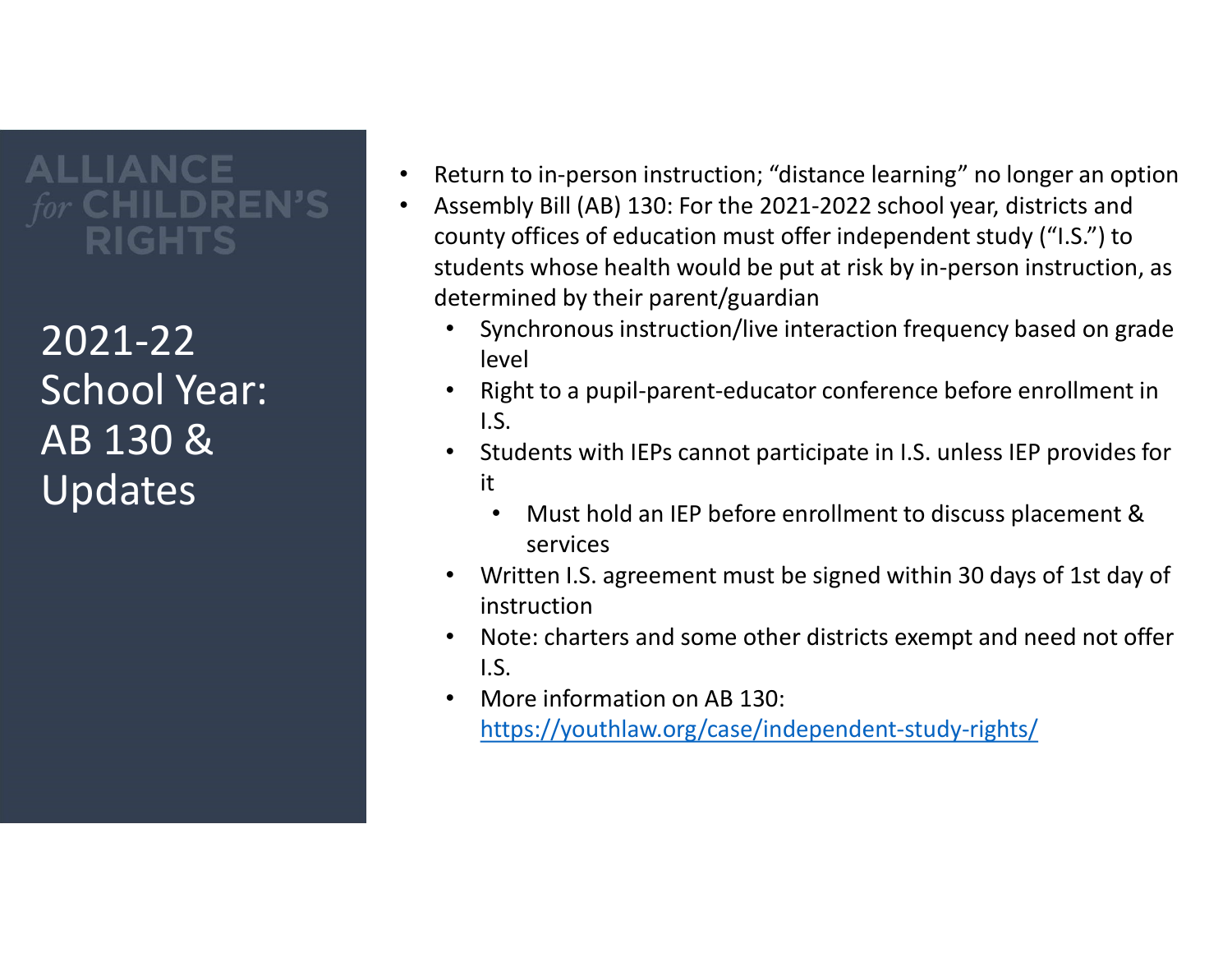## **ALLIANCE** RIGHTS

Best Practices for Students with IEPs: Independent Study 2021-22 School Year

- Request an IEP meeting and pupil-parent-educator be held ASAP to discuss potential enrollment in I.S. program, and provision of special education and related services in such a program
- Prepare questions for school/district: examples in link on prior slide
- Attend IEP meeting (you have a right to bring an education advocate to the pupil-parent educator conference)
- Request that the district agree in writing that child's current IEP supports and services (prior to any changes in the IEP required for placement in independent study) will be provided when child disenrolls from independent study and returns to in-person instruction